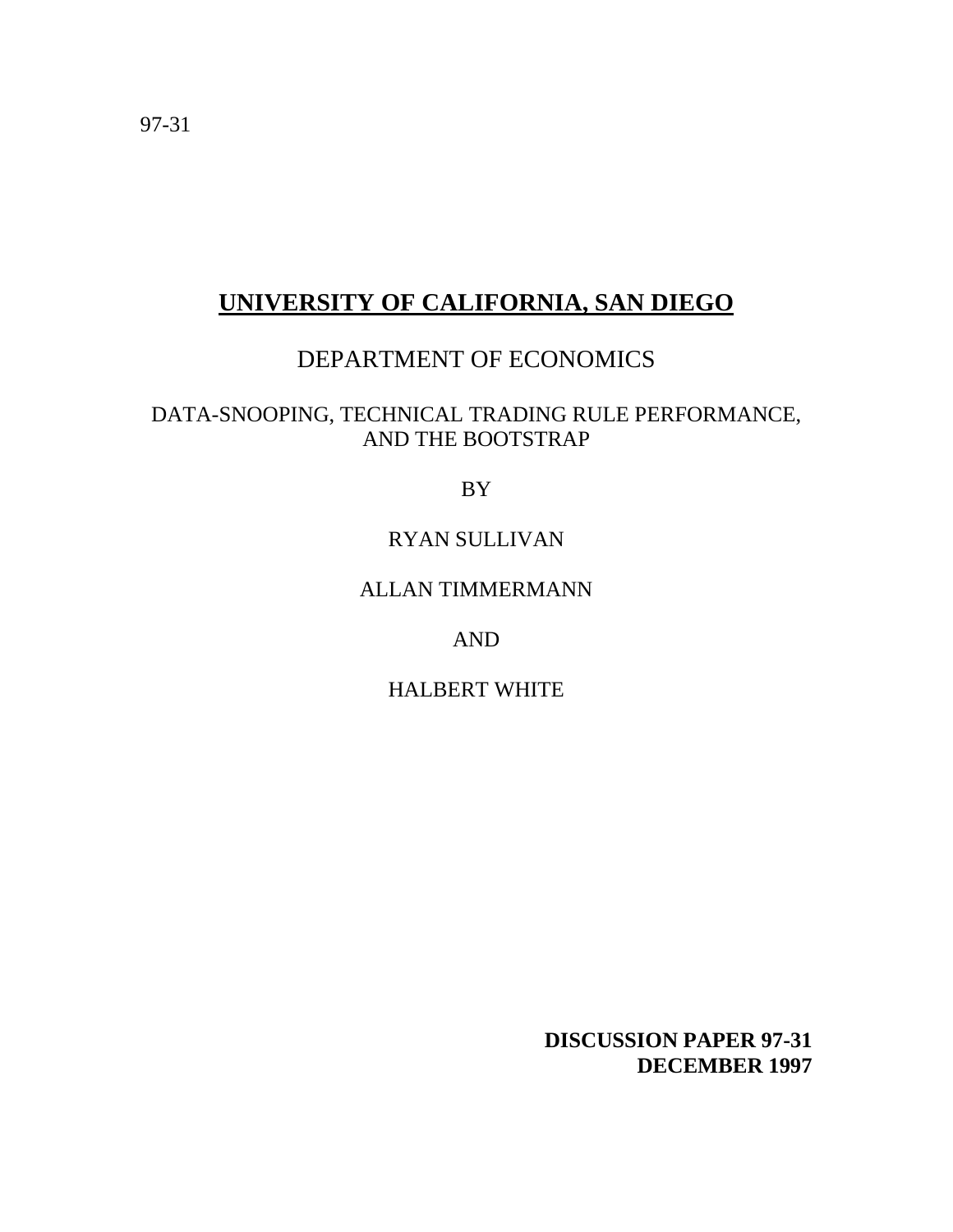# **Data-Snooping, Technical Trading Rule Performance, and the Bootstrap**

RYAN SULLIVAN 619-274-7708 (phone) 619-274-7709 (fax) rmsullivan@ucsd.edu

ALLAN TIMMERMANN

619-534-4860 (phone) 619-534-7040 (fax) atimmerm@weber.ucsd.edu

# HALBERT WHITE

619-534-3502 (phone) 619-534-7040 (fax) hwhite@albert.ucsd.edu

*University of California, San Diego* Department of Economics

9500 Gilman Drive La Jolla, California 92093-0508

December 8, 1997

<sup>\*</sup> The authors are grateful to NRDA of San Diego, California for making available its proprietary patent pending Reality Check software algorithms.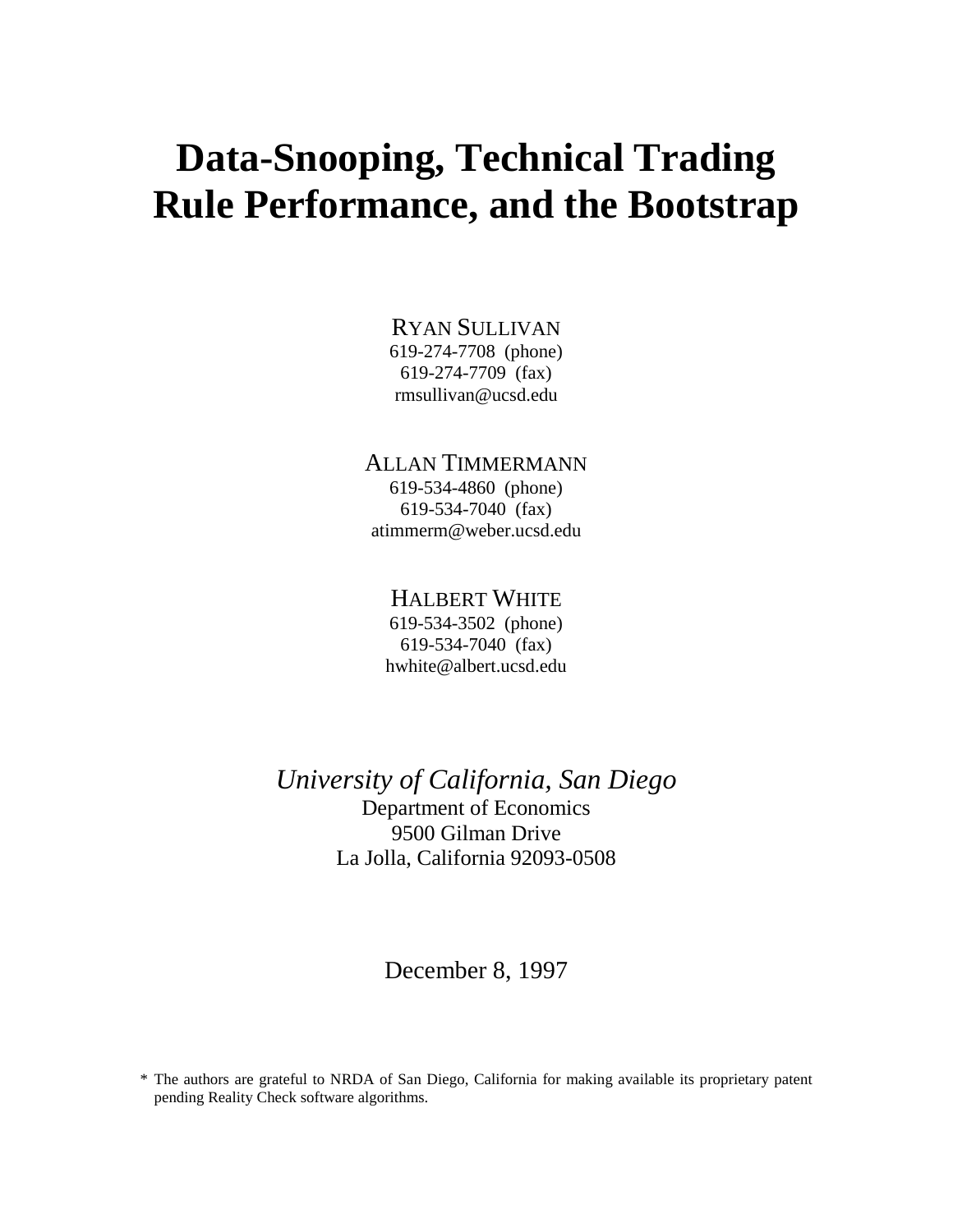# **Data-Snooping, Technical Trading Rule Performance, and the Bootstrap**

#### **ABSTRACT**

Numerous studies in the finance literature have investigated technical analysis to determine its validity as an investment tool. Several of these studies conclude that technical analysis does have merit, however, it is noted that the effects of data-snooping are not fully accounted for. In this paper we utilize White's Reality Check bootstrap methodology (White (1997)) to evaluate simple technical trading rules while quantifying the data-snooping bias and fully adjusting for its effect in the context of the full universe from which the trading rules were drawn. Hence, for the first time, the paper presents a means of calculating a comprehensive test of performance across all trading rules. In particular, we consider the study of Brock, Lakonishok, and LeBaron (1992), expand their universe of 26 trading rules, apply the rules to 100 years of daily data on the Dow Jones Industrial Average, and determine the effects of data-snooping. During the sample period inspected by Brock, Lakonishok and LeBaron, we find that the best technical trading rule is capable of generating superior performance even after accounting for datasnooping. However, we also find that the best technical trading rule does not provide superior performance when used to trade in the subsequent 10-year post-sample period. We also perform a similar analysis, applying technical trading rules to the Standard and Poor's 500 futures contract. Here, too, we find no evidence that the best technical rule outperforms, once account is taken of data-snooping effects.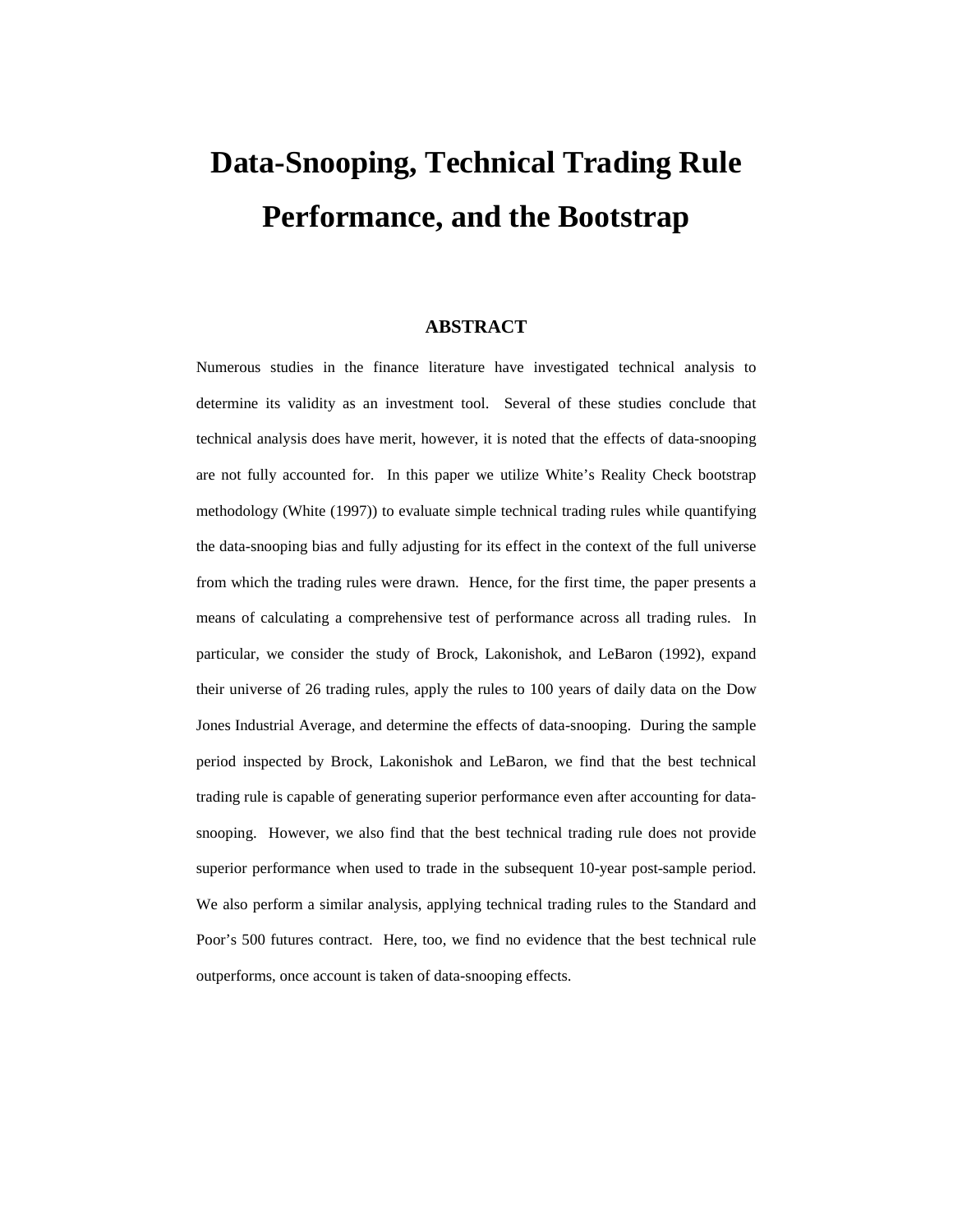Technical trading rules have been used in financial markets for over a century. Numerous studies have been performed to determine whether such rules can be employed to provide superior investing performance.<sup>1</sup> By and large, the recent academic literature suggests that technical trading rules are capable of producing valuable economic signals. In perhaps the most comprehensive recent study of technical trading rules using 90 years of daily stock prices, Brock, Lakonishok, and LeBaron (1992) (BLL, hereafter) found that 26 technical trading rules applied to the Dow Jones Industrial Average significantly outperformed a benchmark of holding cash. Their findings are especially strong since every single one of the trading rules they considered was capable of beating the benchmark. When taken at face value, these results indicate either that the stock market is not efficient even in the weak form – a conclusion which, if found to be robust, would go against most researchers' prior beliefs – or that risk-premia display considerable variation even over very short periods of time (*i.e.*, at the daily interval).

An important issue generally encountered, but rarely directly addressed when evaluating technical trading rules, is data-snooping. Data-snooping occurs when a given set of data is used more than once for purposes of inference or model selection. When such data reuse occurs, there is always the possibility that any satisfactory results obtained may simply be due to chance rather than to any merit inherent in the method yielding the results. With respect to their choice of technical trading rules, BLL state that "… numerous moving average rules can be designed, and some, without a doubt, will work. However, the dangers of data snooping are immense."<sup>2</sup> Thus, BLL rightfully acknowledge the effects of data-snooping. They go on to evaluate their results by fitting several models to the raw data and resampling the residuals to create numerous bootstrap samples. The goal of this effort is to determine the statistical significance of their findings. However, as acknowledged by BLL, they were not able "to compute a

 $\overline{a}$ 

<sup>&</sup>lt;sup>1</sup> See, for example, Brock, Lakonishok and LeBaron (1992), Fama and Blume (1966), Kaufman (1987), Levich and Thomas (1993), Neftci (1991), Osler and Chang (1995), Sweeney (1988), Taylor (1992), and Taylor (1994).

 $^{2}$  Brock, Lakonishok, and LeBaron (1992), page 1736.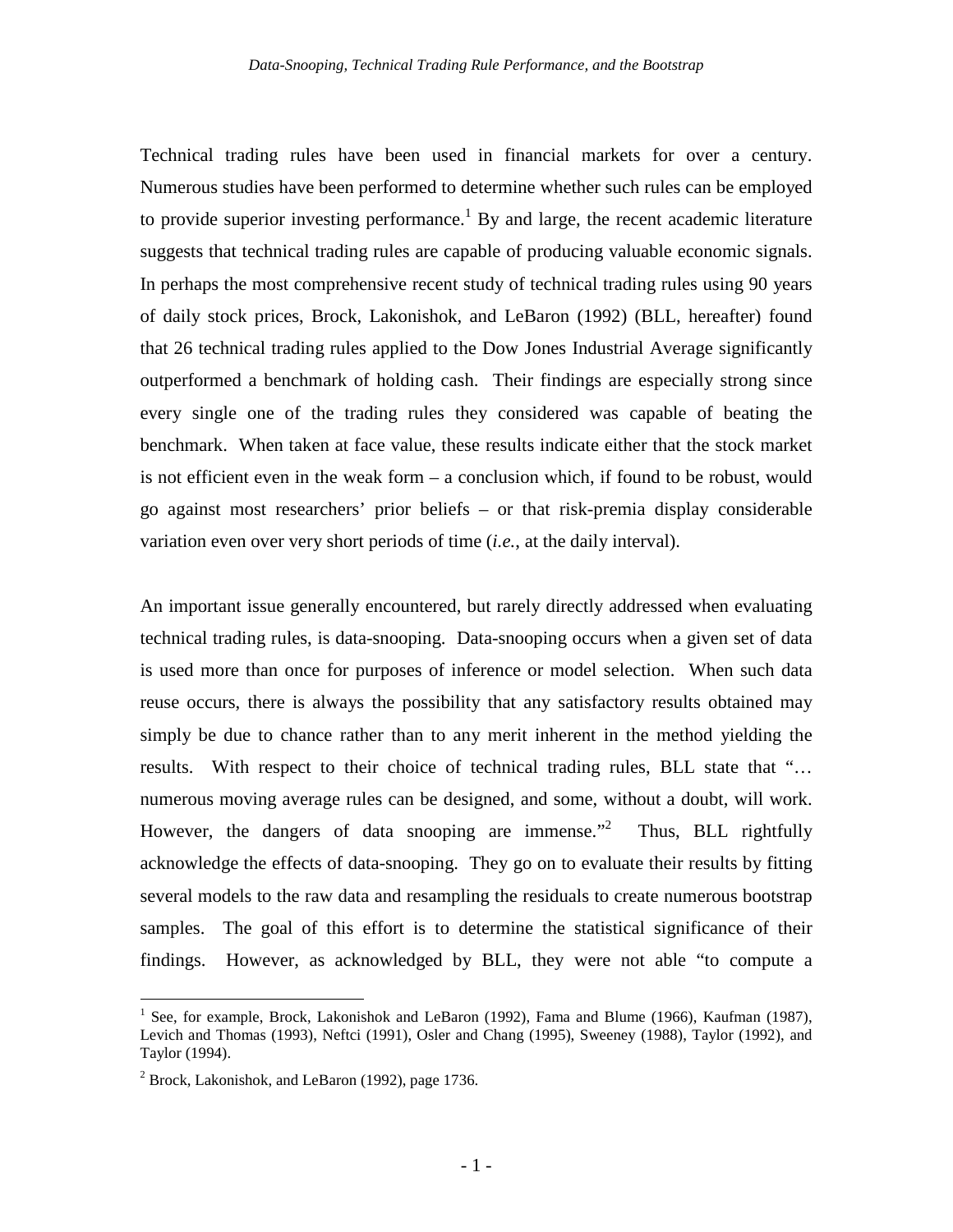comprehensive test across all rules. Such a test would have to take into account the dependencies between results for different rules."<sup>3</sup> This task has thus far eluded researchers.

A main purpose of our paper is to extend and enrich the earlier research on technical trading rules by applying a novel procedure that permits computation of precisely such a test. Although the bootstrap approach (introduced by Efron (1979)) is not new to the evaluation of technical analysis, White's Reality Check bootstrap methodology (introduced by White (1997)) adopted in this paper permits us to correct for the effects of data-snooping in a manner not previously possible. Thus we are able to evaluate the performance of technical trading rules in a way that permits us to ascertain whether superior performance is a result of superior economic content, or simply due to luck.

Data-snooping need not be the consequence of a particular researcher's efforts.<sup>4</sup> It can result from a subtle survivorship bias operating on the entire universe of technical trading rules that have been considered historically. Suppose that, over time, investors have experimented with technical trading rules drawn from a very wide universe – in principle, thousands of parameterizations of a variety of types of rules. As time progresses, the rules that happened to perform well historically receive more attention and are considered 'serious contenders' by the investment community, while unsuccessful trading rules are more likely to be forgotten.<sup>5</sup> After a long sample period, only a small set of trading rules may be left for consideration, and these rules' historical track record will be cited as evidence of their merits. If enough trading rules are considered over time, some rules are bound by pure luck, even in a very large sample, to produce superior performance even if they do not genuinely possess predictive power over asset returns. Of course, inference based solely on the subset of surviving trading rules may be misleading in this context

 $\overline{a}$ 

<sup>3</sup> Brock, Lakonishok, and LeBaron (1992), page 1743.

<sup>&</sup>lt;sup>4</sup> Indeed, BLL report that they did not consider a larger set of trading rules than the 26 rules they report results for.

 $<sup>5</sup>$  See also Lo and MacKinlay (1990) for a similar point.</sup>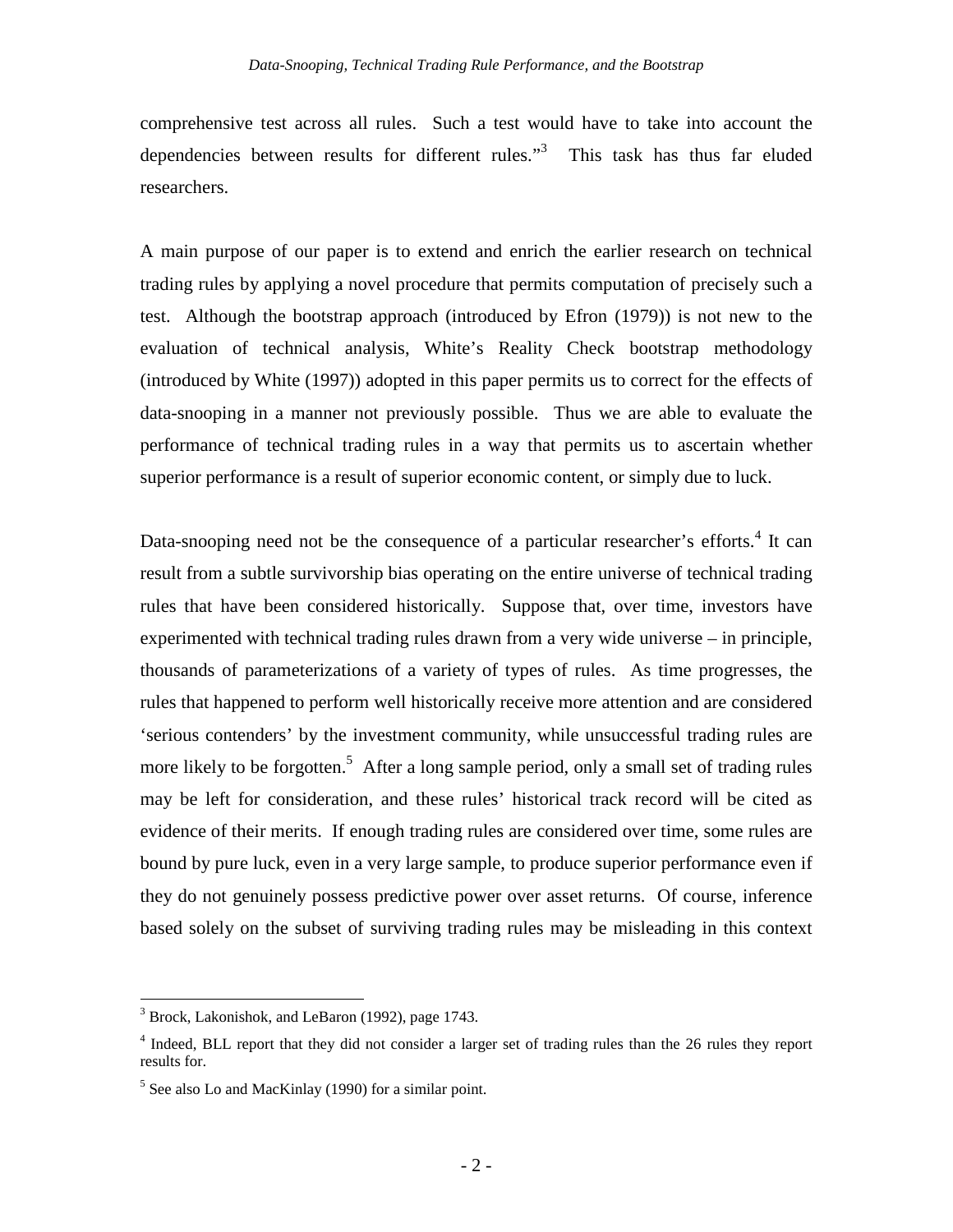since it does not account for the full set of initial trading rules, most of which are likely to have under-performed.

The effects of such data-snooping, operating over time and across many investors and researchers, can only be quantified provided that one considers the performance of the best trading rule in the context of the full universe of trading rules from which the best rule conceivably was chosen. A further purpose of our study is to address this issue by constructing a universe of nearly 8,000 parameterizations of trading rules which are applied to the Dow Jones Industrial Average over a 100-year period from 1897 to 1996. We use the same data set as BLL to investigate the potential effects of data-snooping in their experiment.<sup>6</sup> Our results show that, during the sample originally investigated by BLL, 1897–1986, certain trading rules did indeed outperform the benchmark, even after adjustment is made for data-snooping. We base our evaluation both on mean returns and on a version of the Sharpe ratio which adjusts for total risk.

Since BLL's study finished in 1986, we benefit from having access to another 10 years of data on the Dow Jones portfolio. We use this data to test whether their results hold outof-sample. Interestingly, we find that this is not the case: the probability that the bestperforming trading rule did not outperform the benchmark during this period is nearly 12 percent, suggesting that, at conventional levels of significance, there is scant evidence that technical trading rules were of any economic value during the period 1987–1996.

To determine whether transaction costs or short-sale constraints could have accounted for the apparent historical success of the trading rules studied by BLL, we also conduct our bootstrap simulation experiment using price data on the Standard and Poor's 500 (S&P 500) index futures. Transaction costs are easy to control in trading the futures contract and it also would not have been a problem to take a short position in this contract. Over the 13-year period since the futures contract started trading in 1984, we find no evidence that the trading rules outperformed.

 $\overline{a}$  $6$  We thank Blake LeBaron for providing us with the data set used in the BLL study.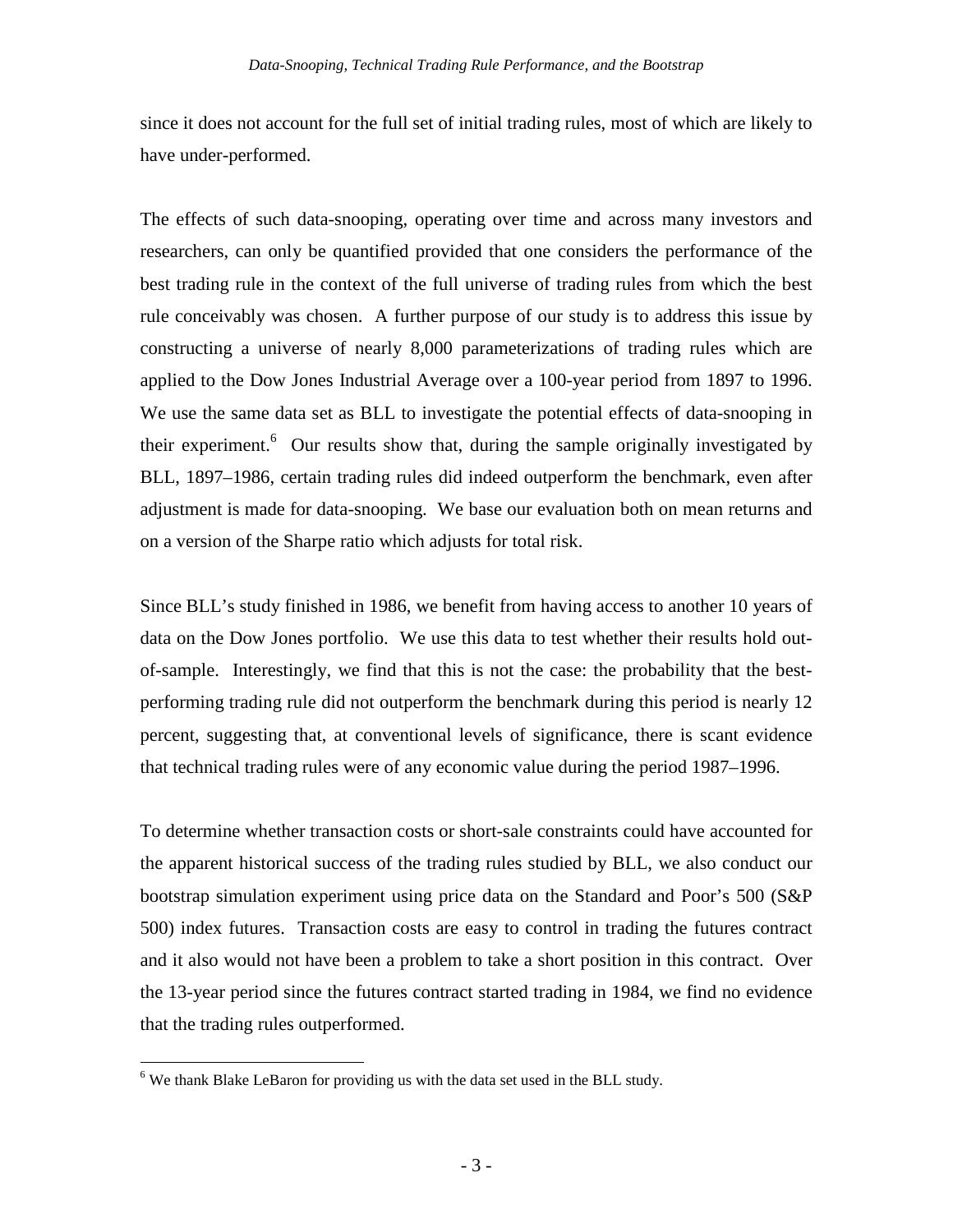While the current paper adopts a bootstrap methodology to evaluate the performance of technical trading rules, the methodology applied in this paper also has a wide range of other applications. This is important, because the dangers from data-snooping emerge in many areas of finance and economics, such as in the predictability of stock returns (as addressed by, for example, Foster, Smith, and Whaley (1997)), modeling of exchange and interest rates, identification of factors and "anomalies" in cross-sectional tests of asset pricing models (Lo and MacKinlay (1990)), and other exercises where theory does not suggest the exact identity and functional form of the model to be tested. Thus, the chosen model is likely to be data-dependent and a genuinely meaningful out-of-sample experiment is difficult to carry out.

The plan of the paper is as follows. Section I introduces the bootstrap data-snooping methodology, section II reviews the existing evidence on technical trading rules, and section III introduces the universe of trading rules that we consider in the empirical analysis. Section IV presents our bootstrap results for the data set studied by BLL, while section V conducts the out-of-sample experiment. Finally, section VI discusses in more detail the economic interpretation of our findings.

# **I. The Bootstrap Snooper**

Data-snooping biases are widely recognized to be a very significant problem in financial studies. They have been quantified by Lo and MacKinlay  $(1990)^7$ , described in mainstream books on investing (O'Shaughnessy (1997), page 24) and forecasting (Diebold (1998), page 87), and have recently been addressed in the popular press (*Business Week*, Coy (1997)): "For example, [David Leinweber, managing director of First Quadrant Corporation in Pasadena, California] sifted through a United Nations CD-ROM and discovered that historically, the single best prediction of the Standard & Poor's 500 stock index was butter production in Bangladesh." Our purpose in this study is to

 $\overline{a}$ 

 $<sup>7</sup>$  Lo and MacKinlay (1990) quantify the data-snooping bias in tests of asset pricing models where the firm</sup> characteristic used to sort stocks into portfolios is correlated with the estimation error of the performance measure.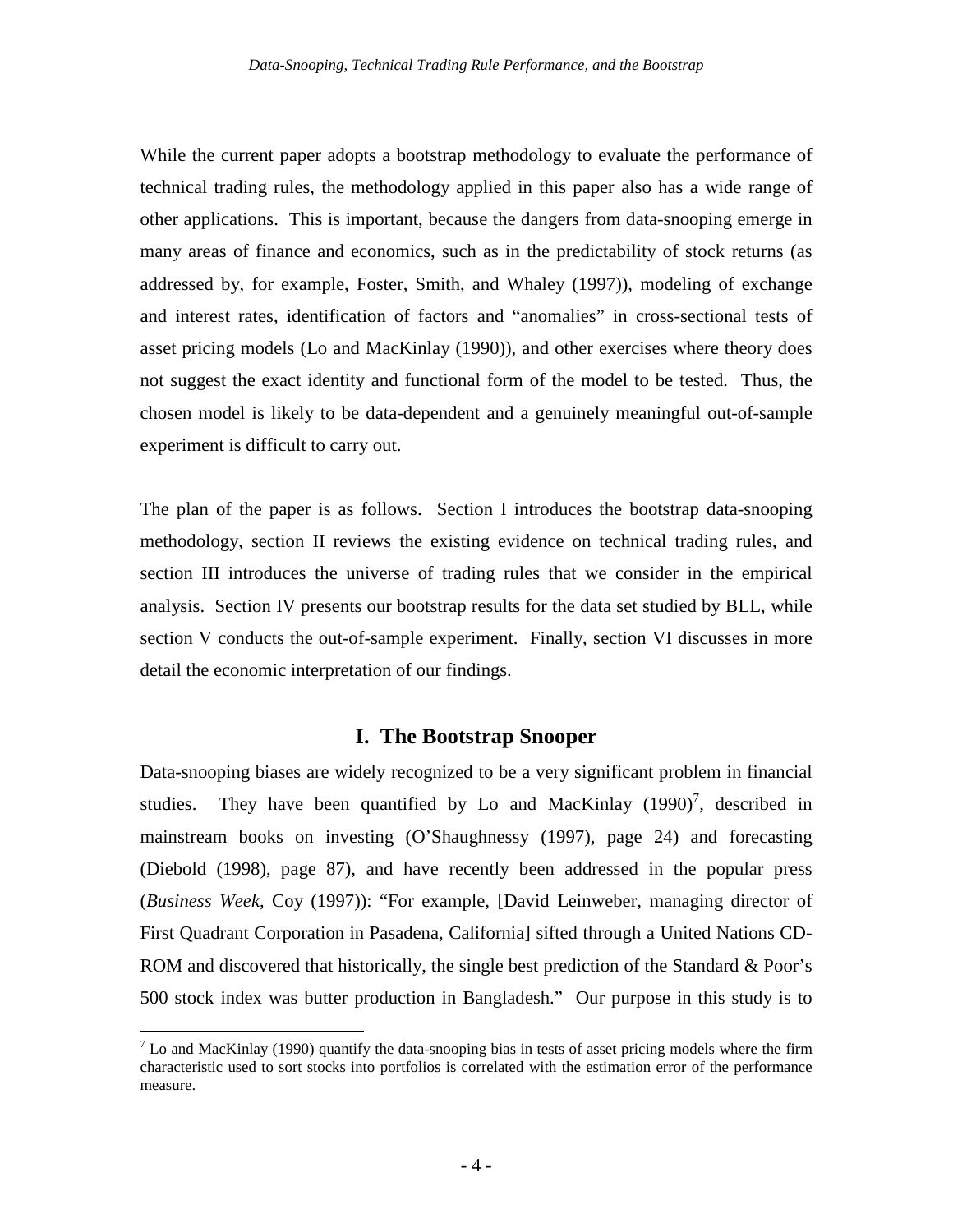determine whether technical trading rules have genuine predictive ability or fall into the category of "butter production in Bangladesh". The apparatus used to accomplish this is the Reality Check bootstrap methodology which we briefly describe.

White (1997) provides a procedure, building on work of Diebold and Mariano (1995) and West (1996), to test whether a given model has predictive superiority over a benchmark model after accounting for the effects of data-snooping. The idea is to evaluate the distribution of a suitable performance measure giving consideration to the full set of models that led to the best-performing trading rule. The test procedure is based on the  $l \times$ 1 performance statistic:

$$
\bar{f} = P^{-1} \sum_{t=R}^{T} f_{t+1}(\hat{\beta}_t), \qquad (1)
$$

where  $l$  is the number of technical trading rules,  $P$  is the number of prediction periods indexed from *R* through *T* so that  $T = R + P - 1$ ,  $\hat{\beta}_t$  is a vector of estimated parameters, and  $f_{t+1}$  ( $\hat{\beta}_t$ ) =  $f$  ( $Z_t$ ,  $\hat{\beta}_t$ ). Generally, *Z* consists of a vector of dependent variables and predictor variables consistent with Diebold and Mariano's (1995) or West's (1996) assumptions. For convenience, we reproduce key results of White (1997) in the Technical Appendix.

In our application there are no estimated parameters. Instead, the various parameterizations of the trading rules  $(\beta_k, k = 1, \ldots, l)$  directly generate returns that are then used to measure performance. In our full sample of the Dow Jones Industrial Average, *P* is set equal to 27,069, representing nearly 100 years of daily predictions. *R* is set equal to 251, accommodating the technical trading rules which require 250 days of previous data in order to provide a trading signal. For the purpose of assessing technical trading rules, each of which is indexed by a subscript *k*, we follow the literature in choosing the following form for  $f_{k,t+1}$ :

$$
f_{k,t+1}(\beta) = \ln[1 + y_{t+1} S_k(\chi_t, \beta_k)] - \ln[1 + y_{t+1} S_0(\chi_t, \beta_0)], \quad k = 1, ..., l \tag{2}
$$

where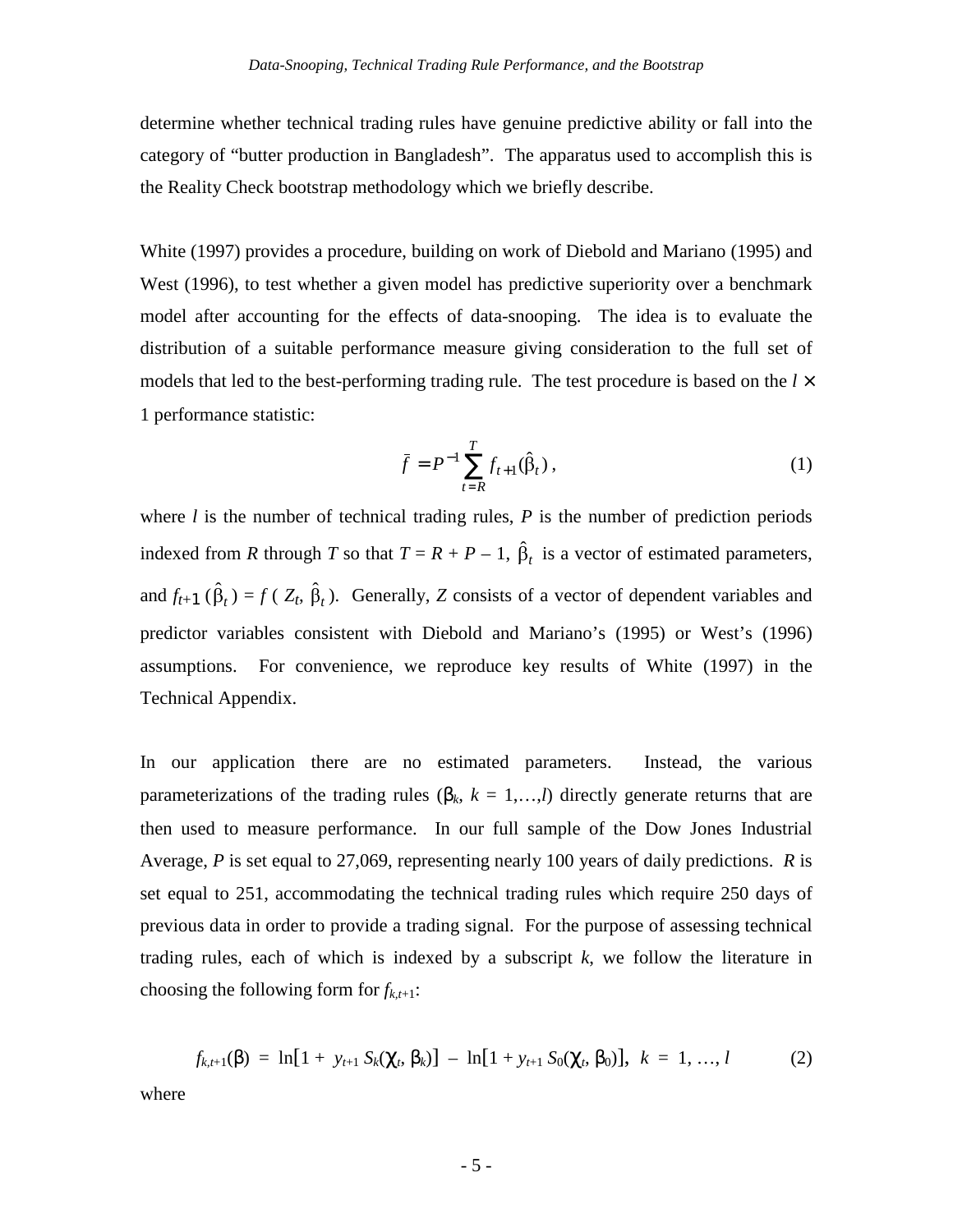$$
\chi_t = \left\{ X_{t-i} \right\}_{i=0}^R,
$$
\n(3)

 $X_t$  is the original price series (the Dow Jones Industrials Average and S&P 500 futures, in our case),  $y_{t+1} = (X_{t+1} - X_t) / X_t$ , and  $S_k(\cdot)$  and  $S_0(\cdot)$  are "signal" functions that convert the sequence of price index information  $\chi_t$  into market positions, for system parameters  $β<sub>k</sub>$  and  $β<sub>0</sub>$ .<sup>8</sup> The signal functions have a range of three values: 1 represents a long position, 0 represents a neutral position (*i.e.*, out of the market), and –1 represents a short position. As discussed below, we will utilize an extension of this set-up to evaluate the trading rules with the Sharpe ratio (relative to a zero risk-free rate) in addition to mean returns. The natural null hypothesis to test when assessing whether there exists a superior technical trading rule is that the performance of the best technical trading rule is no better than the performance of the benchmark. In other words,

$$
H_0: \max_{k=1,\dots,l} \{E(f_k)\} \le 0. \tag{4}
$$

Rejection of this null hypothesis would lead us to believe that the best technical trading rule achieves performance superior to the benchmark.

White (1997) shows that this null hypothesis can be evaluated by applying the stationary bootstrap of Politis and Romano (1994) to the observed values of  $f_{k,t}$ . That is, we are resampling the returns from the trading rules. This yields *B* bootstrapped values of  $f_k$ , denoted as  $\bar{f}_k^*$  $f_{k,i}^*$ , where *i* indexes the *B* bootstrap samples. We set  $B = 500$  and then construct the following statistics,

$$
\overline{V} = \max_{k=1,\dots,l} \left\{ \sqrt{P} \left( \bar{f}_k \right) \right\} \tag{5}
$$

$$
\overline{V}_{i}^{*} = \max_{k=1,\dots,l} \left\{ \sqrt{P} \left( \bar{f}_{k,i}^{*} - \bar{f}_{k} \right) \right\}, \ i = 1, \dots, B. \tag{6}
$$

We compare  $\overline{V}$  to the quantiles of  $\overline{V}_i^*$  to obtain White's Reality Check *P*-value for the null hypothesis. By employing the maximum value over all the *l* trading rules, the

 $\overline{a}$ 

 $8$  Note that the best trading rule, identified as the one with the highest average continuously compounded rate of return, will also be the optimal trading rule for a risk averse investor with logarithmic utility defined over terminal wealth.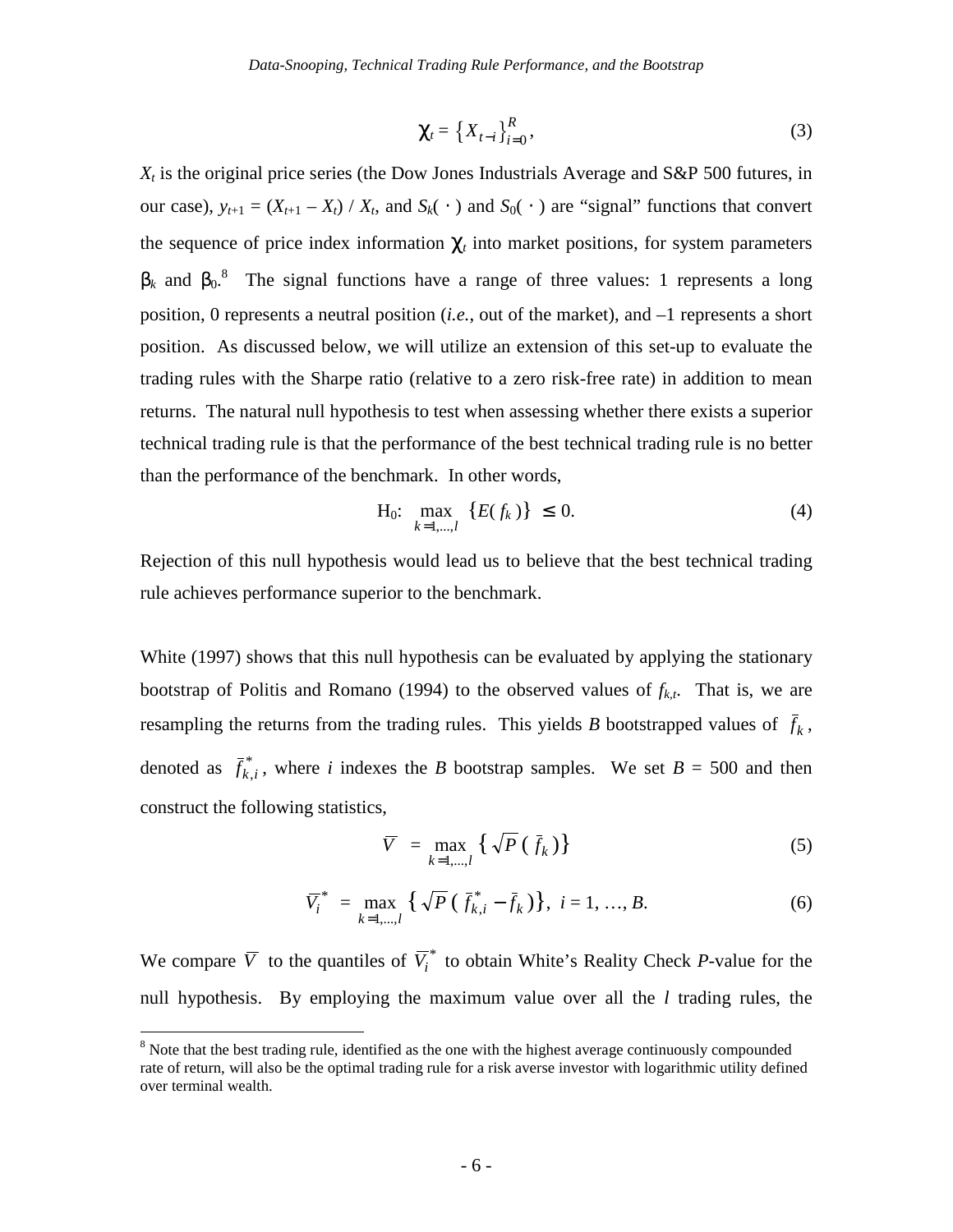Reality Check *P*-value incorporates the effects of data-snooping from the search over the *l* rules.

This approach may also be modified to evaluate forecasts based on the Sharpe ratio which measures the average excess return per unit of total risk. In this case we seek to test the null hypothesis

$$
H_0: \max_{k=1,\dots,l} \{ g(E(h_k)) \} \le g(E(h_0))
$$
 (7)

where  $h$  is a  $2\times1$  vector with components given by

$$
h_{k,t+1}^1(\beta) = (y_{t+1} S_k(\chi_t, \beta_k))
$$
\n(8)

$$
h_{k,t+1}^{2}(\beta) = (y_{t+1} S_{k}(\chi_{t}, \beta_{k}))^{2}
$$
 (9)

and where the form of  $g(·)$  is given by

$$
g(E(h_{t+1}^1), E(h_{t+1}^2)) = \frac{E(h_{t+1}^1)}{\sqrt{E(h_{t+1}^2) - \left(E(h_{t+1}^1)\right)^2}}.
$$
\n(10)

The expectations are evaluated with arithmetic averages. Relevant sample statistics are

$$
\bar{f}_k = g(\bar{h}_k) - g(\bar{h}_0), \qquad (11)
$$

where  $\bar{h}_0$  and  $\bar{h}_k$  are averages computed over the prediction sample for the benchmark model and the  $k^{\text{th}}$  trading rule, respectively. That is,

$$
\overline{h}_k = P^{-1} \sum_{t=R}^{T} h_{k,t+1}(\beta), \ k = 0,...,l.
$$
 (12)

Once again, the Politis and Romano (1994) bootstrap procedure is applied to yield *B* bootstrapped values of  $\bar{f}_k$ , denoted as  $\bar{f}_{k}^*$  $f_{k,i}^*$  , where

$$
\bar{f}_{k,i}^* = g(\bar{h}_{k,i}^*) - g(\bar{h}_{0,i}^*), \ i=1,\ldots,B
$$
\n(13)

$$
\overline{h}_{k,i}^* = P^{-1} \sum_{t=R}^T h_{k,t+1}^*(\beta), \ i=1,\ldots,B. \tag{14}
$$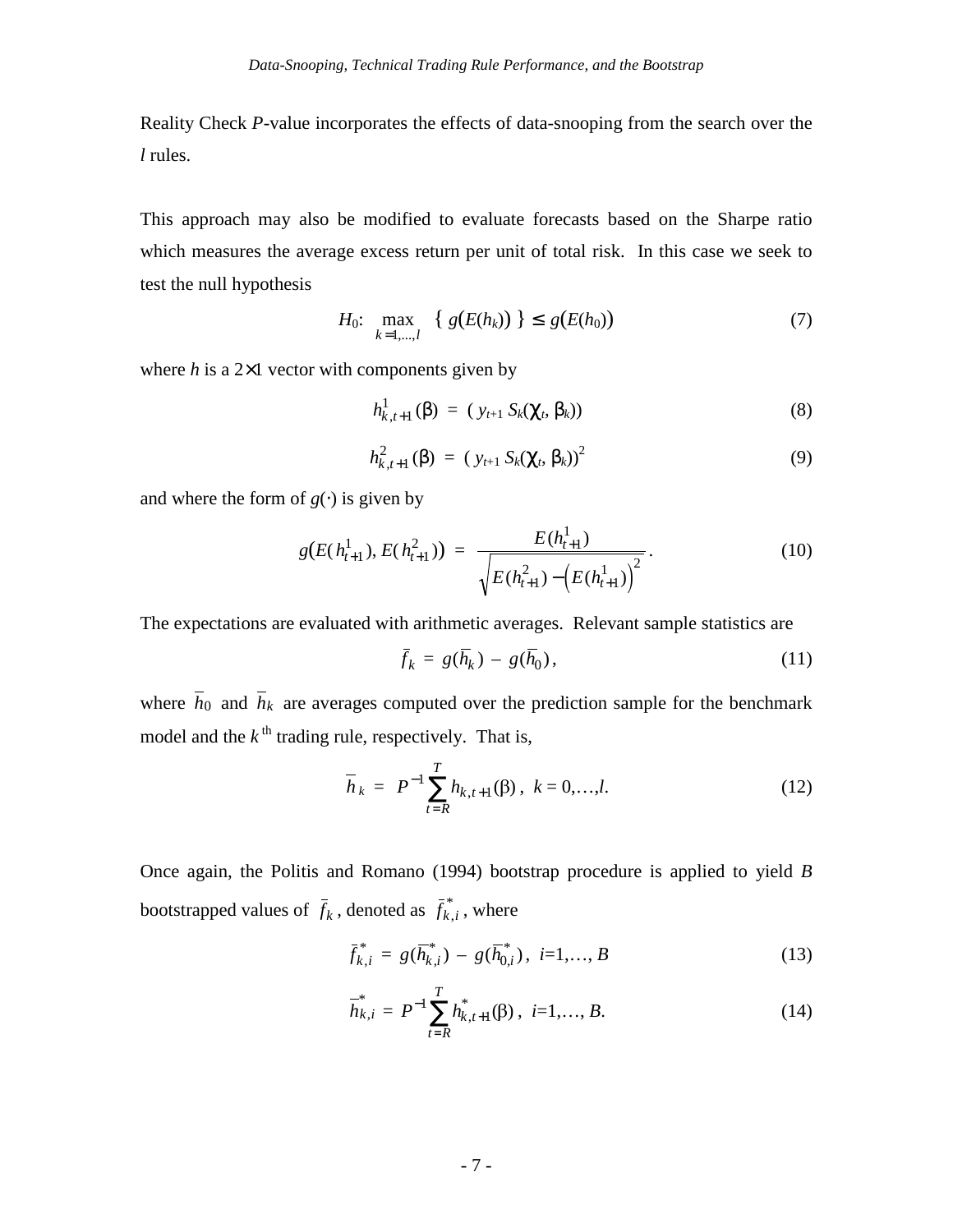The above procedure is now repeated to obtain White's Reality Check *P*-value for the Sharpe ratio performance criterion. Note that by using a zero risk-free rate in constructing the Sharpe ratio, we are making it easier to find "good" trading rules.

# **II. Technical Trading Rule Performance and Data-Snooping Biases**

After more than a century of experience with technical trading rules, these rules are still widely used to forecast asset prices. Taylor (1992) conducted a survey of chief foreign exchange dealers based in London and found that in excess of 90 percent of respondents placed *some* weight on technical analysis when predicting future returns. Unsurprisingly, the wide use of technical analysis in the finance industry has resulted in several academic studies to determine its value.

Levich and Thomas (1993) researched simple moving average and filter trading rules in the foreign currency futures market. They applied a bootstrap approach to the raw returns on the futures, rather than fitting a model to the data and resampling the residuals. Their research suggests that some technical rules may be profitable. Evidence in favor of technical analysis is also reported in Osler and Chang (1995) who used bootstrap procedures to examine the head and shoulders charting pattern in foreign exchange markets. However, Levich and Thomas (1993) note the dangers of data-snooping and suggest that "Other filter sizes and moving average lengths along with other technical models could, of course, be analyzed. Data-mining exercises of this sort must be avoided."<sup>9</sup> With the development of White's Reality Check, it is no longer necessary to avoid such data mining exercises, as we can now account for their effects.

Our study uses Brock, Lakonishok, and LeBaron (1992) as a springboard for analysis. Their study utilizes the daily closing price of the Dow Jones Industrial Average from 1897 to 1986 to evaluate 26 technical trading rules. These rules include the simple moving average, fixed moving average, and trading range break. BLL found that these rules provide superior performance. One drawback to their analysis is that they were

 $\overline{a}$ 

 $9^9$  Levich and Thomas (1993), page 458.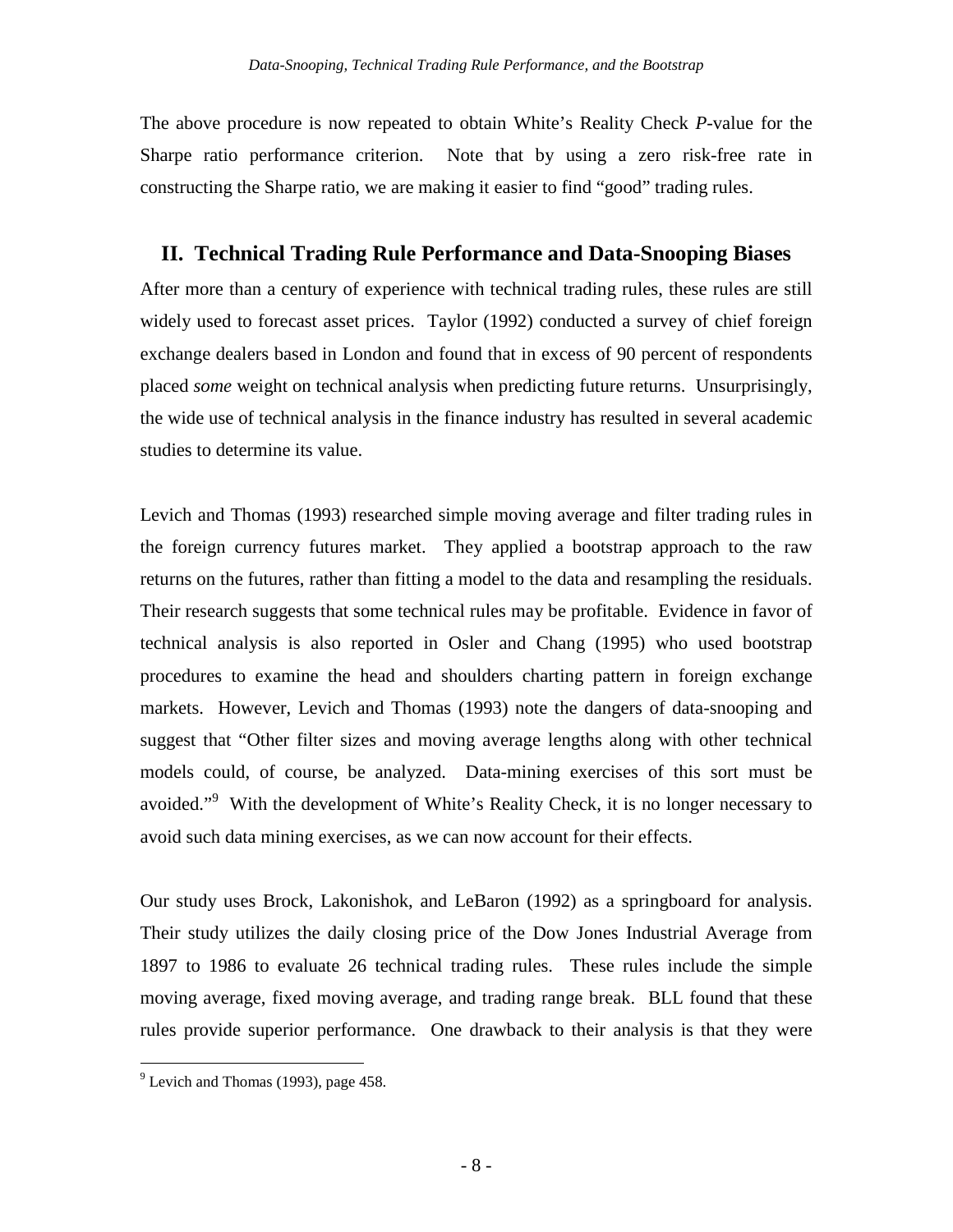unable to account for data-snooping biases. In their words, "… the possibility that various spurious patterns were uncovered by technical analysis cannot be dismissed. Although a complete remedy for data-snooping biases does not exist, we mitigate this problem: (1) by reporting results from all our trading strategies, (2) by utilizing a very long data series, the Dow Jones index from 1897 to 1986, and (3) emphasizing the robustness of results across various nonoverlapping subperiods for statistical inference." As explained in the previous section, our method provides just such a data-snooping remedy.

Three conclusions can be drawn from these previous studies. First, there appears to be evidence that technical trading rules are capable of producing superior performance. Second, this evidence is tempered by the widely recognized importance of data-snooping biases when evaluating the empirical results. Third, the preferred way to handle datasnooping appears to be to focus exclusively on the performance of a small subset of trading rules, in order not to fall victim to data-snooping biases. Nevertheless, as mentioned in the introduction, there are reasons to believe that such a strategy may not work in practice. Technical trading rules that historically have been successful are also the ones most likely to catch the attention of researchers, since they are the ones promoted by textbooks and the financial press. Hence, even though individual researchers may act prudently and do not experiment extensively across trading rules, the financial community may effectively have acted as such a "filter", necessitating a consideration in principle of all trading rules that have been considered by investors.

#### **III. Universe of Trading Rules**

To conduct our bootstrap data-snooping analysis, we first need to specify an appropriate universe of trading rules from which the current popular rules conceivably may have been drawn. The magnitude of data-snooping effects on the assessment of the performance of the best trading rule is determined by the dependence between all the trading rules' payoffs, so the design of the universe from which the trading rules are drawn is crucial to the experiment. We consider a very large number (7,846) of trading rules drawn from a wide variety of rule specifications. To be considered in our universe,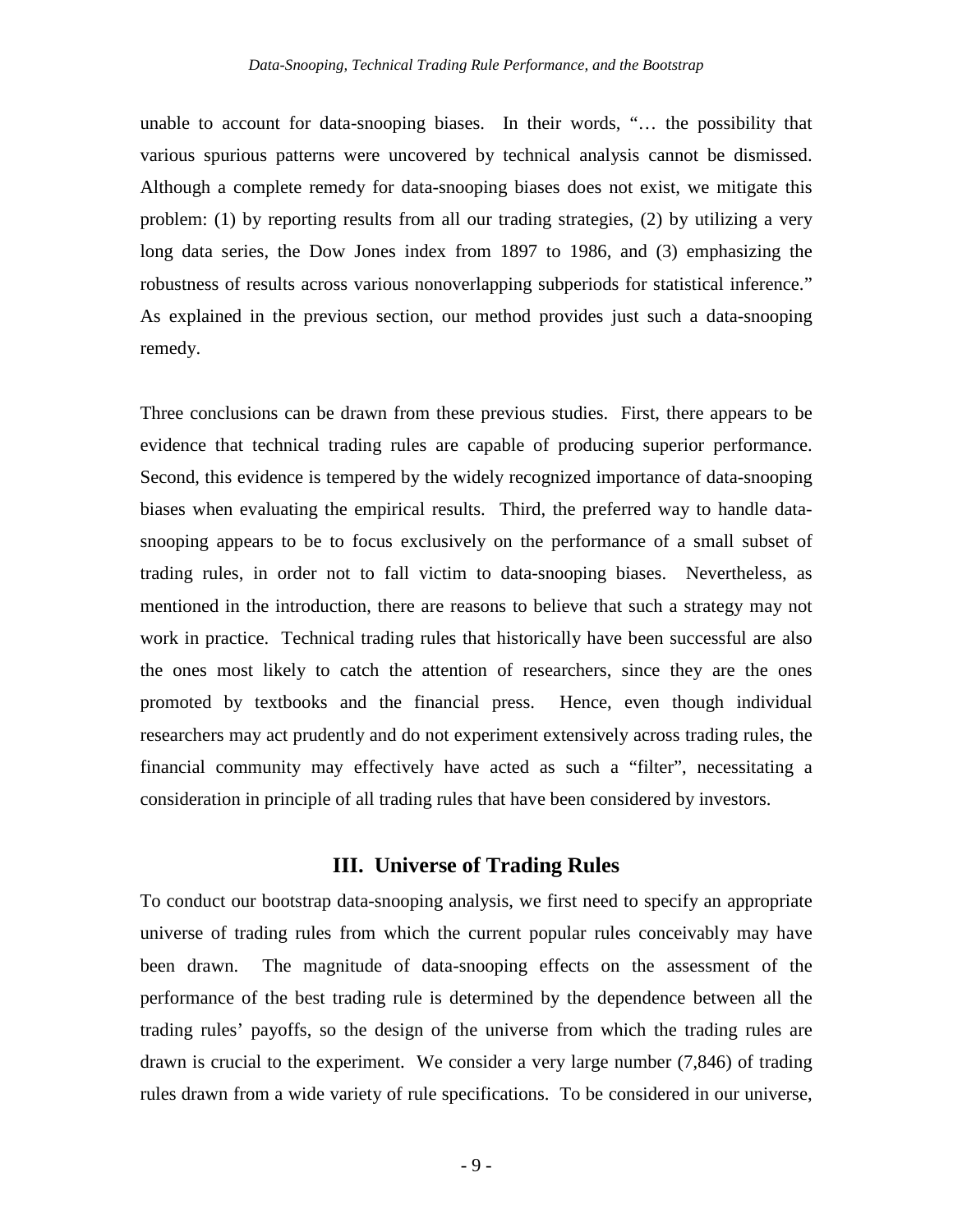a trading rule must have been in use in a substantial part of the sample period. This requirement is important for the economic interpretation of our results. Only if the trading rules under consideration were known during the sample would the existence of outperforming trading rules seem to have consequences for weak-form market efficiency or variations in *ex-ante* risk-premia. 10 For this reason, we make a point of referring to sources that quote the use of the various trading rules under consideration.

The trading rules employed in this paper are drawn from previous academic studies and the technical analysis literature. Included are filter rules, moving averages, support and resistance, channel break-outs, and on-balance volume averages. We briefly describe each of these types of rules. An appendix provides the parameterizations of the 7,846 trading rules used to create the complete universe. Few of the original sources for the technical trading rules report their preferred choice of parameter values, so we simply choose a wide range of parameterizations to span the sorts of models investors may have considered through time. We realize that our list of trading rules does not completely exhaust the set of rules that were considered historically. However, our list of rules is vastly larger than those compiled in previous studies, and we include the most important types of trading rules that can be parsimoniously parameterized and do not rely on "subjective" judgments. The notation used in the following description corresponds to the appendix of parameterizations.

# *A. Filter Rules*

Filter rules were used in Alexander (1961) to assess the efficiency of stock price movements. Fama and Blume (1966) explain the standard filter rule:

An *x* per cent filter is defined as follows: If the daily closing price of a particular security moves up at least *x* per cent, buy and hold the security

<sup>&</sup>lt;sup>10</sup> Suppose that some technical trading rules could be found that unambiguously outperformed the benchmark over the sample period, but that these were based on technology (*e.g.*, neural networks) that only became available after the end of the sample. Since the technique used was not available to investors during the sample period, we do not believe that such evidence would contradict weak-form market efficiency.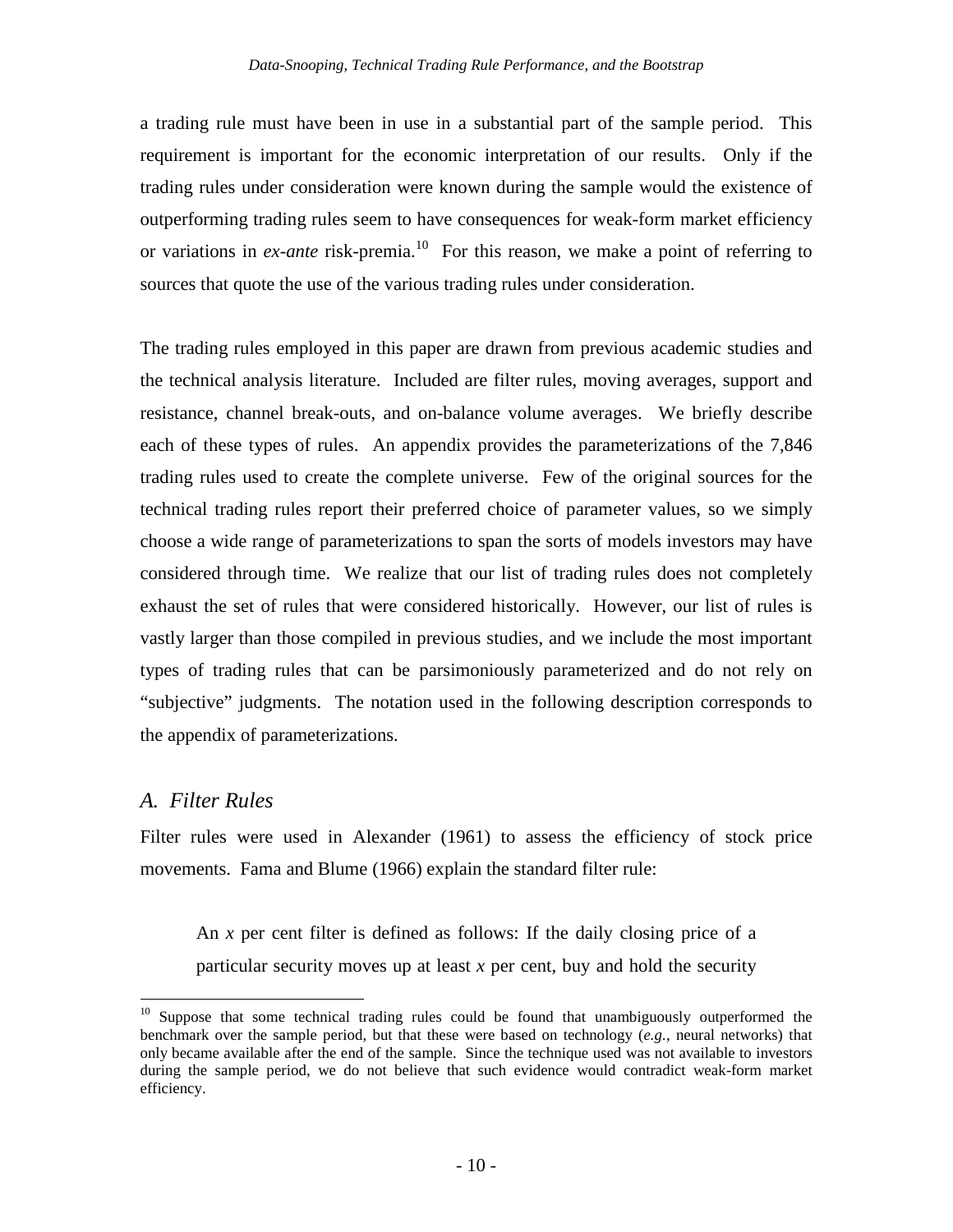until its price moves down at least *x* per cent from a subsequent high, at which time simultaneously sell and go short. The short position is maintained until the daily closing price rises at least *x* per cent above a subsequent low at which time one covers and buys. Moves less than *x* per cent in either direction are ignored.

The first item of consideration is how to define subsequent lows and highs. We will do this in two ways. As the above excerpt suggests, a subsequent high is the highest closing price achieved while holding a particular long position. Likewise, a subsequent low is the lowest closing price achieved while holding a particular short position. Alternatively, a low (high) can be defined as the most recent closing price that is less (greater) than the *e* previous closing prices. Next, we will expand the universe of filter rules by allowing a neutral position to be imposed. This is accomplished by liquidating a long position when the price decreases *y* percent from the previous high, and covering a short position when the price increases *y* percent from the previous low. Following BLL (1992), we also consider holding a given long or short position for a prespecified number of days, *c*, effectively ignoring all other signals generated during that time.

## *B. Moving Averages*

Moving average cross-over rules, highlighted in BLL, are one of the most popular and common trading rules discussed in the technical analysis literature. The standard moving average rule, which utilizes the price line and the moving average of price, generates signals as explained in Gartley (1935):

In an uptrend, long commitments are retained as long as the price trend remains above the moving average. Thus, when the price trend reaches a top, and turns downward, the downside penetration of the moving average is regarded as a sell signal… Similarly, in a downtrend, short positions are held as long as the price trend remains below the moving average.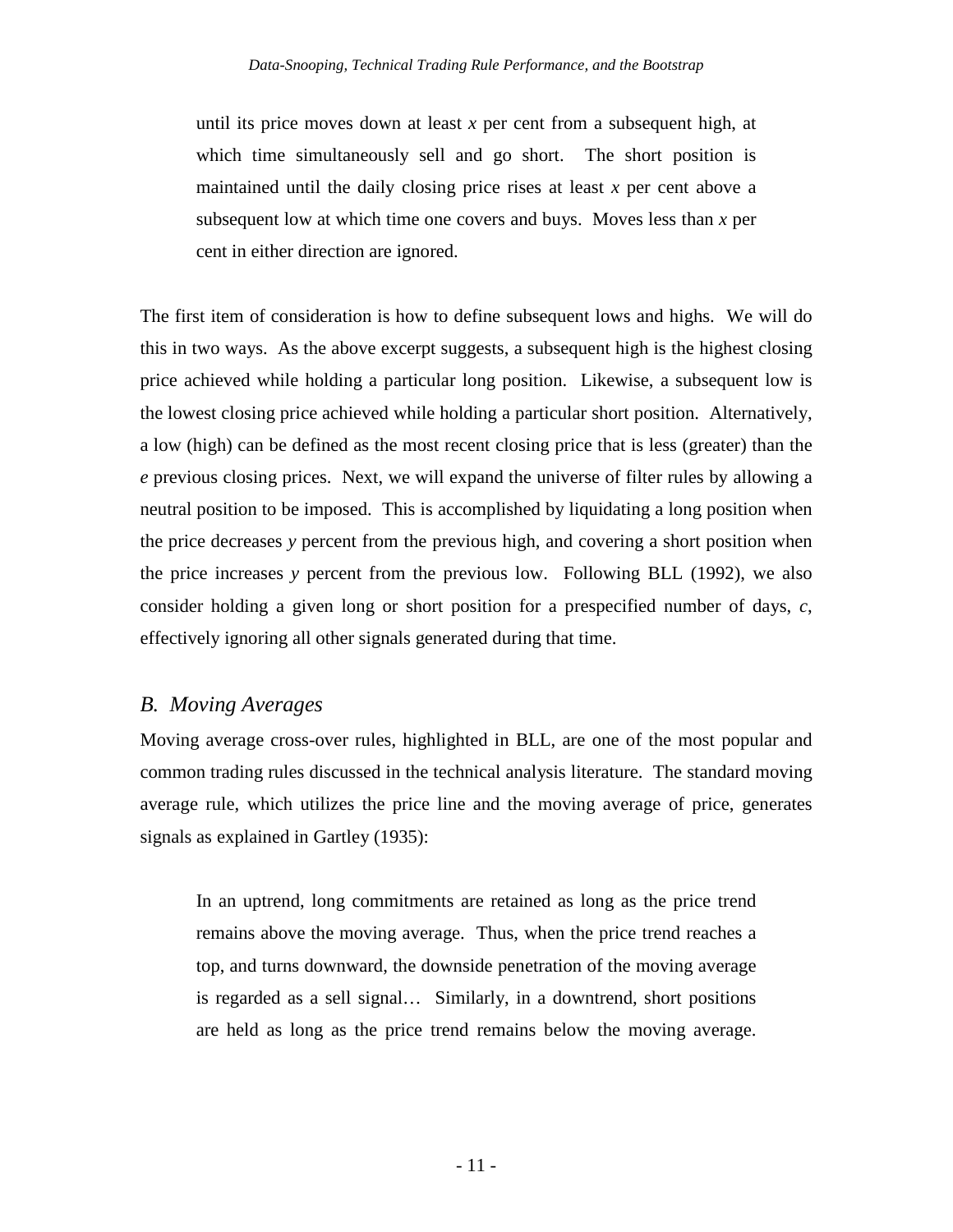Thus, when the price trend reaches a bottom, and turns upward, the upside penetration of the moving average is regarded as a buy signal.<sup>11</sup>

There are numerous variations and modifications of this rule. We examine several of these. For example, more than one moving average (MA) can be used to generate trading signals. Buy and sell signals can be generated by cross-overs of a slow moving average by a fast moving average, where a slow MA is calculated over a greater number of days than the fast  $MA.<sup>12</sup>$ 

There are two types of "filters" we will impose on the moving average rules. The filters are said to assist in filtering out false trading signals (*i.e.*, those signals that would result in losses). The fixed percentage band filter requires that the buy or sell signal exceed the moving average by a fixed multiplicative amount, *b*. The time delay filter requires that the buy or sell signal remain valid for a pre-specified number of days, *d*, before action is taken. Note that only one filter will be imposed at a given time. Once again, we consider holding a given long or short position for a pre-specified number of days, *c*.

## *C. Support and Resistance*

The notion of support and resistance is discussed as early as in Wyckoff (1910) and tested in BLL (1992) under the title of "trading range break". A simple trading rule based on the notion of support and resistance  $(S\&R)$  is to buy when the closing price exceeds the maximum price over the previous *n* days, and sell when the closing price is less than the minimum price over the previous *n* days. Rather than base the rules on the maximum (minimum) over a prespecified range of days, the S&R trading rules can also be based on an alternate definition of local extrema. That is, define a minimum (maximum) to be the most recent closing price that is less (greater) than the *e* previous closing prices. As with the moving average rules, a fixed percentage band filter, *b*, and a

 $\overline{a}$ 

 $11$  Gartley (1935), page 256.

<sup>&</sup>lt;sup>12</sup> The moving average for a particular day is calculated as the arithmetic average of prices over the previous *n* days, including the current day. Thus, a fast moving average has a smaller value of *n* than a slow moving average.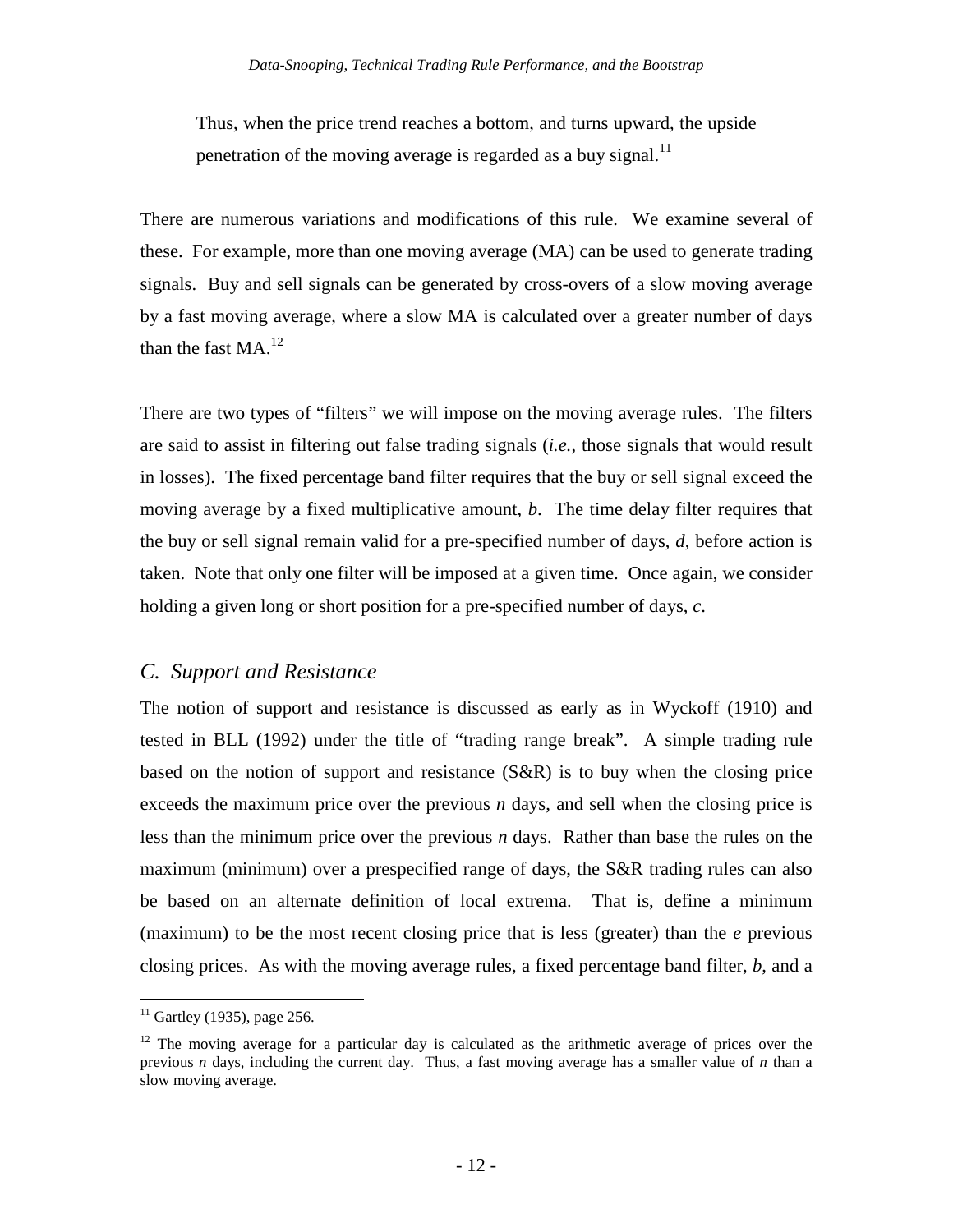time delay filter, *d*, can be included. Also, positions can be held for a prespecified number of days, *c*.

# *D. Channel Break-Outs*

A channel (sometimes referred to as a trading range) can be said to occur when the high over the previous *n* days is within *x* percent of the low over the previous *n* days, not including the current price. Channels have their origin in the "line" of Dow Theory which was set forth by Charles Dow around the turn of the century.<sup>13</sup> The rules we develop for testing the channel break-out are to buy when the closing price exceeds the channel, and to sell when the price moves below the channel. Long and short positions are held for a fixed number of days, *c*. Additionally, a fixed percentage band, *b*, can be applied to the channel as a filter.

# *E. On-Balance Volume Averages*

Technical analysts often rely on volume of transactions data to assist in their markettiming efforts. Although volume is generally used as a secondary tool, we will include a volume-based indicator trading rule in our universe of rules. The on-balance volume (OBV) indicator, popularized in Granville (1963), is calculated by keeping a running total of the indicator each day and adding the entire amount of daily volume when the closing price increases, and subtracting the daily volume when the closing price decreases. We then apply a moving average of *n* days to the OBV indicator, as suggested in Gartley (1935). The OBV trading rules employed are the same as for the moving average trading rules, except in this case the value of interest is the OBV indicator rather than price.

# *F. Benchmark*

Following BLL, our benchmark trading rule is the "null" system, which is always out of the market. Consequently,  $S_0$  is always zero. Thus, both for the mean return and Sharpe ratio performance measures the benchmark performance is zero. An alternative

 $\overline{a}$  $13$  Hamilton (1922) and Rhea (1932) explain the Dow line in detail.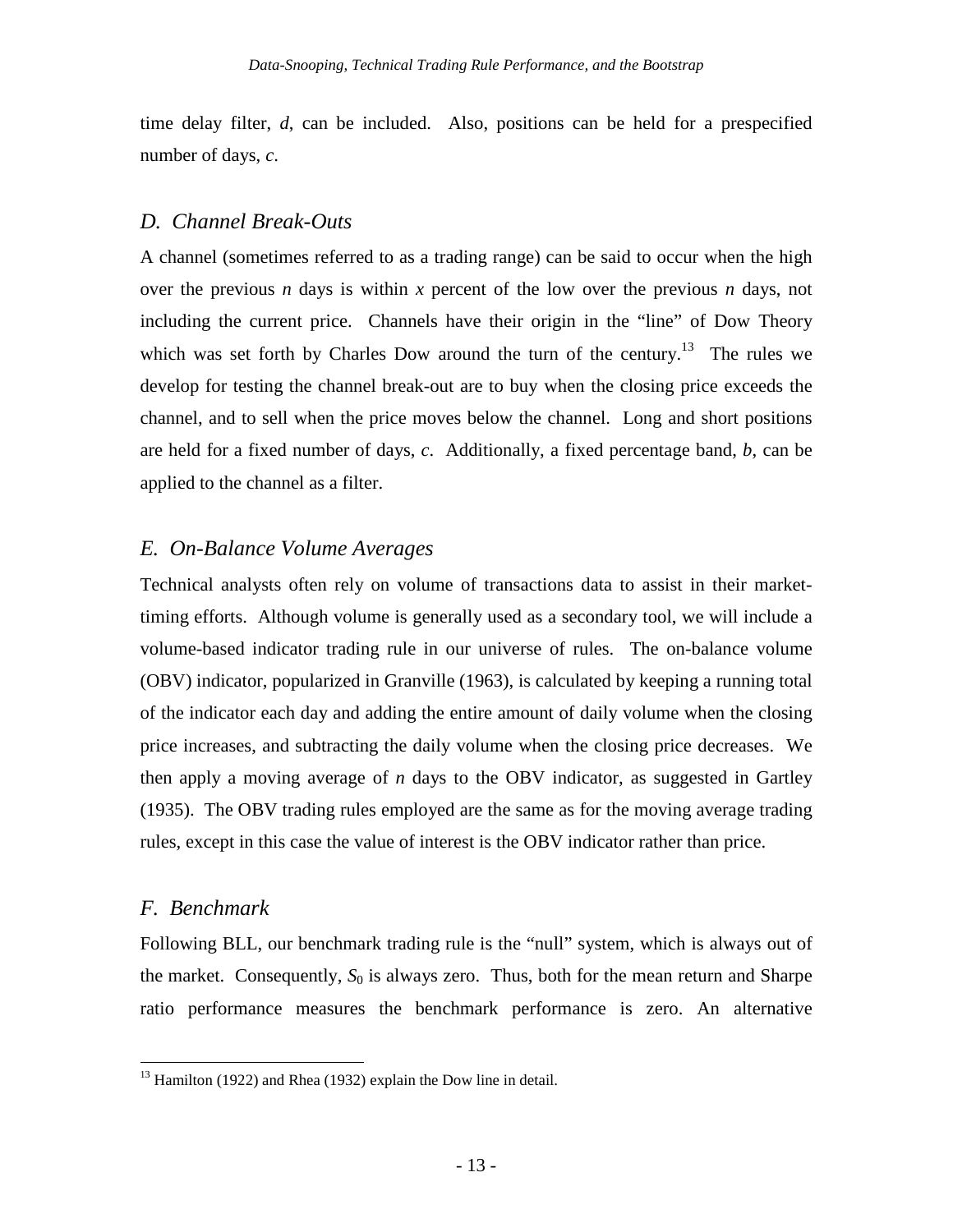interpretation, also emphasized by BLL (page 1741), is to regard a long position in the DJIA as the benchmark and superimpose the trading signals on this market index. According to this second interpretation a buy signal translates into borrowing money at the risk-free interest rate and doubling the investment in the stock index, a "neutral" signal translates into simply holding the stock index, while a sell signal translates into a zero position in the stock index (*i.e.*, out of the market).

## **IV. Empirical Results**

The trading results from the Dow Jones Industrial Average are reported for the 90 years and four sub-periods used by BLL, as well as for the entire 100-year full sample and the 10 years since the BLL study.<sup>14</sup> The S&P 500 Futures results are reported for the entire available sample. The sample periods are:

#### In-Sample

| Sub-Period 1: | January 1897 – December 1914 |
|---------------|------------------------------|
| Sub-Period 2: | January 1915 – December 1938 |
| Sub-Period 3: | January 1939 – June 1962     |
| Sub-Period 4: | July 1962 – December 1986    |

Out-of-Sample

 $\overline{a}$ 

| Sub-Period 5: | January 1987 – December 1996                  |
|---------------|-----------------------------------------------|
|               | S&P 500 Futures: January 1984 – December 1996 |

For each sample period, Table I reports the historically best-performing trading rule, chosen according to the mean return criterion. Two trading rule universes were used: the BLL universe with 26 rules and our full universe with 7,846 rules. Table II reports results when the best-performing trading rule is chosen according to the Sharpe ratio criterion.

 $14$  We refer to BLL, Table 1, for a description of the basic statistical properties of the data set.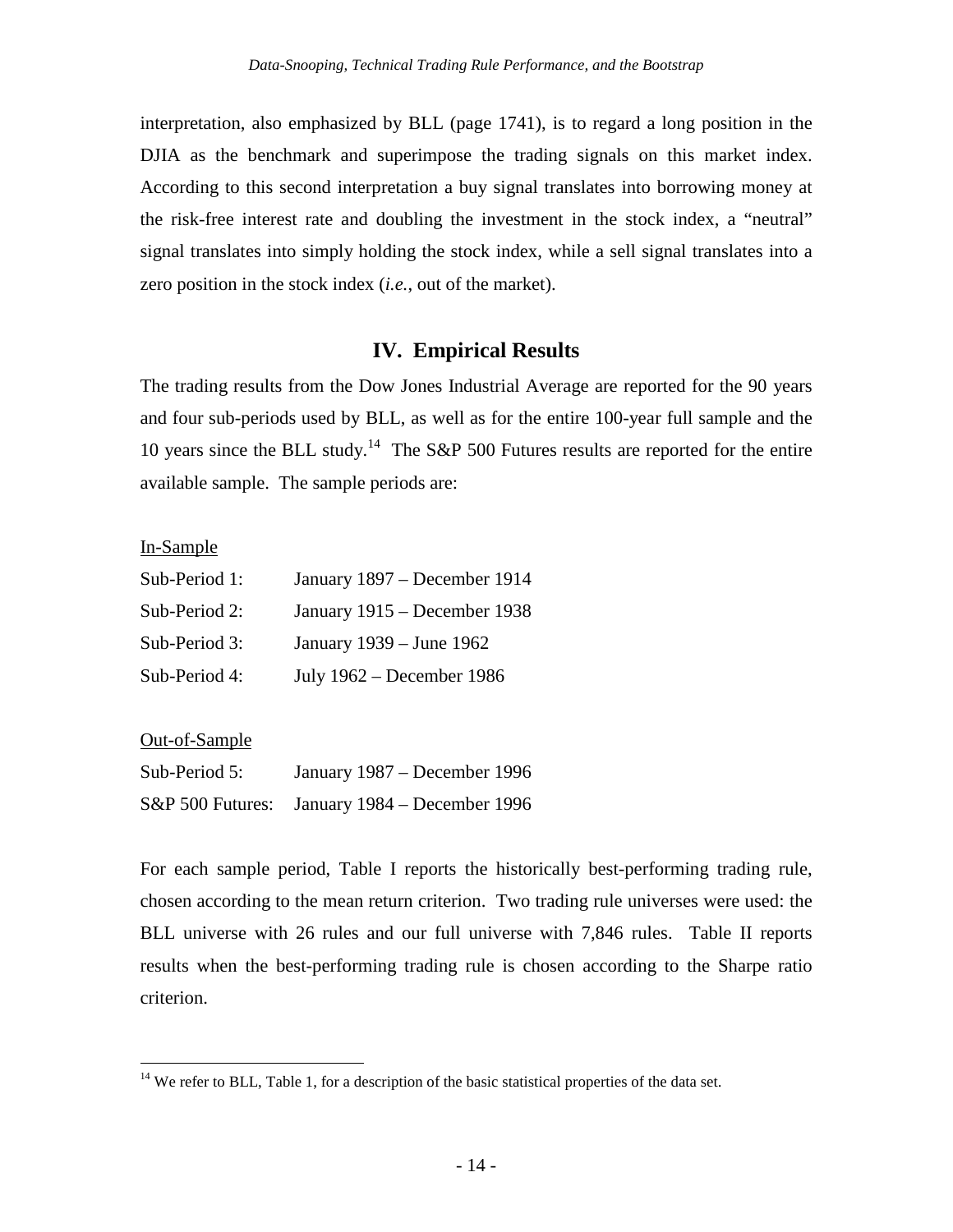[Insert Table I]

# [Insert Table II]

Table III and Table IV present the performance results of the best technical trading rule in each of the sample periods. These tables report the performance measure (mean return or Sharpe ratio) along with White's Reality Check *P*-value and the nominal *P*-value. The nominal *P*-value is that which results from applying the bootstrap methodology to the best trading rule *only*, thereby ignoring the effects of the data-snooping. Hence, the difference between the two *P*-values will represent the magnitude of the data-snooping bias on the performance measure.

One would expect that the best-performing trading rule in the full universe would be different from the best performer in the much smaller and more restricted BLL universe. But it is interesting to notice the very different types of trading rules that are identified as optimal performers in the full universe. The BLL study identified trading rules based on long moving averages – 50-, 150-, and 200-day averages, respectively – as the best performers, while in the full universe of trading rules, the best-performing trading rules use much shorter windows of data typically based on 2 through 5 day averages. Hence the best trading rules from the full universe are more likely to trade on very short term price movements.

# *A. Results for the Mean Return Criterion*

Turning next to the actual performance of the selected trading rules, first consider the results for the universe of 26 trading rules used by BLL. Both in the full sample and in the first four sub-periods, we find that the apparent superior performance of the best trading rule stands up to a closer inspection for data-snooping effects. This finding is not surprising since BLL found that, in fact, every single one of their trading rules outperformed the benchmark, and hence a consideration of dependencies between trading rules is unlikely to overturn their original finding.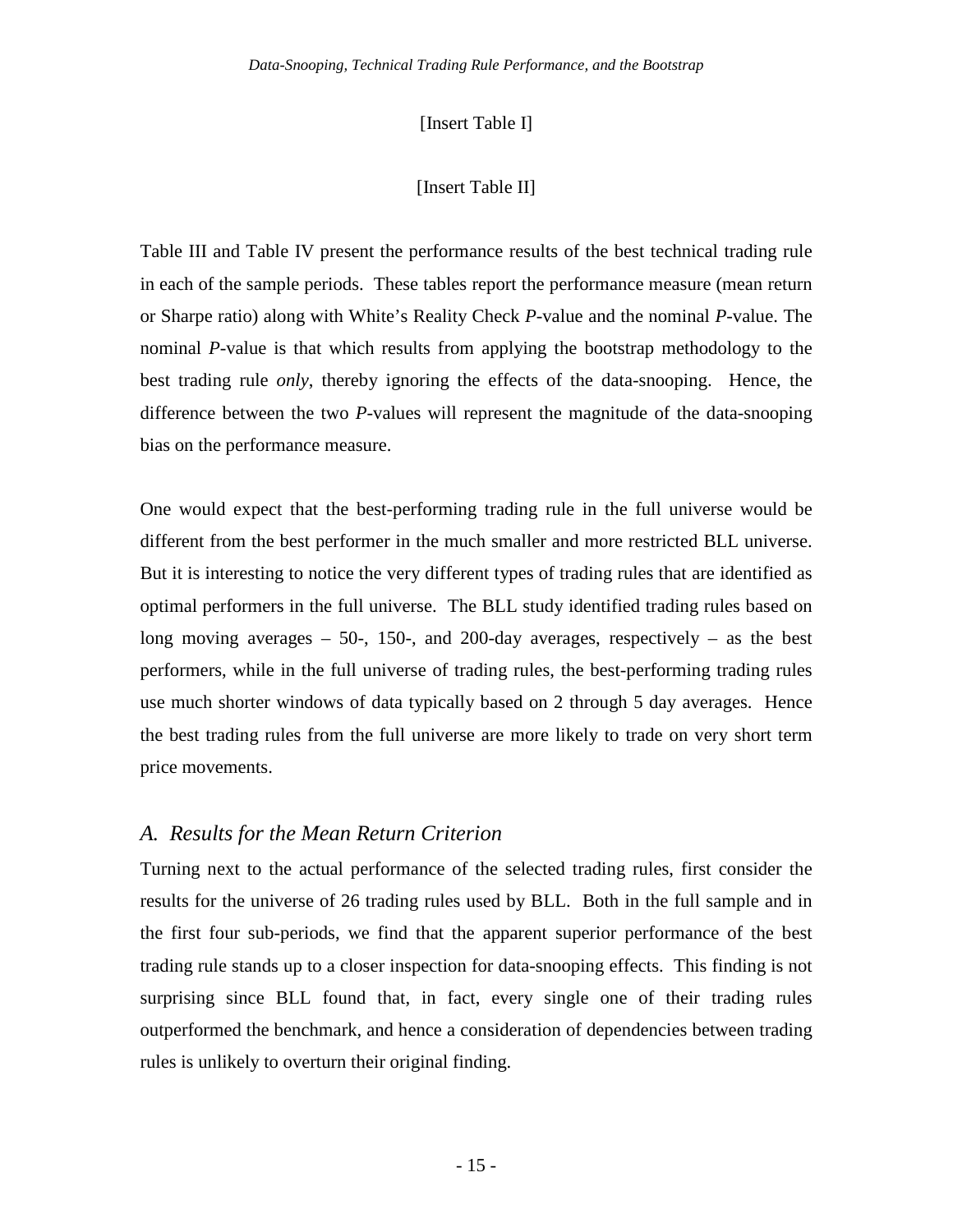[Insert Table III]

#### [Insert Table IV]

Over the 100-year period from 1897 to 1996 the best technical trading rule from the BLL universe was a 50-day variable moving average rule with a 0.01 band, yielding an annualized return of 9.4 percent.<sup>15</sup> For comparison, the mean annualized return on the buy-and-hold strategy was 4.3 percent during this same period. In our full universe, the best trading rule chosen by the mean return criterion is a standard 5-day moving average rule. The average annual return resulting from this rule is 17.2 percent. The Reality Check *P*-value is effectively zero (*i.e.*, less than  $1/B = 0.002$ ) strongly indicating that trading with the 5-day moving average is superior to being out of the market. In all four sub-periods we find again that the best trading rule outperforms the benchmark strategy generating data-snooping adjusted *P*-values less than 0.002. Furthermore, the mean return of the best trading rule in the full universe tends to be much higher than the mean return of the best trading rule considered by BLL.

Considering next the full universe of trading rules from which, over time, the BLL rules are more likely to have originated, notice that two possible outcomes can occur when an additional trading rule is inspected. If the marginal trading rule does not lead to an improvement over the previously best performing trading rule, then the *P*-value for the null hypothesis that the best model does not outperform will increase, effectively accounting for the fact that the best trading rule has been selected from a larger set of rules. On the other hand, if the additional trading rule improves on the maximum performance statistic, then this can often reduce the *P*-value since better performance increases the probability that the optimal model genuinely contains valuable economic information. 16

 $\overline{a}$ 

<sup>&</sup>lt;sup>15</sup> Annualized mean returns are calculated as the mean daily return over the duration of the sample, multiplied by 252. The mean daily return is simply the total return divided by the number of days in the sample.

<sup>&</sup>lt;sup>16</sup> Notice, however, that if the improvement is sufficiently small, then it is possible that the data-snooping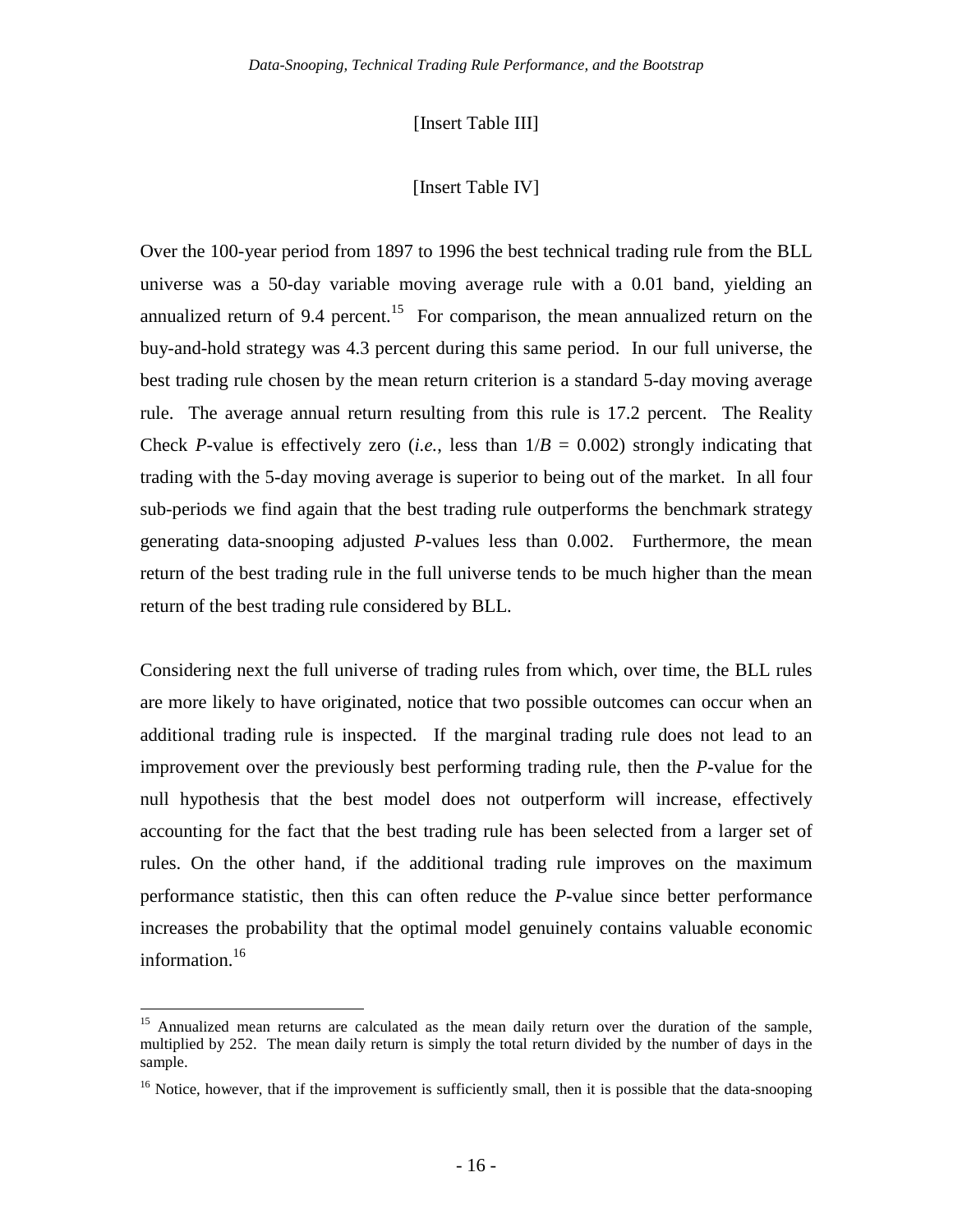Figure 1 provides a fascinating picture of these effects operating sequentially across the full universe of trading rules. For the first sub-period, 1897–1914, the figure plots the number identifying each trading rule against its mean return.<sup>17</sup> We have also drawn a line tracking the highest annualized mean return (measured on the *y*-axis to the left of the figure) up to and including a given number of trading rules (indicated on the *x*-axis), and the Reality Check *P*-value for the maximum mean return performance statistic (measured on the *y*-axis to the right of the figure). The maximum mean return performance starts out around 11 percent and quickly increases to 15 percent, yielding a *P*-value of 0.002 after the first 200 trading rules have been considered. Adding another 300 trading rules does not improve on the best-performing trading rule and, as a result, the likelihood of no superior performance, as measured by the *P*-value, while still very small, doubles between rules 200 and 500. After approximately 550 trading rules have been considered, the best performance is improved to around 17 percent and the *P*-value is again reduced to a level around 0.002. After this, only a very small additional improvement in the performance statistic occurs around trading rule number 2,700. Hence the bootstrap *P*value increases very slowly after this point. Note that this evolution illustrates how the *P*-values adjust as our particular exercise proceeds. Ultimately, the only numbers that matter are those at the extreme right of the graph, as the order of experiments is arbitrary. Still, this evolution is informative as it suggests how the effects of data-snooping may propagate in the real world.

An even sharper picture of the operation of data-snooping effects emerges from the corresponding graph (Figure 2) for the second sub-period, 1915–1938. For this period, the best performing model is selected early on and remains in effect across the first 500 models. As a result, its *P*-value increases from 0.01 to 0.08 as more models are considered. After this, the addition of a model which improves the mean performance to

 $\overline{a}$ 

effect of searching for an improved model from a larger universe will dominate the improved performance and hence will lead to a net increase in the *P*-value.

<sup>&</sup>lt;sup>17</sup> What appear to be vertical clusters of mean return points simply reflect the performance of neighbor trading rules in a similar class as the parameters of the trading rules are varied.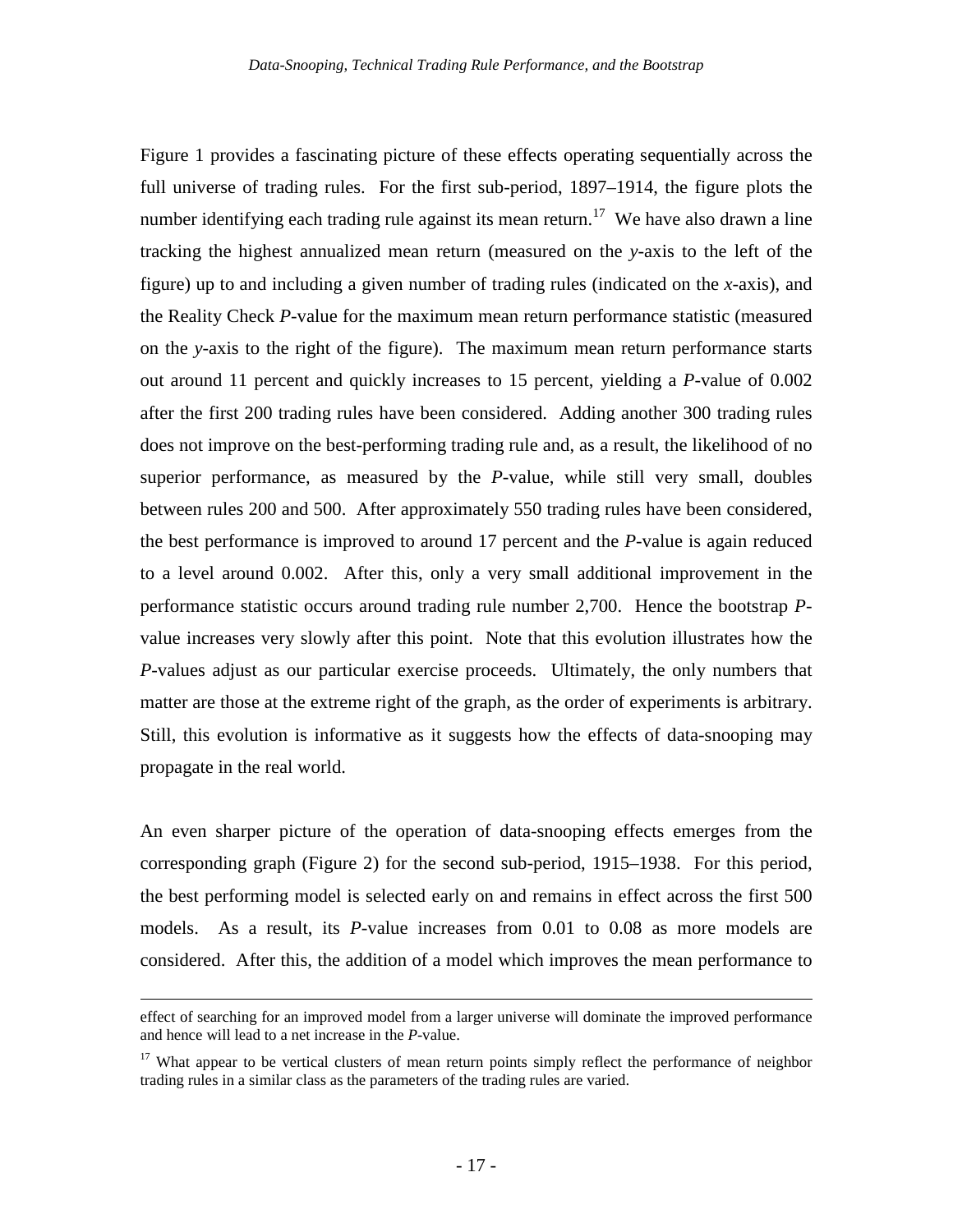20 percent causes the *P*-value to drop to less than 0.002. Only towards the end of the universe of models does the *P*-value begin to increase again as no more improvements occur.

Our experiment also suggests why the alternative procedure of using a simple Bonferroni bound to assess the significance of the best performing trading rule would give misleading results. Since the performance of the best trading rule drawn from the full universe is not known when considering only a subset of trading rules, the Bonferroni bound on the *P*-value cannot possibly be used to account for data-snooping. A researcher might believe that, say, the BLL trading rules were the result of traders considering an original set of 8,000 rules, in which case the Bonferroni bound on the *P*-value would be obtained as 8,000 times the smallest nominal *P*-value. But this leads to meaningless results: In sub-period 4, the Bonferroni bound simply states that the *P*-value is less than 1, while in fact the bootstrap *P-*value for the best trading rule selected from the full universe is less than 0.002.

A further issue at stake is how a trader could have possibly determined the best technical trading rule prior to committing money to a given rule. Although it may be the case that we are able to find the historically best-performing rule in our universe, there is no indication that it is possible to find *ex-ante* the trading rule that will perform best in the future. To address this issue we consider a new trading strategy whereby on each day of the experiment we first determine the best-performing trading rule to date. That is, we find the rule with the greatest cumulative wealth for each day in the 100-year sample, and then follow the signal of that rule on the following day. At each point in time only historically available information is exploited so this trading rule could have been implemented by an investor.

## [Insert Table V]

The results of this experiment are provided in Table V, along with summary statistics for the best-performing technical trading rule chosen with respect to the mean return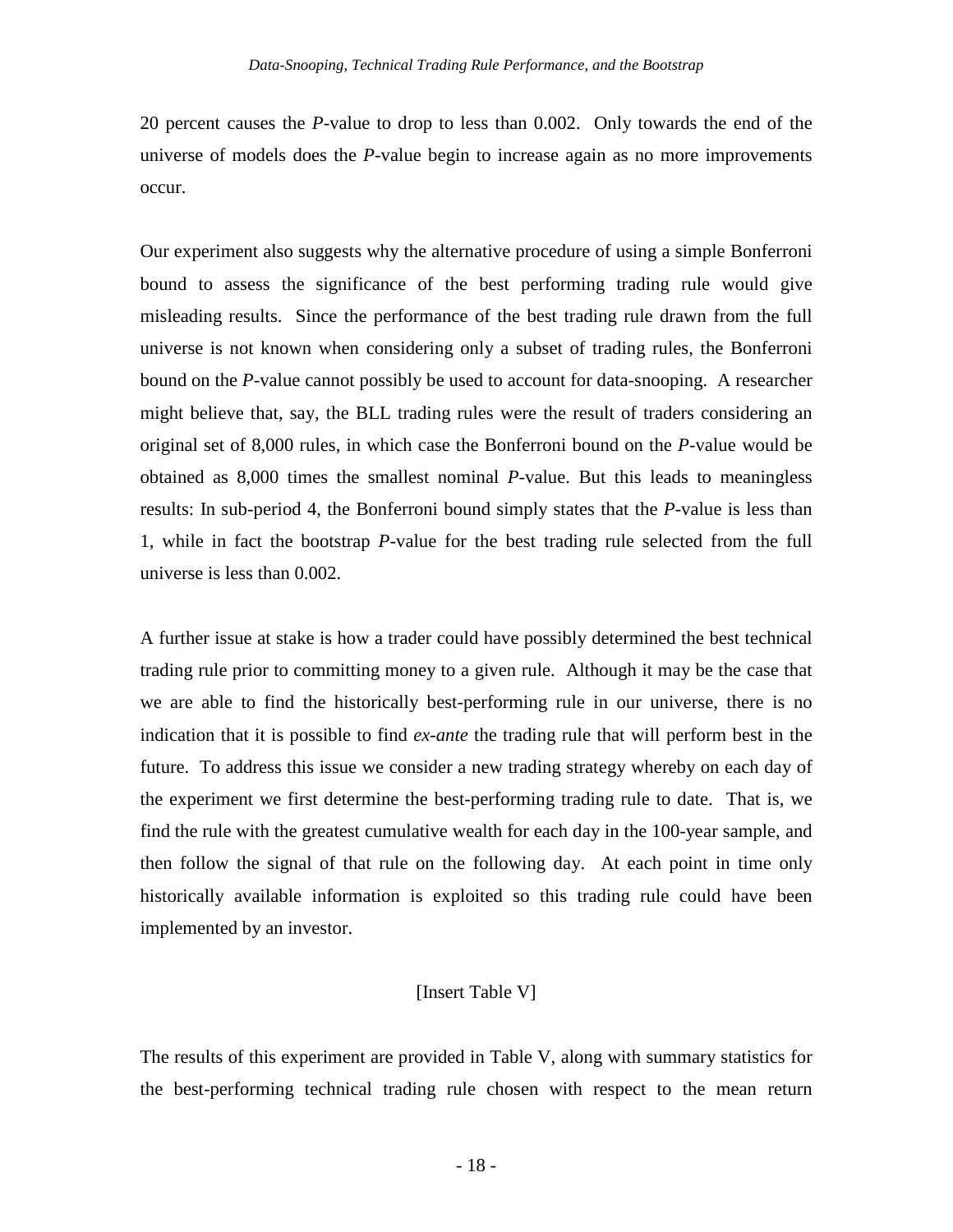criterion, the 5-day simple moving average. Table V shows that the recursive cumulative wealth trading rule described above out-performs the benchmark with a 14.9 percent annualized average return, but lags behind the 5-day moving average by over 2 percentage points, reflecting the fact that investors could not have known *ex-ante* the identity of the *ex-post* best- performing trading rule. It is interesting to see that the number of short and long trades is roughly balanced out and that the winning percentage is much higher for the long than for the short trades. Long trades are also associated with average profits that are more than twice as large as those on the short trades.

#### *B. Results for the Sharpe Ratio Criterion*

It is clear from Table II that the trading rules selected from the full universe by the Sharpe ratio criterion again tend to be based on a relatively short sample using 2-20 days of price information. Table IV shows that, as in the case of the best model chosen by the mean return criterion, the best model according to the Sharpe ratio criterion generates a *P*-value well below 0.01 in all samples. Also, the performance of the best rule in the full universe increases substantially relative to the best rule considered by BLL. Over the full 100-year sample on the Dow Jones Industrial Average, the Sharpe ratio for the buy-andhold strategy was 0.26, while the best-performing trading rule in the BLL and full universe produced Sharpe ratios of 0.59 and 1.04, respectively.

For the first two sub-periods, Figure 3 and Figure 4 plot the sequence of Sharpe ratios based on the full set of models in contention alongside the *P*-value for the null that the highest Sharpe ratio equals zero. The most interesting graph appears for the second subperiod (Figure 4). The maximum Sharpe ratio is initially a little above 0.5. As the first 500 models get inspected, the *P*-value increases from 0.01 to above 0.10, only to fall well below 0.01 after a superior trading rule is introduced around model number 550. Towards the end of the universe of trading rules, the *P*-value increases from close to zero to a level around 0.006, thus displaying the effects of data-snooping.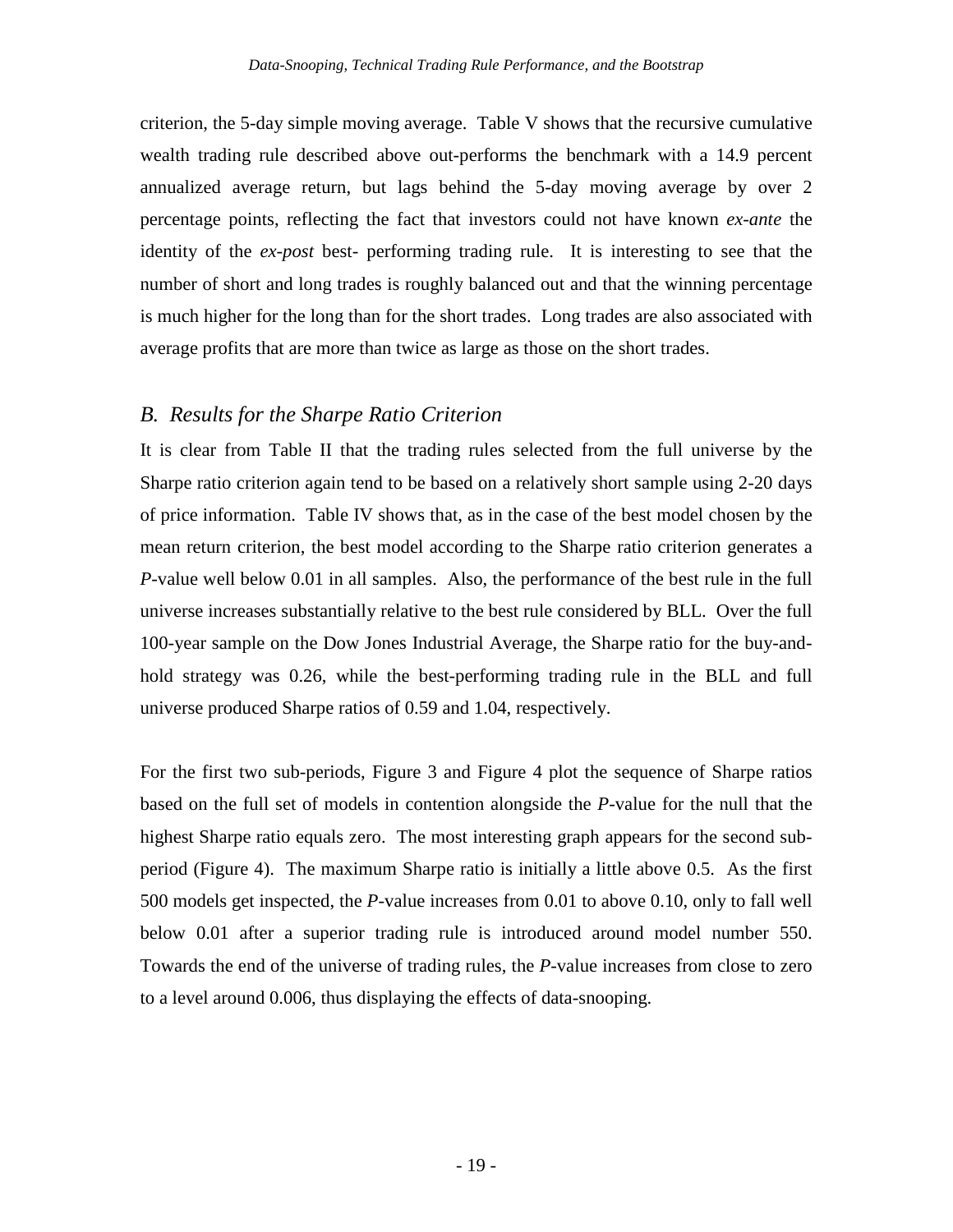# **V. Out-of-Sample Results**

The data used in the study by BLL finished in 1986. This leaves us with a 10-year postsample period in which a genuine out-of-sample performance experiment can be conducted. We do so using the Dow Jones portfolio originally studied by BLL, and we also use prices on the S&P 500 futures contract that has traded since 1984 and hence covers a commensurate period. Lo and MacKinlay (1990) recommend just such a 10 year out-of-sample experiment as a way of purging the effects of data-snooping biases from the analysis.

There is a distinct advantage associated with using the futures data set: the experiment on the DJIA data ignores dividends (which are not available on a daily basis for the full 100 year period), while these are not a concern for the futures contract. Furthermore, while the assumption that investors could have taken short positions in the DJIA contract throughout the entire period 1897–1996 may not be realistic, it would have been very easy for an investor to have gone short in the S&P 500 futures contract. Finally, it is possible that while the technical trading rules considered by BLL generated profits before transaction costs, accounting for such costs and data-snooping effects could change their findings.<sup>18</sup> In the full universe and over the 100-year period 1897–1996, the bestperforming trading rule for the Dow Jones Industrial Average earned a mean annualized return of 17.17 percent resulting from 6,310 trades (63.1 per year), giving a break-even transaction cost level of 0.27 percent per trade. We do not have historical series on transaction costs, and these would also seem to depend on the size of the trade; so it seems difficult to assess this number. Transaction costs are likely to have been higher than 0.27 percent at the beginning of the sample, but potentially less by the end of the sample. Ultimately, the transaction cost argument is best evaluated using a trading strategy in a futures contract, such as the S&P 500, where transactions costs are quite modest.

<sup>&</sup>lt;sup>18</sup> In the conclusion to their paper, BLL call for careful consideration of transaction costs and explicitly recommend using futures data as a way of dealing with this issue.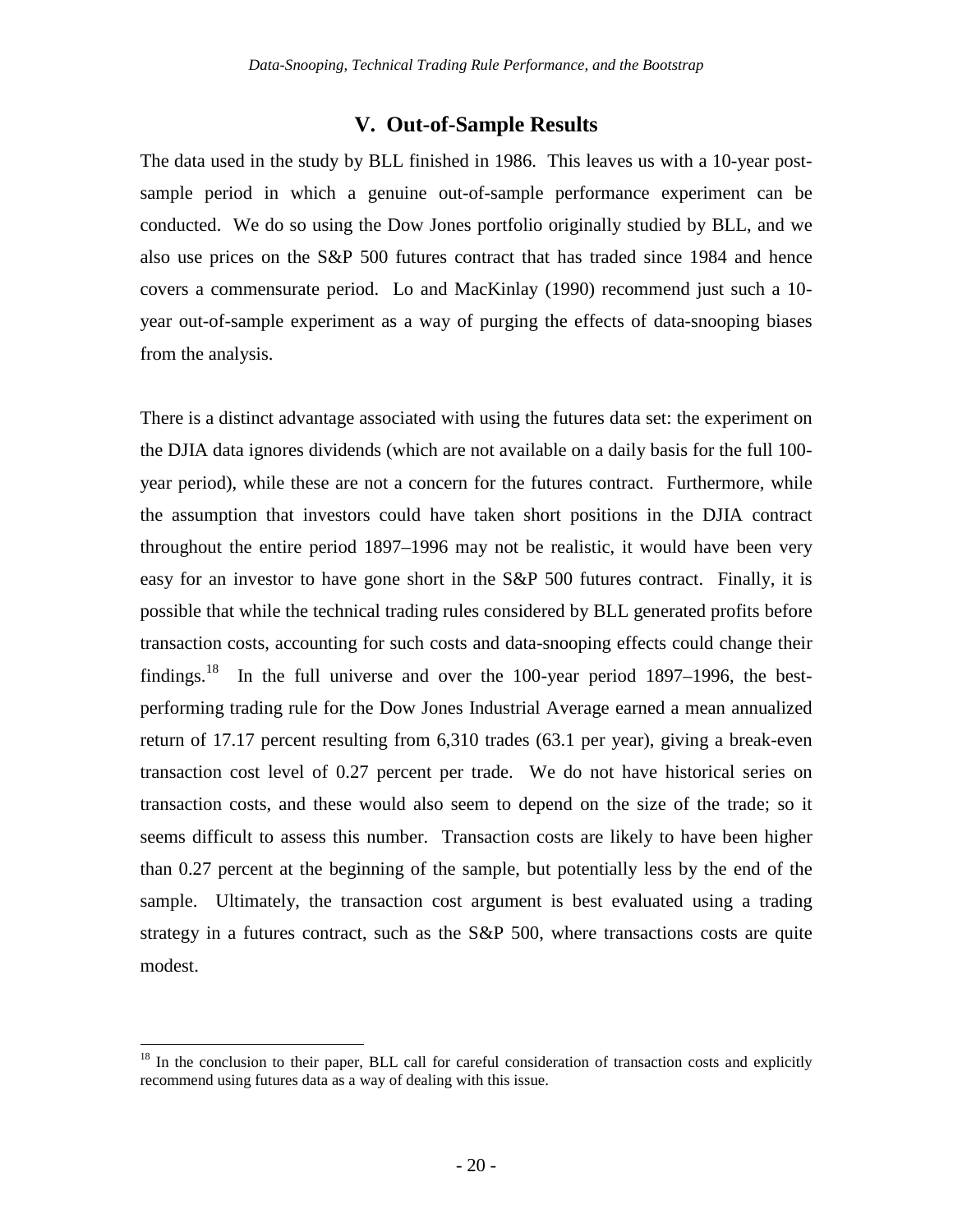The S&P 500 futures data were provided by Pinnacle Data Corporation. The prices from the nearest futures contract are employed with a rollover date of the  $9<sup>th</sup>$  of the delivery month for the contract. That is, any position maintained in the current contract is closed out, and a new position is opened, according to the trading rule, on the  $9<sup>th</sup>$  of March, June, September, and December. A series of returns is created from each of the contracts which is linked together at the rollover dates. Starting with the price of the S&P 500 futures contract at the beginning of the series, a new price series is generated from the returns.

A quick first way of testing the merits of technical trading rules is by considering the performance of the best trading rule, selected by the end of 1986, in the subsequent 10 year trading period. The 5-day moving average rule selected from the full universe produced a mean return of 2.8 percent with a nominal *P*-value of 0.321 for the period 1987 to 1996, indicating that the best trading rule, as of the end of 1986, did not continue to generate valuable economic signals in the subsequent 10-year period.

Figure 5 presents graphs for the evolution in the maximum performance statistic and the Reality Check *P*-value across the 26 trading rules considered by BLL applied to the outof-sample period. The third and fourth trading rules improve substantially on the maximum mean return statistic and the addition of these rules leads to decreases in the *P*value. By the end of the sample, the maximum mean return statistic is around 9 percent per year. The *P*-value starts out around 0.3, decreases to a level below 0.1, but then slowly increases to 0.12. Such increases in the *P*-value, in the absence of improvements over the best performing trading rule, vividly illustrate the importance of jointly considering all the trading rules when drawing conclusions about the performance of the best performing trading rule. The *P*-value for the best performing trading rule, considered in isolation, was 0.04. The evidence that the best trading rule can produce superior performance is even weaker when the Sharpe ratio criterion is used to measure performance. For this criterion, the *P*-value of the best model chosen from the BLL universe terminates at 0.25 when data-snooping is accounted for (see Figure 6) and it is 0.025 when the trading rule is naively considered in isolation.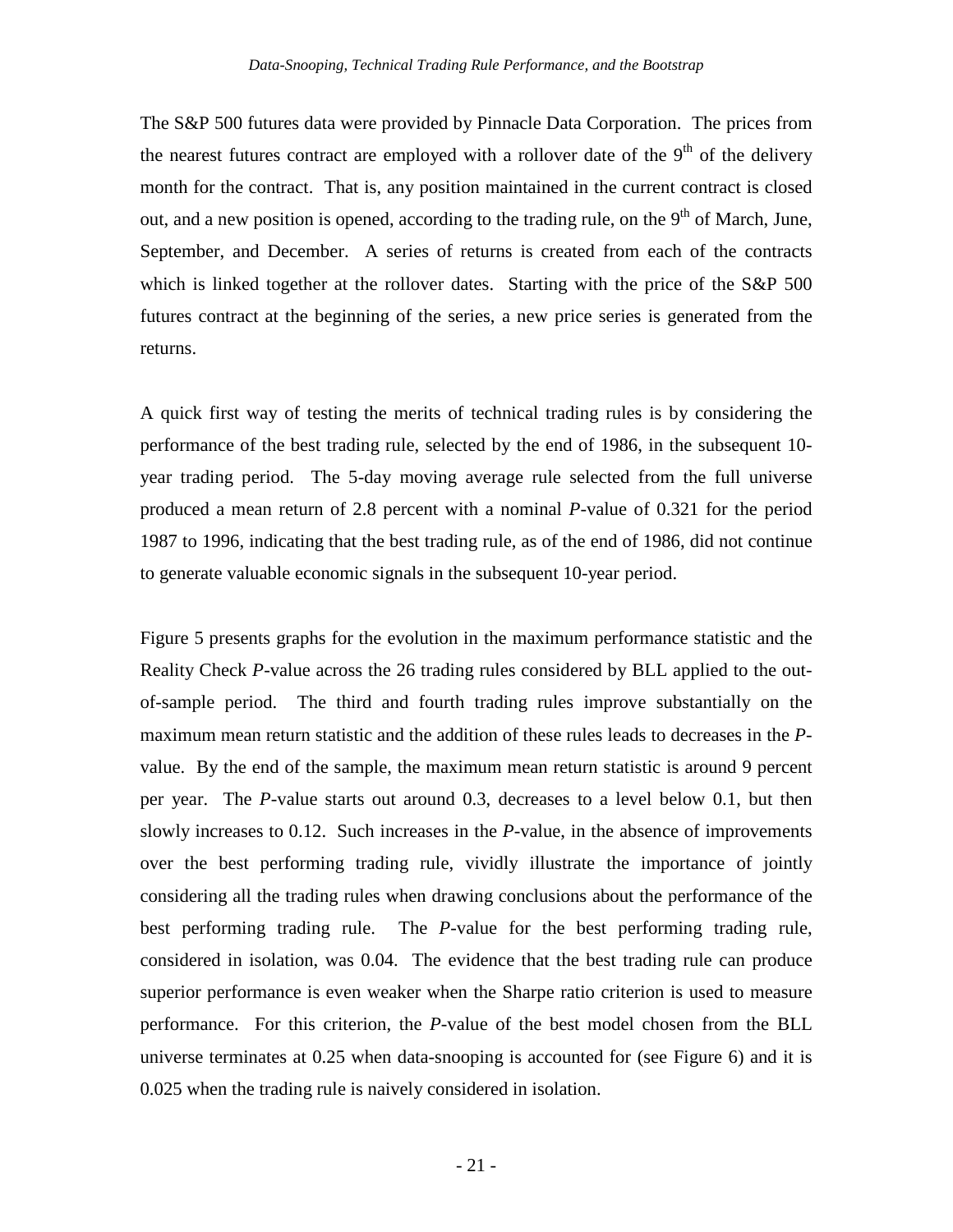Consider next the full universe of 7,846 trading rules for the S&P 500 futures data over the period 1984–1996. Figure 7, for models selected by the mean return criterion, demonstrates perhaps more clearly than any other graph the importance of controlling for data-snooping. After the first few trading rules are considered, the *P*-value lies around 0.5, but it gradually increases to around 0.6 as no improvement over the best-performing trading rule occurs until after approximately 400 trading rules. Then the *P*-value drops back below 0.4 only to increase to a level around 0.9 by the point the final trading rule has been evaluated. As is clear from Figure 8, a very similar picture emerges for the Sharpe ratio criterion, where the terminal data-snooping-adjusted *P*-value is 0.94.

Notice the very strong conclusion we can draw from this finding. Even though a particular trading rule was capable of producing superior performance of almost 10 percent per year during this sample period and had a *P*-value of 0.05 when considered in isolation, the fact that this trading rule was drawn from a wide universe of rules means that its effective data-snooping adjusted *P*-value is only 0.9. An even bigger contrast occurs from using the Sharpe ratio criterion: here the snooping-adjusted and unadjusted *P*-values were 0.94 and 0.000 (below 0.002), respectively. Indeed, data-snooping effects are very important in assessing economic performance.

#### [Insert Table VI]

As a final exercise, we computed the out-of-sample performance of the recursive decision rule described in section IV. This rule follows the trading signal generated by the rule that has produced the highest cumulative wealth as of the previous trading day. Table VI provides summary statistics for the best-performing rule and the cumulative wealth rule, for both the out-of-sample Dow Jones Industrial Average (1987–1996) and the Standard and Poor's 500 Futures (1984–1996). These rules are chosen with respect to the mean return criterion. It is interesting to note that in both of these out-of-sample periods the cumulative wealth rule does not perform well. In fact, the cumulative wealth rule applied to the S&P 500 futures generates negative returns. Also, note that the best rule for the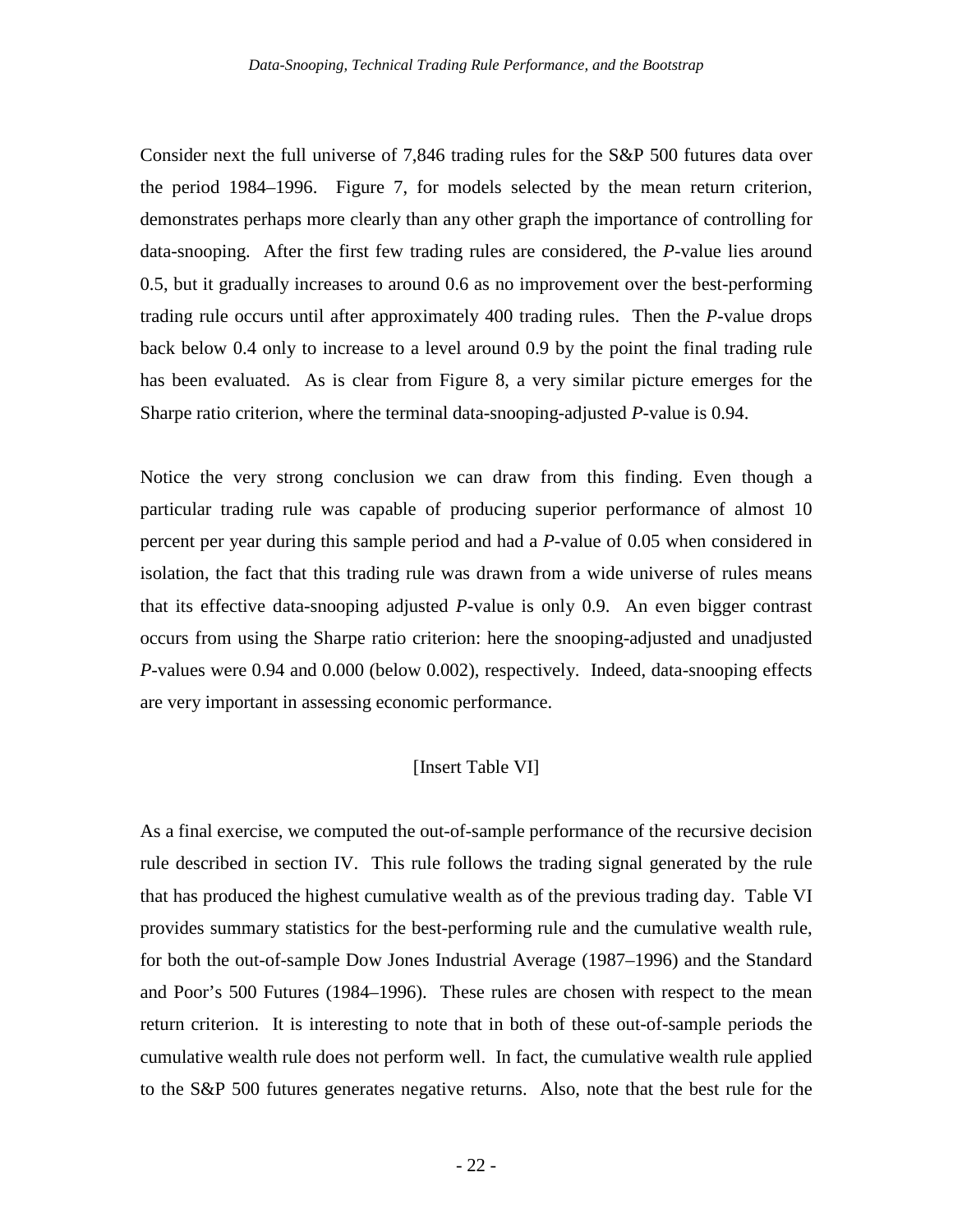Dow Jones Industrial Average results in only six trades, where each trade averages over 400 days. This is considerably greater than the average of 4.3 days per trade resulting from the best rule over the full 100-year sample.

# **VI. Conclusion**

This paper applies a new methodology that allows researchers to control for datasnooping biases to compute the statistical significance of investment performance while accounting for the dependencies resulting from investigating several investment rules. We believe that this methodology deserves to be widely used in finance: there is an obvious focus in finance on information and decision rules that can be used to predict financial returns, but it is often forgotten that this predictability may be the result of a large number of researchers' joint search for a successful model specification with predictive power. Many researchers, such as Merton (1987), have called for a remedy to control for data-snooping biases, and the methodology in this paper provides just such a tool. It summarizes in a single statistic the significance of the best-performing model after accounting for data-snooping.

Besides being important in assessing the importance of data-snooping bias in performance measurement studies, the approach of this paper also has substantial value to investors who are searching for successful investment strategies. Suppose that, after experimenting with a large number of decision rules, an investor comes up with what appears to be a highly successful rule that outperforms the benchmark strategy. The investor is then left with the task of assessing just how much of the performance is a result of data-snooping, and how much is due to genuine superior performance. In the presence of complicated dependencies across the rules being evaluated, this is a very difficult question to answer, and only a bootstrap methodology such as the one offered in this paper would appear to be feasible. Furthermore, since the investor would know the exact identity of the universe of investment rules from which the optimal rule was drawn, the approach of this paper is eminently suited for such an assessment.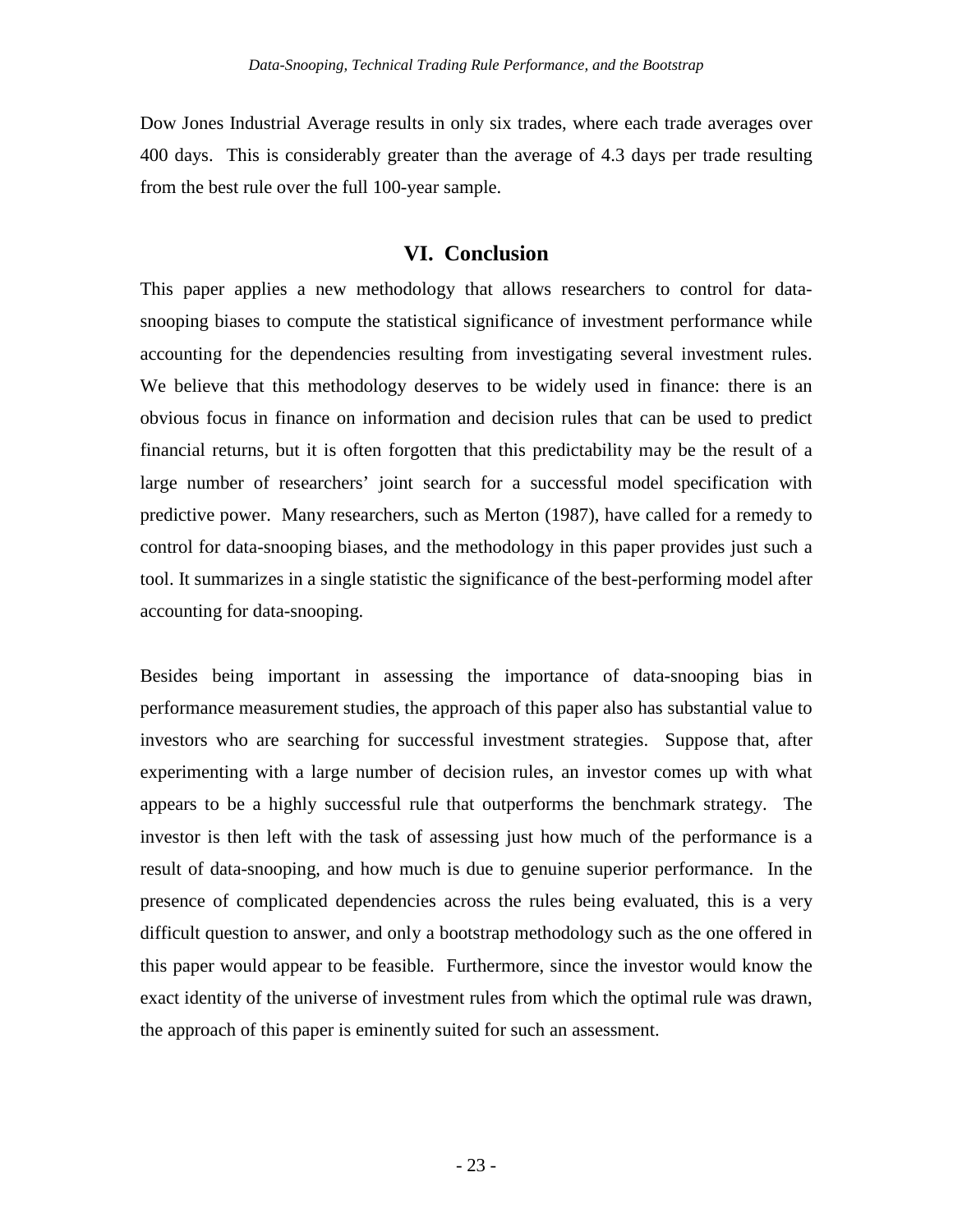Our analysis allows us to re-assess previous results on the performance of technical trading rules. We find that the results of BLL appear to be robust to data-snooping, and, indeed, there are trading rules which performed even better than the ones considered by BLL. Hence their result that the best performing technical trading rule was capable of generating profits when adopted to the Dow Jones Industrial Average, stands up to inspection for data-snooping effects. This finding is valid in all four sub-periods considered by BLL. However, we also find that the superior performance of the best technical trading rule is not repeated in the out-of-sample experiment covering the 10 year period 1987–1996. In this sample the results are completely reversed and the best performing trading rule is not even statistically significant at standard critical levels. This result is also borne out when data on a more readily tradable futures contract on the S&P 500 index is considered: again there is no evidence that any trading rule outperformed over the sample period.

Two conclusions appear to be possible from these findings. First, the out-of-sample results may simply not be representative, possibly because of the unusually large one-day movement occurring on October 19, 1987. While this argument can never be rejected outright, we want to emphasize that the out-of-sample trading period is rather long (3,291 days) which would seem to lend support to the claim that we can evaluate the trading rules' performance reasonably precisely in the post-sample period. Also, the out-ofsample results are robust to whether or not data on 1987 is included in the sample. In a finite sample, very large movements in stock prices such as those occurring on October 19, 1987 would, if anything, actually tend to improve the performance of the best trading rule since some of the rules inevitably would have been short in the index on that date and hence would have earned returns of 22 percent in a single day.<sup>19</sup>

<sup>&</sup>lt;sup>19</sup> Indeed, as shown in Table III, the best trading rule from the BLL universe under the mean return criterion generates a mean return of 8.6 percent in the period from January 1987 through December 1996. However, the best rule (200-day variable moving average with a 1 percent band) from the BLL universe in the period January 1988 through December 1996 generates a mean return of only 5.6 percent. Furthermore, the large universe provides a best rule during sub-period 5 that generates a mean return of 14.4 percent, where the best rule (20-day filter rule of 0.10) during the period beginning in 1988 provides a mean return of only 13.9 percent.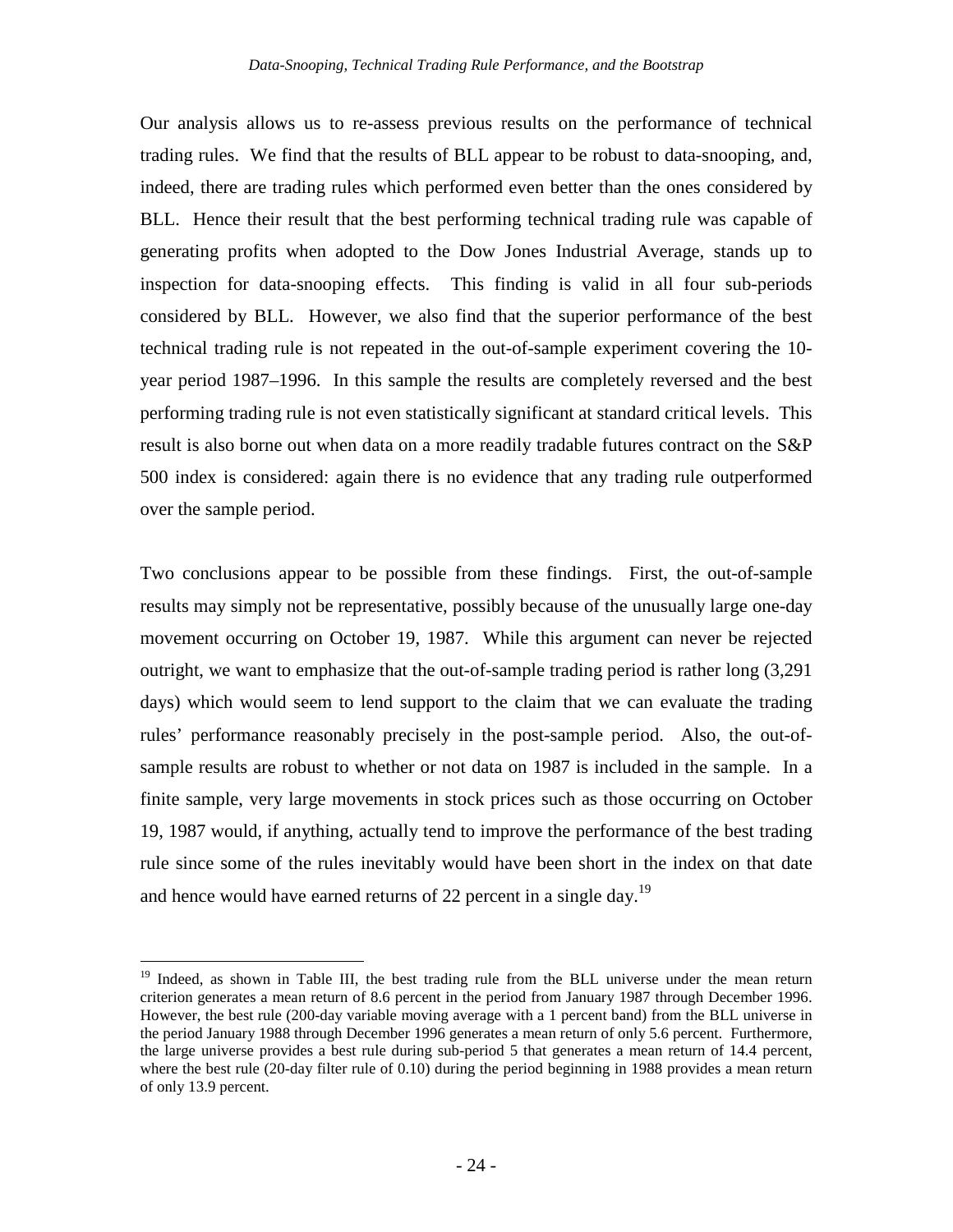Second, it is possible that, historically, the best technical trading rule did indeed produce superior performance, but that, more recently, the markets have become more efficient and hence such opportunities have disappeared. This conclusion certainly would seem to match up well with the increased liquidity in the stock market which may have helped to remove possible short-term patterns in stock returns.

## **Appendix 1: Trading Rule Parameters**

This appendix describes the parameterizations of the 7,846 trading rules used to generate the full universe of rules under consideration.

#### *A. Filter Rules*

- $x =$  change in security price ( $x \times$  price) required to initiate a position
- *y* = change in security price ( $y \times$  price) required to liquidate a position
- $e$  = used for an alternative definition of extrema where a low (high) can be defined as the most recent closing price that is less (greater) than the *n* previous closing prices
- $c =$  number of days a position is held, ignoring all other signals during that time
- *x* = 0.005, 0.01, 0.015, 0.02, 0.025, 0.03, 0.035, 0.04, 0.045, 0.05, 0.06, 0.07, 0.08, 0.09, 0.1, 0.12, 0.14, 0.16, 0.18, 0.2, 0.25, 0.3, 0.4, 0.5 [24 values]
- *y* = 0.005, 0.01, 0.015, 0.02, 0.025, 0.03, 0.04, 0.05, 0.075, 0.1, 0.15, 0.2 [12 values]
- *e* = 1, 2, 3, 4, 5, 10, 15, 20 [8 values]
- $c = 5, 10, 25, 50$  [4 values]

Noting that *y* must be less than *x*, there are 185 *x*-*y* combinations. Number of filter rules =  $x + (x * e) + (x * c) + (x - y)$  combinations)  $= 24 + 192 + 96 + 185 = 497$ 

#### *B. Moving Averages*

- $n =$  number of days in a moving average
- $m =$  number of fast-slow combinations of *n*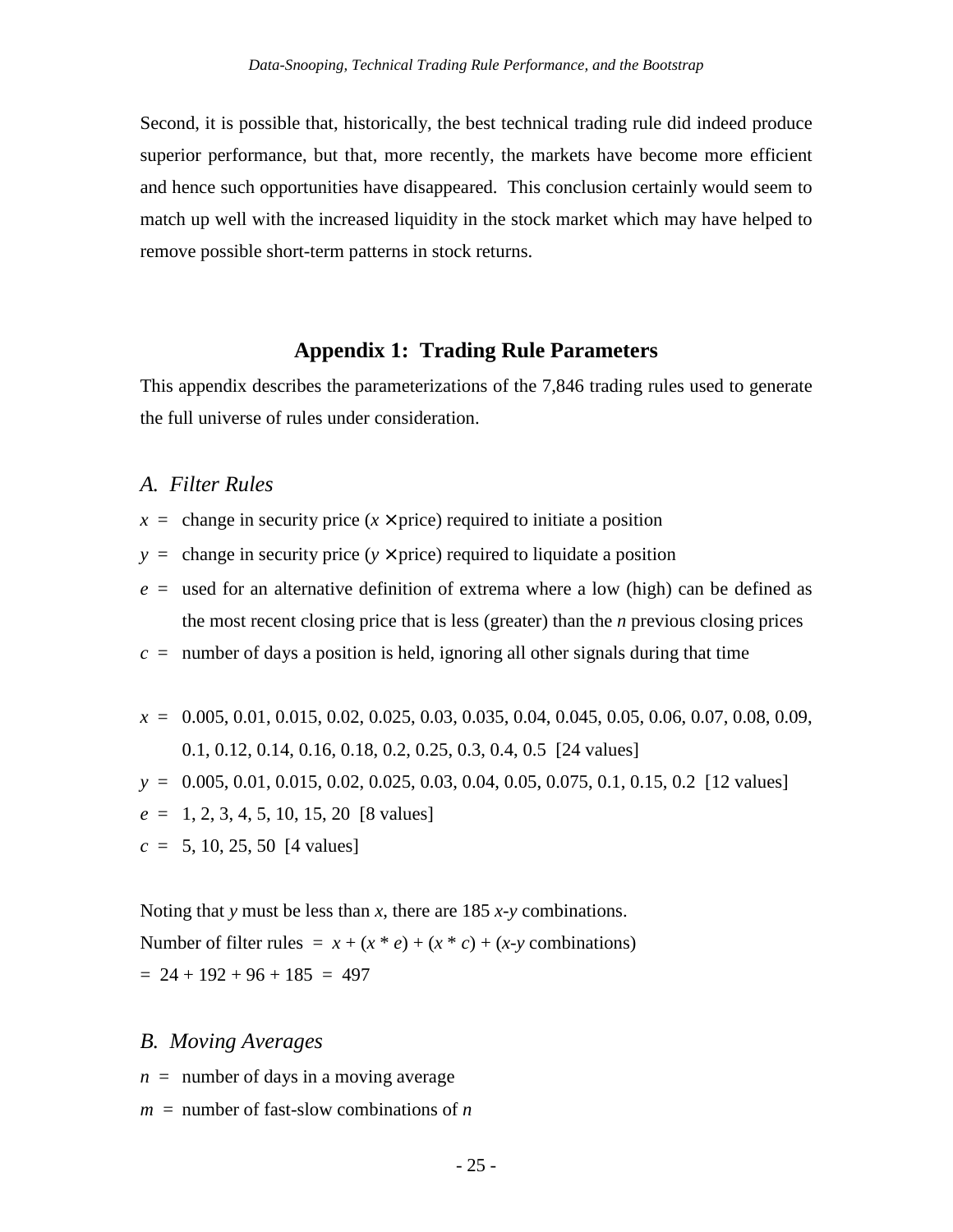- $b =$  fixed band multiplicative value
- $d =$  number of days for the time delay filter
- $c =$  number of days a position is held, ignoring all other signals during that time
- *n* = 2, 5, 10, 15, 20, 25, 30, 40, 50, 75, 100, 125, 150, 200, 250 [15 values]
- *m* = *i i n* =  $\sum_{i=1}^{n-1}$ 1  $= 105$  $b = 0.001, 0.005, 0.01, 0.015, 0.02, 0.03, 0.04, 0.05$  [8 values]  $d = 2, 3, 4, 5$  [4 values]  $c = 5, 10, 25, 50$  [4 values]

Note that a 1 percent band filter and a 10-day holding period is applied to all combinations of moving averages with a fast MA of 1, 2, and 5 days and a slow MA of 50, 150, and 200 days. This addition of 9 rules allows our universe of trading rules to encompass all of BLL's trading rules.

Number of rules =  $n + m + (b * (n + m)) + (d * (n + m)) + (c * (n + m)) + 9$  $= 15 + 105 + 960 + 480 + 480 + 9 = 2,049$ 

## *C. Support and Resistance*

- $n =$  number of days in the support and resistance range
- $e$  = used for an alternative definition of extrema where a low (high) can be defined as the most recent closing price that is less (greater) than the *n* previous closing prices
- $b =$  fixed band multiplicative value
- $d =$  number of days for the time delay filter
- $c =$  number of days a position is held, ignoring all other signals during that time

$$
n = 5, 10, 15, 20, 25, 50, 100, 150, 200, 250 [10 values]
$$

$$
e = 2, 3, 4, 5, 10, 20, 25, 50, 100, 200
$$
 [10 values]

- $b = 0.001, 0.005, 0.01, 0.015, 0.02, 0.03, 0.04, 0.05$  [8 values]
- $d = 2, 3, 4, 5$  [4 values]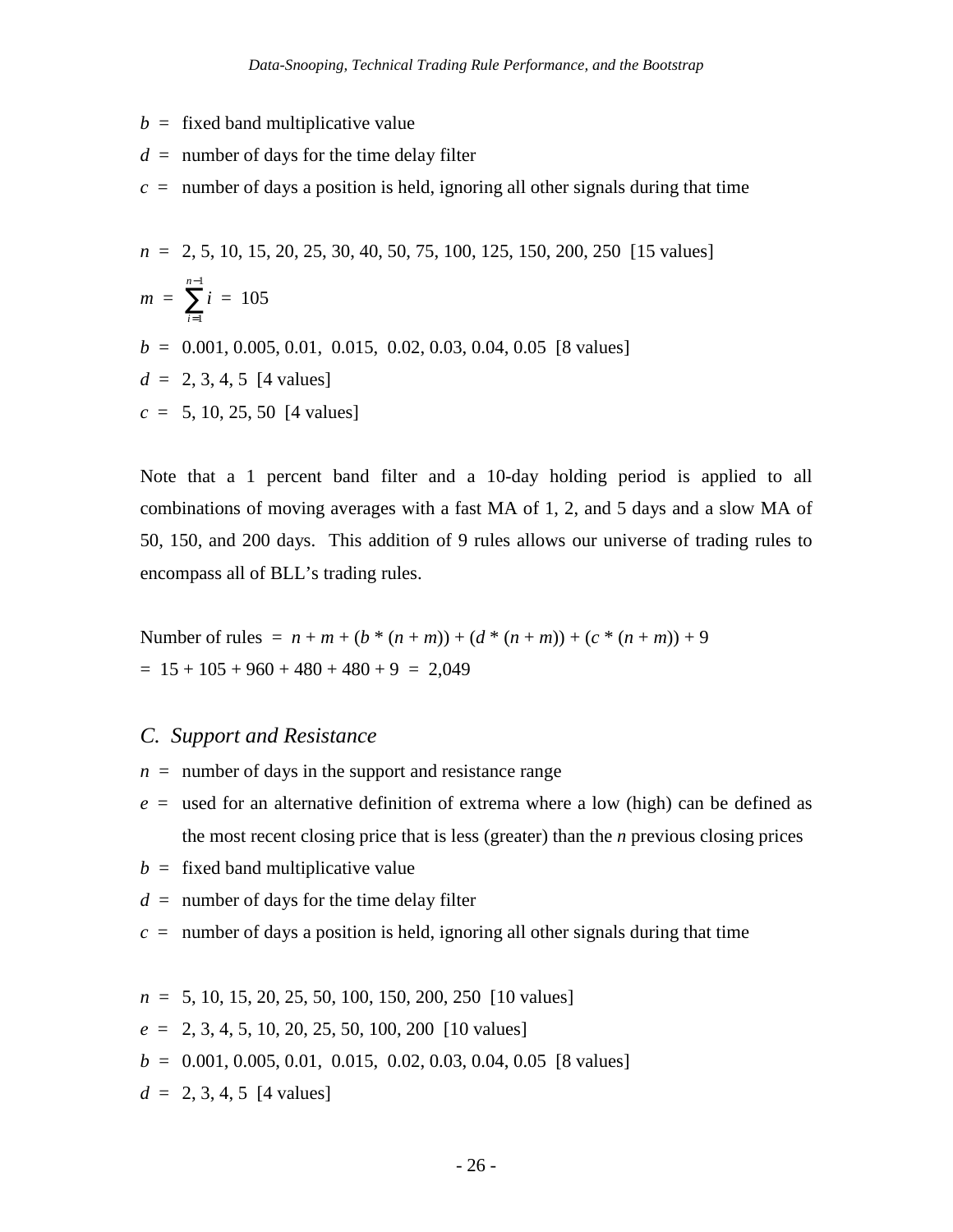*c* = 5, 10, 25, 50 [4 values]

Number of rules =  $[(1 + c) * (n + e)] + [(b * (n + e)) * (1 + c)] + [d * c * (n + e)]$  $= 100 + 800 + 320 = 1,220$ 

## *D. Channel Break-Outs*

- $n =$  number of days for the channel
- $x =$  difference between the high price and the low price ( $x \times$  high price) required to form a channel
- $b =$  fixed band multiplicative value
- $c =$  number of days a position is held, ignoring all other signals during that time
- *n* = 5, 10, 15, 20, 25, 50, 100, 150, 200, 250 [10 values] *x* = 0.005, 0.01, 0.02, 0.03, 0.05, 0.075, 0.10, 0.15 [8 values]  $b = 0.001, 0.005, 0.01, 0.015, 0.02, 0.03, 0.04, 0.05$  [8 values]  $c = 5, 10, 25, 50$  [4 values]

Noting that *b* must be less than *x*, there are 43 *x*-*b* combinations. Number of rules =  $(n * x * c) + [n * b * (x-b)$  combinations)  $=$  320 + 1,720 = 2,040

#### *E. On-Balance Volume Averages*

- $n =$  number of days in a moving average
- $m =$  number of fast-slow combinations of *n*
- $b =$  fixed band multiplicative value
- $d =$  number of days for the time delay filter
- $c =$  number of days a position is held, ignoring all other signals during that time

$$
n = 2, 5, 10, 15, 20, 25, 30, 40, 50, 75, 100, 125, 150, 200, 250 \text{ [15 values]}
$$

$$
m = \sum_{i=1}^{n-1} i = 105
$$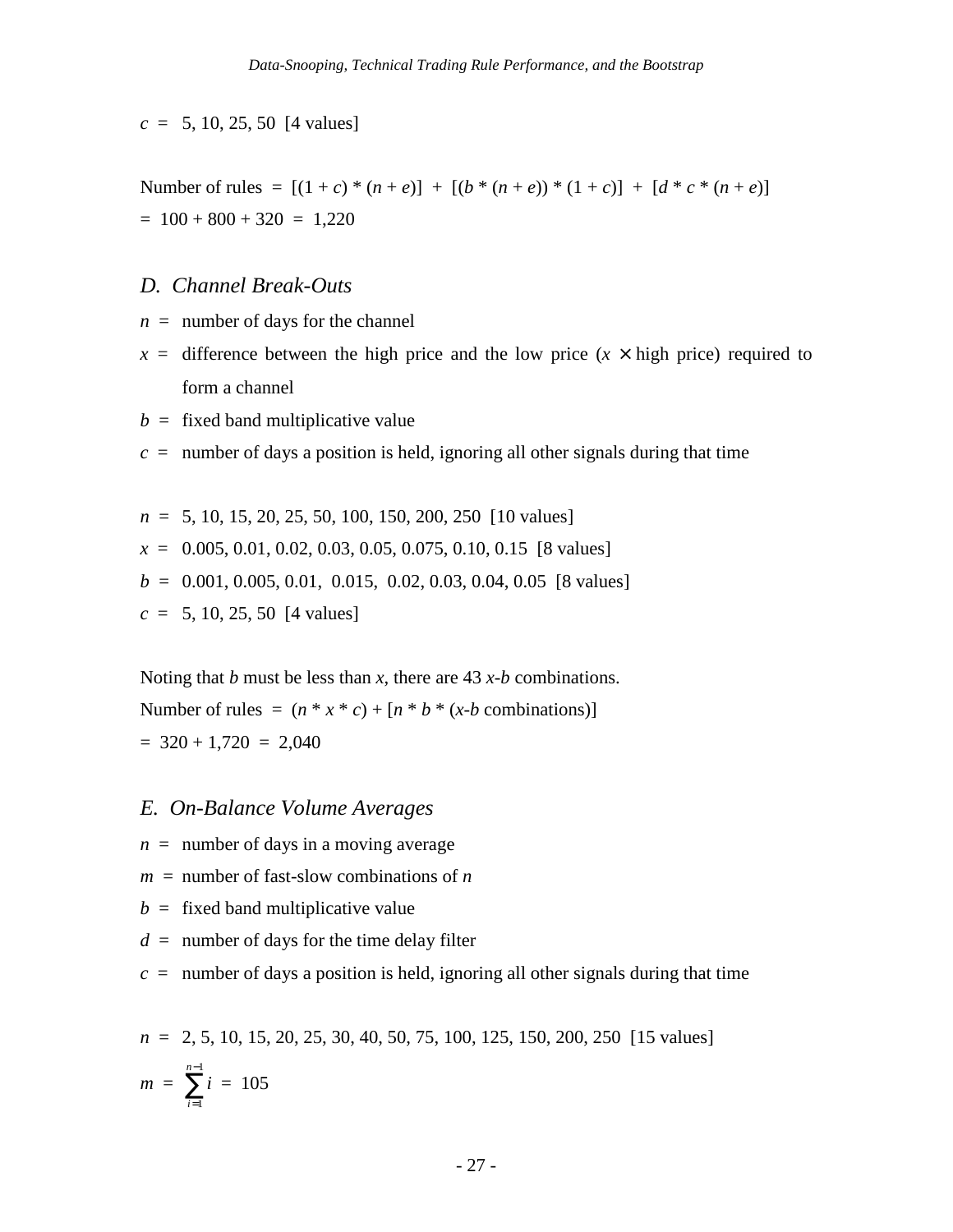$b = 0.001, 0.005, 0.01, 0.015, 0.02, 0.03, 0.04, 0.05$  [8 values]  $d = 2, 3, 4, 5$  [4 values]  $c = 5, 10, 25, 50$  [4 values]

Number of rules =  $n + m + (b * (n + m)) + (d * (n + m)) + (c * (n + m))$  $= 15 + 105 + 960 + 480 + 480 = 2,040$ 

#### **Appendix 2: Reality Check Technical Results**

For the convenience of the reader, we replicate the main results of White (1997) and briefly interpret these. In what follows, the notation corresponds to that of the text unless otherwise noted.

Let  $P$ <sup>*o*</sup> denote the probability measure governing the behavior of the time series  $\{Z_t\}$ . Also,  $\Rightarrow$  denotes convergence in distribution, while  $\frac{p}{\sqrt{p}}$  denotes convergence in probability.

*Proposition* 2.1: *Suppose that*  $P^{1/2}(\bar{f} - E(f)) \Rightarrow N(0, \Omega)$  *for*  $\Omega$  *positive definite and* suppose that  $E(f_1) > E(f_k)$ , for all  $k = 2, ..., l$ . Then  $P_o$  [ $f_1 > f_k$  for all  $k = 2, ..., l$ ]  $\rightarrow$  1 *as*  $T \rightarrow \infty$ . If in addition  $E(f_1) > 0$ , then for any  $0 \le c < E(f_1)$ ,  $P_o$  [ $\bar{f}_1 > c$ ]  $\rightarrow$ 1 *as*  $T \rightarrow \infty$ .

The first conclusion guarantees that the best model eventually has the best estimated performance relative to the benchmark, with probability approaching certainty. The second conclusion ensures that if the best model beats the benchmark, then this is eventually revealed by a positive estimated performance relative to the benchmark. The next result provides the basis for hypothesis tests of the null of no predictive superiority over the benchmark, based on the predictive model selection criterion.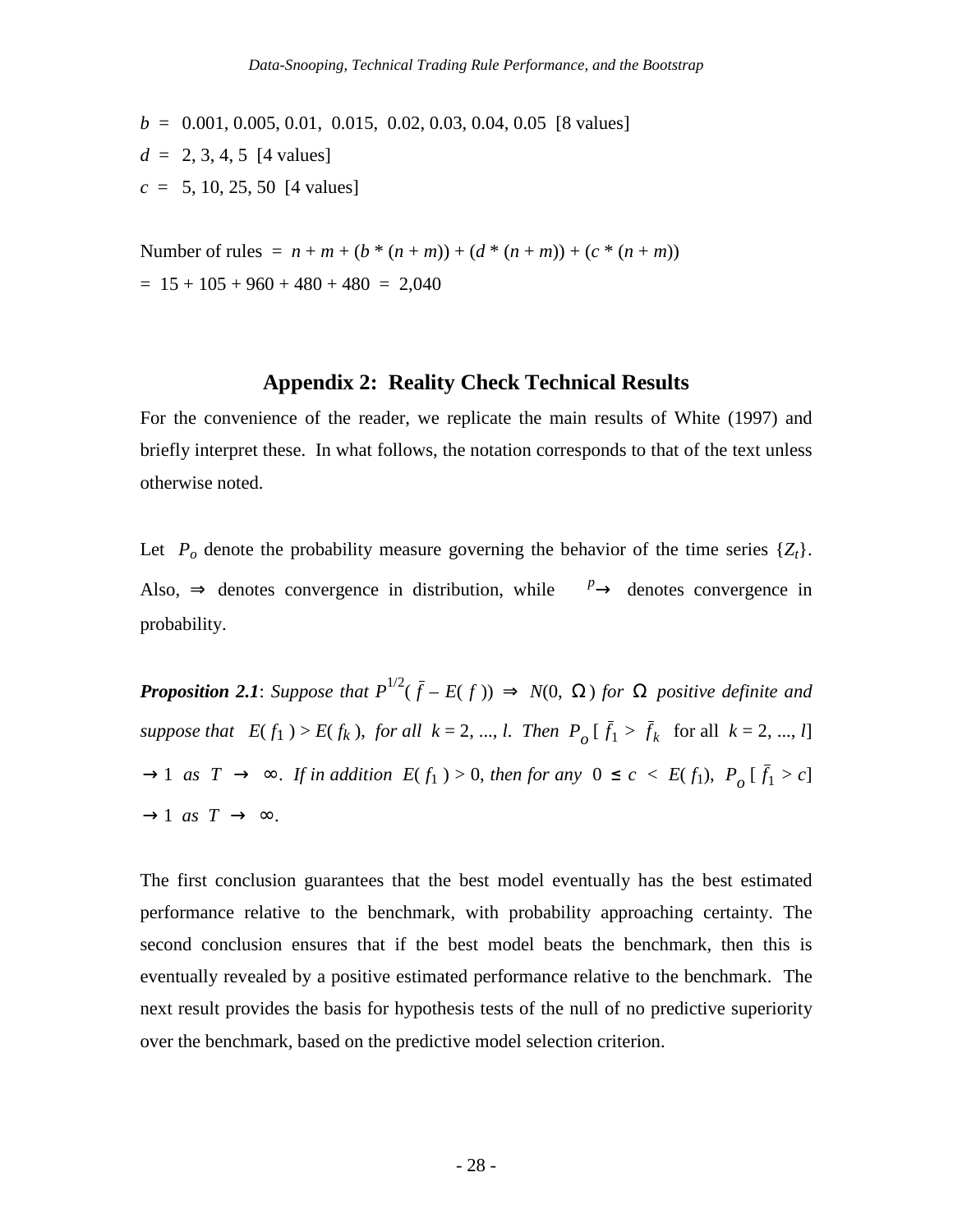*Proposition* 2.2: *Suppose that*  $P^{1/2}(\bar{f} - E(f)) \Rightarrow N(0, \Omega)$  *for*  $\Omega$  *positive definite. Then*

$$
\max_{k=1,\dots,l} P^{1/2} \left\{ \bar{f}_k - E(f_k) \right\} \implies V \equiv \max_{k=1,\dots,l} \left\{ Z_k \right\}
$$

and

$$
\min_{k=1,\dots,l} P^{1/2} \left\{ \bar{f}_k - E(f_k) \right\} \implies W \equiv \min_{k=1,\dots,l} \left\{ Z_k \right\},
$$

*where Z is an l* x 1 *vector with components*  $Z_k$ ,  $k = 1, ..., l$ , *distributed as*  $N(0, \Omega)$ .

*Corollary 2.4*: *Under the conditions of Theorem 2.3 of White (1997), we have*

$$
\rho\left(\ L\left[\ \overline{V}^* \ | \ Z_1, ..., Z_{T+\tau}\right],\ L\left[\ \max_{k=1,...,l} \ P^{1/2}\left(\bar{f}_k - E(f_k)\right)\right]\right) \longrightarrow 0
$$

*and*

$$
\rho\left(\,L\left[\,\,\overline{W}^*\,\,\left|\,\,Z_1,\,...,\,Z_{T+\tau}\,\right],\,L\left[\,\,\min_{k=1,\,...,l}\,\,P^{1/2}\left(\,\bar{f}_k\,-E(f_k)\,\right)\,\right]\,\right)\,\xrightarrow{\ \,p\,}\,0,
$$

*where*

$$
\overline{W}^* \ \equiv \ \min_{k=1,\dots,l} \ P^{1/2} \left( \bar{f}_k^* - \bar{f}_k \right).
$$

*L denotes the probability law of the indicated random variable, and* ρ *is any metric on the space of probability laws.*

Thus, by comparing  $\overline{V}$  to the quantiles of a large sample of realizations of  $\overline{V}^*$ , we can compute a *P*-value appropriate for testing  $H_o$ :  $\max_{k=1,\dots,l} E(f_k) \le 0$ , that is, that the best model has no predictive superiority relative to the benchmark. White (1997) calls this the "Reality Check *P-*value."

The level of the test can be driven to zero at the same time that the power approaches one according to the next result, as the test statistic diverges to infinity at a rate  $P^{1/2}$  under the alternative.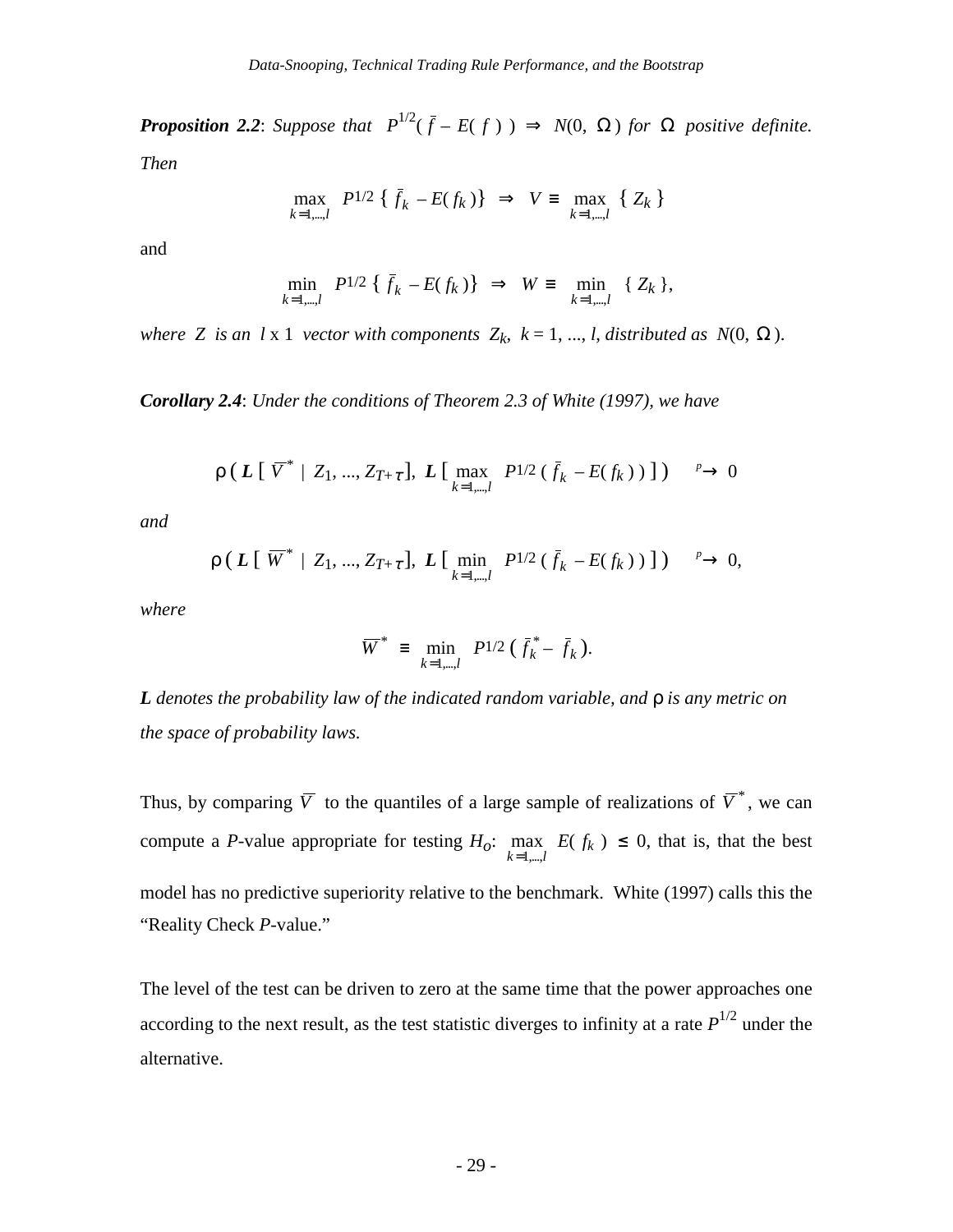*Proposition 2.5*: *Suppose that conditions A.1(a) or A.1(b) of White's (1997) Appendix hold,* and suppose that  $E(f_1) > 0$  and  $E(f_1) > E(f_k)$ , for all  $k = 2, ..., l$ . *Then for any*  $0 < c < E(f_1)$ ,  $P_o \left[ \overline{V} > P^{1/2} c \right] \rightarrow 1$  *as*  $T \rightarrow \infty$ .

*Corollary* 5.1: Let  $g: U \to \Re$   $(U \subset \Re^m)$  be continuously differentiable such that the *Jacobian of g*, *Dg*, *has full row rank* 1 *at*  $E[ h_k ] \in U$ ,  $k = 0, ..., l$ . *Suppose that the assumptions of White* (1997, *Corollary* 5.1) *hold.* If  $H = 0$  (*the Jacobian of h*) *or* ( $P/R$ ) log  $\log R \to 0$  *then* for  $\bar{f}$  \* *computed using P&R's stationary bootstrap* 

$$
\rho(L [ P^{1/2} (\bar{f}^* - \bar{f}) | Z_1, ..., Z_{T+\tau}], L [ P^{1/2} (\bar{f} - \mu)] ) \longrightarrow 0,
$$

*where* ρ *and L* [ ⋅ ] *are as previously defined*.

Maintaining the original definitions of  $\overline{V}^*$  and  $\overline{W}^*$  in terms of  $\overline{f}_k$  and  $\overline{f}_k^*$ , we have

*Corollary 5.2*: *Under the conditions of Corollary 5.1, we have*

$$
\rho\left(\, \mathbf{L}\left[\, \overline{V}^* \mid Z_1, ..., Z_{T+\tau}\, \right],\, \mathbf{L}\left[\, \max_{k=1,...,l} \, P^{1/2} \left(\, \overline{f}_k - \mu_k\, \right)\, \right]\, \right) \xrightarrow{\ \ \ \nu \ \ } 0
$$

*and*

$$
\rho\left(\,L\left[\,\,\overline{W}^*\,\,\vert\,\,Z_1,...,Z_{T+\tau}\,\right],\,L\left[\,\min_{k=1,...,l}\,\,P^{1/2}\left(\,\bar{f}_k\,-\,\mu_k\,\right)\,\right]\,\right)\,\xrightarrow{\ \,p\,}\,0\,.
$$

The test is performed by imposing the element of the null least favorable to the alternative, *i.e.*,  $\mu_k = 0$ ,  $k = 1$ , ..., *l*; thus the Reality Check *P*-value is obtained by comparing  $\overline{V}$  to the Reality Check order statistics, obtained as described in Section II. As before, the test statistic diverges to infinity at the rate  $P^{1/2}$  under the alternative.

*Proposition* 5.3: *Suppose the conditions of Corollary* 5.1 *hold, and suppose that*  $E(f_1)$  > 0 *and*  $E(f_1) > E(f_k)$ , *for all*  $k = 2, ..., l$ .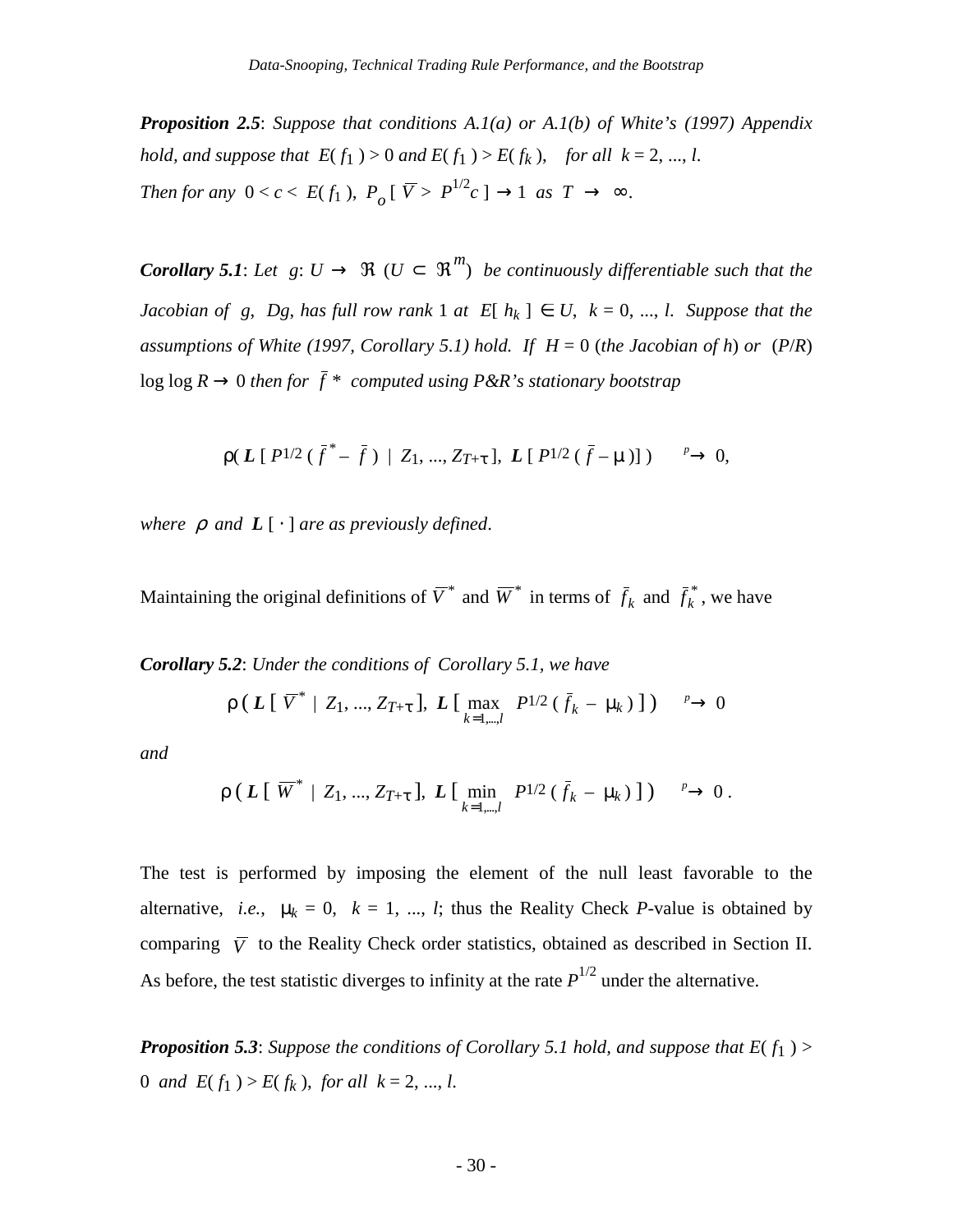*Then for any*  $0 < c < E(f_1)$ ,  $P_o \left[ \overline{V} > P^{1/2} c \right] \rightarrow 1$  *as*  $T \rightarrow \infty$ .

Note that it is reasonable to expect the conditions required for the above results to hold for the data we are examining. As pointed out by BLL, while stock prices do not seem to be drawn from a stationary distribution, the compounded daily returns (log-differenced prices) can plausibly be assumed to satisfy the stationarity and dependence conditions sufficient for the bootstrap to yield valid results. It is possible to imagine time series for returns with highly persistent dependencies in the higher order moments that might violate the mixing conditions of White (1997), but the standard models for stock returns do not exhibit such persistence.

## **References**

- Blume, Lawrence, David Easley, and Maureen O'Hara, 1994, Market Statistics and Technical Analysis: The Role of Volume, *Journal of Finance* 49, 153–181.
- Brock, William, Josef Lakonishok, and Blake LeBaron, 1992, Simple Technical Trading Rules and the Stochastic Properties of Stock Returns, *Journal of Finance* 47, 1731– 1764.
- Coy, Peter, 1997, He Who Mines Data May Strike Fool's Gold, *Business Week* June 16, 1997, 40.
- Diebold, F. X., 1998. *Elements of Forecasting* (South-Western College Publishing, Cincinnati, Ohio)
- Diebold, F. X. and R. S. Mariano, 1995, Comparing Predictive Accuracy, *Journal of Business and Economic Statistics* 13, 253–265.
- Edwards, Robert D. and John Magee, 1992. *Technical Analysis of Stock Trends* (John Magee, Inc., Boston).
- Efron, Bradley, 1979, Bootstrap Methods: Another Look at the Jackknife, *Annals of Statistics* 7, 1–26.
- Fama, Eugene and Marshall Blume, 1966, Filter Rules and Stock-Market Trading, *Journal of Business* 39, 226–241.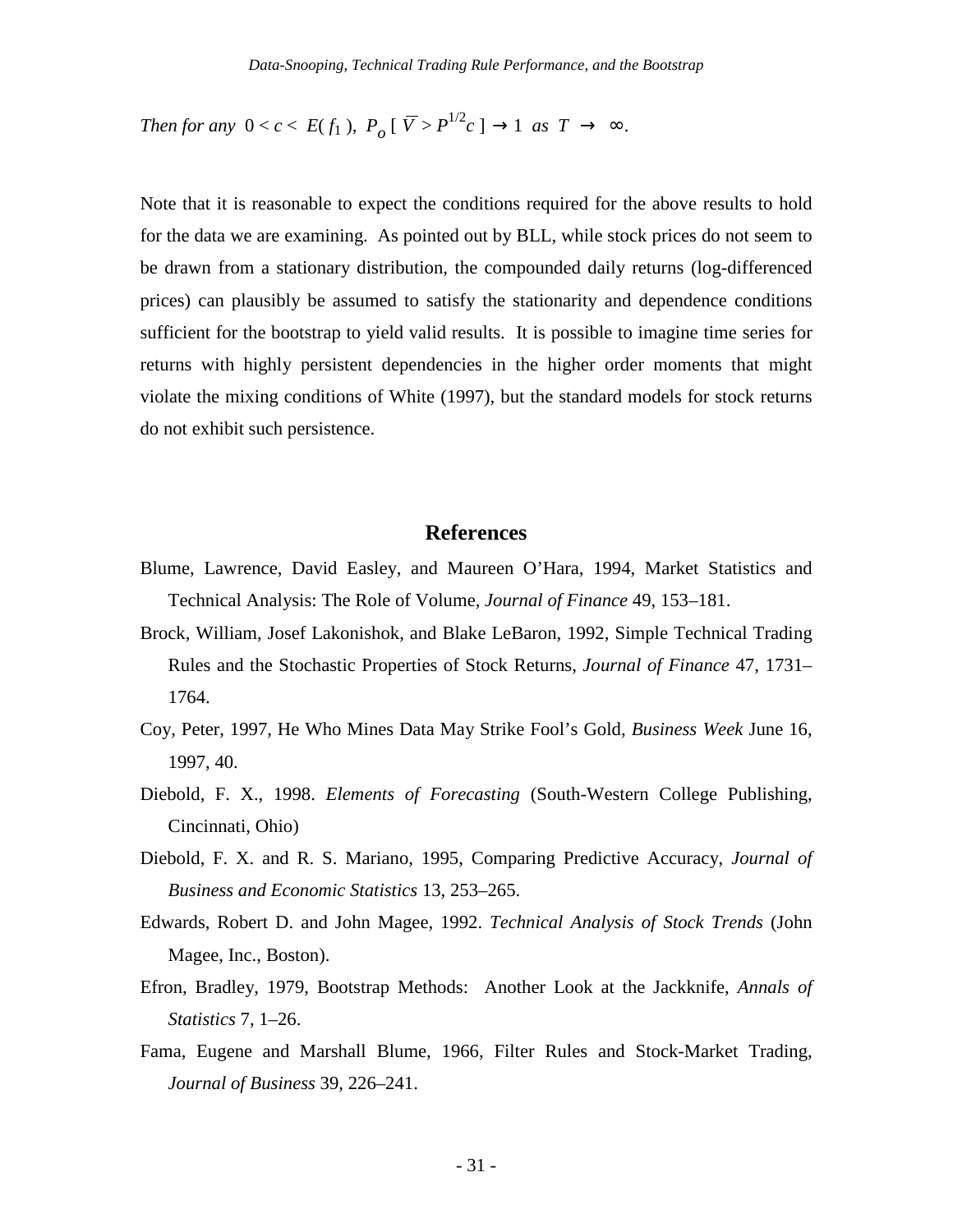- Foster, F. Douglas, Tom Smith, and Robert E. Whaley, 1997, Assessing Goodness-of-Fit of Asset Pricing Models: The Distribution of the Maximal R 2 , *Journal of Finance* 52, 591–607.
- Gartley, H. M., 1935. *Profits in the Stock Market* (Lambert-Gann Publishing Company, Pomeroy, Washington).
- Granville, Joseph, 1963. *Granville's New Key to Stock Market Profits* (Prentice Hall, New Jersey).
- Hamilton, William P., 1922. *The Stock Market Barometer* (Harper and Brothers Publishers, New York).
- Kaufman, Perry J., 1987. *The New Commodity Trading Systems and Methods* (John Wiley & Sons, Inc., New York).
- Levich, Richard and Lee Thomas, III, 1993, The Significance of Technical Trading-Rule Profits in the Foreign Exchange Market: A Bootstrap Approach, *Journal of International Money and Finance* 12, 451–474.
- Lo, Andrew W. and A. Craig MacKinlay, 1990, Data-Snooping Biases in Tests of Financial Asset Pricing Models, *The Review of Financial Studies* 3, 431–467.
- Merton, Robert, 1987, On the State of the Efficient Market Hypothesis in Financial Economics. In R. Dornbusch, S. Fischer, and J. Bossons, eds.: *Macroeconomics and Finance: Essays in Honor of Franco Modigliani* (MIT Press, Cambridge, Mass.), 93- 124.
- Murphy, John J., 1986. *Technical Analysis of the Futures Markets: A Comprehensive Guide to Trading Methods and Applications* (New York Institute of Finance, New York).
- Neftci, Salih, 1991, Naive Trading Rules in Financial Markets and Wiener-Kolmogorov Prediction Theory: A Study of 'Technical Analysis', *Journal of Business* 64, 549– 571.
- O'Shaughnessy, James P., 1997. *What Works on Wall Street: A Guide to the Best-Performing Investment Strategies of All Time* (McGraw-Hill, Inc., New York).
- Osler, C. L. and P. H. Kevin Chang, 1995, Head and Shoulders: Not Just a Flaky Pattern, *Federal Reserve Bank of New York Staff Report* 4.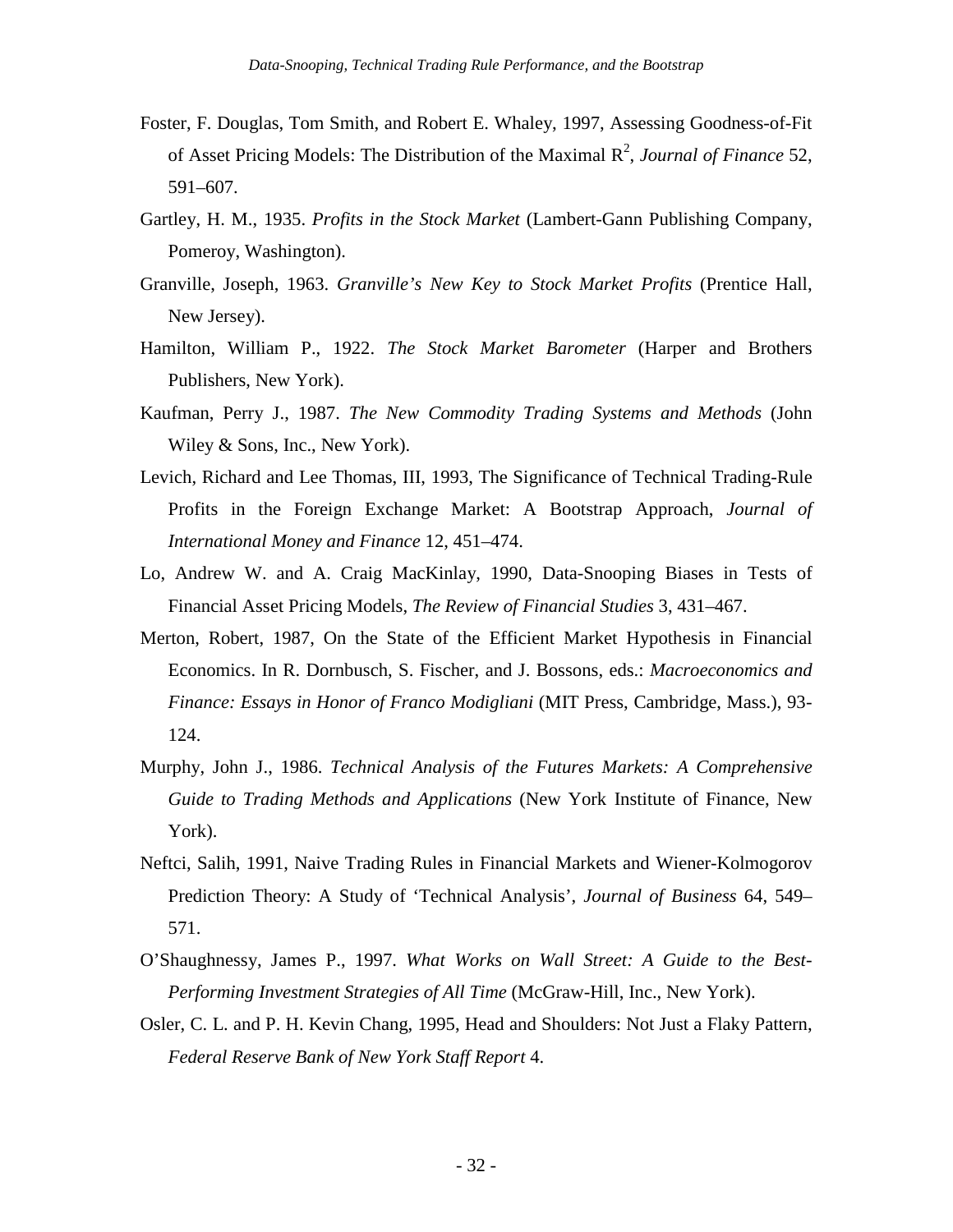- Politis, Dimitris, and Joseph Romano, 1994, The Stationary Bootstrap, *Journal of the American Statistical Association* 89, 1303–1313.
- Rhea, Robert, 1932. *The Dow Theory* (Fraser Publishing Co., Burlington, Vermont).
- Schwager, Jack D., 1996. *Schwager on Futures: Technical Analysis* (John Wiley & Sons, Inc., New York).
- Sweeney, Richard J., 1986, Beating the Foreign Exchange Market, *Journal of Finance* 41, 163–182.
- Sweeney, Richard J., 1988, Some New Filter Rule Tests: Methods and Results, *Journal of Financial and Quantitative Analysis* 23, 285–300.
- Taylor, Mark, 1992, The Use of Technical Analysis in the Foreign Exchange Market, *Journal of International Money and Finance* 11, 304–314.
- Taylor, Stephen, 1994, Trading Futures Using a Channel Rule: A Study of the Predictive Power of Technical Analysis with Currency Examples, *Journal of Futures Markets* 14, 215–235.
- West, Kenneth D., 1996, Asymptotic Inference about Predictive Ability, *Econometrica* 64, 1067–1084.
- White, Halbert, 1997, A Reality Check for Data Snooping, Technical Report, NRDA, San Diego, CA.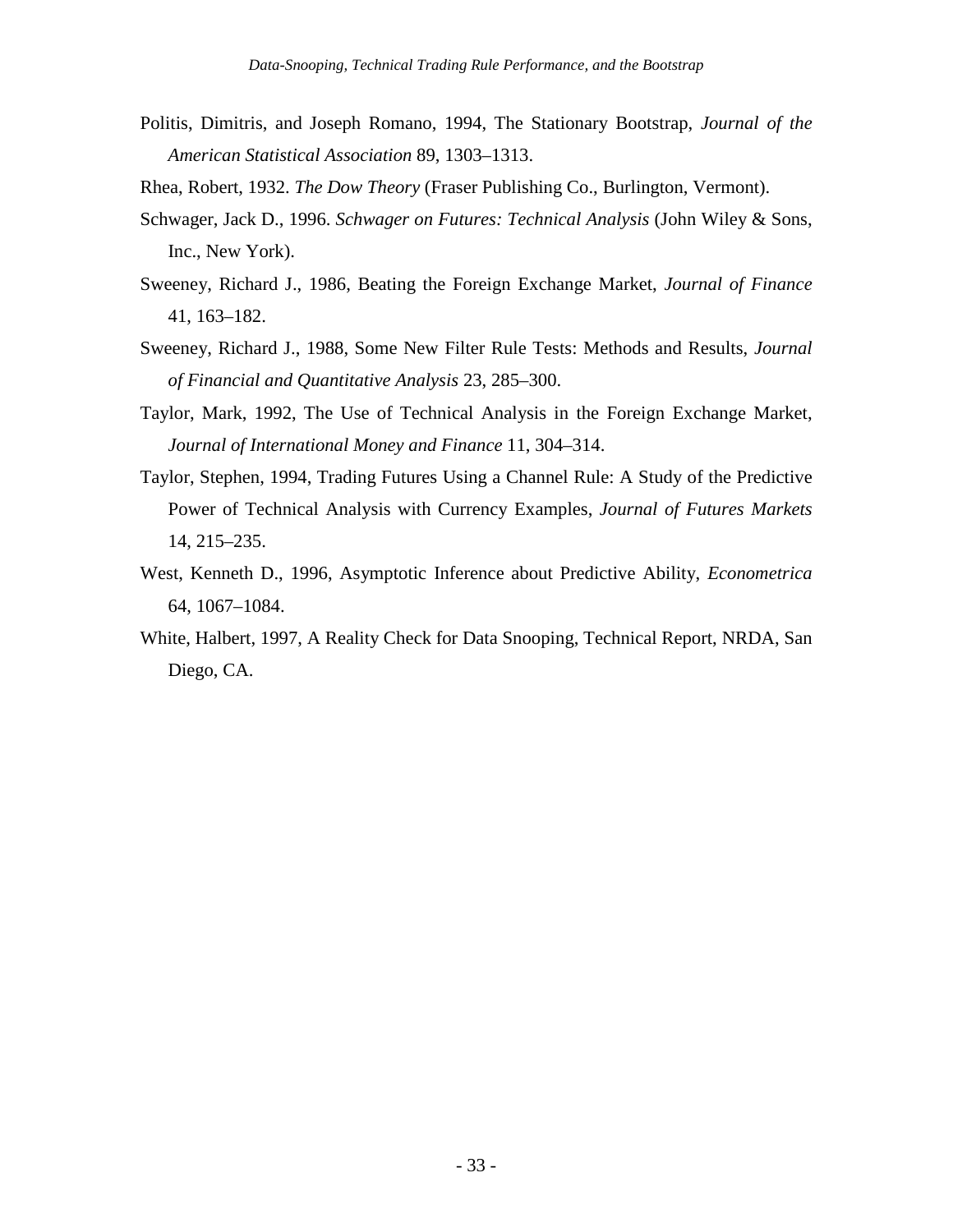#### **Table I**

## **Best Technical Trading Rules under the Mean Return Criterion**

This table reports the historically best-performing trading rule, chosen with respect to the mean return criterion, in each sample period for both of the trading rule universes: the BLL universe with 26 rules and our full universe with 7,846 rules.

| Sample                             | <b>BLL Universe of Trading Rules</b>            | Full Universe of Trading Rules                                  |  |  |
|------------------------------------|-------------------------------------------------|-----------------------------------------------------------------|--|--|
| Sub-Period 1<br>$(1897-1914)$      | 50-day variable moving average, 0.01<br>band    | 5-day support & resistance, 0.005<br>band, 5-day holding period |  |  |
| Sub-Period 2<br>$(1915-1938)$      | 50-day variable moving average, 0.01<br>band    | 5-day moving average                                            |  |  |
| Sub-Period 3<br>$(1939-1962)$      | 50-day variable moving average, 0.01<br>band    | 2-day on-balance volume                                         |  |  |
| Sub-Period 4<br>$(1962 - 1986)$    | 150-day variable moving average                 | 2-day on-balance volume                                         |  |  |
| 90 Years<br>$(1897-1986)$          | 50-day variable moving average, 0.01<br>band    | 5-day moving average                                            |  |  |
| 100 Years<br>$(1897-1996)$         | 50-day variable moving average, 0.01<br>band    | 5-day moving average                                            |  |  |
| Out-of-Sample                      |                                                 |                                                                 |  |  |
| Sub-Period 5<br>$(1987-1996)$      | 200-day variable moving average,<br>$0.01$ band | filter rule, $x=0.12$ , $y=0.10$                                |  |  |
| S&P 500 Futures<br>$(1984 - 1996)$ | 200-day variable moving average                 | 30 and 75-day on-balance volume                                 |  |  |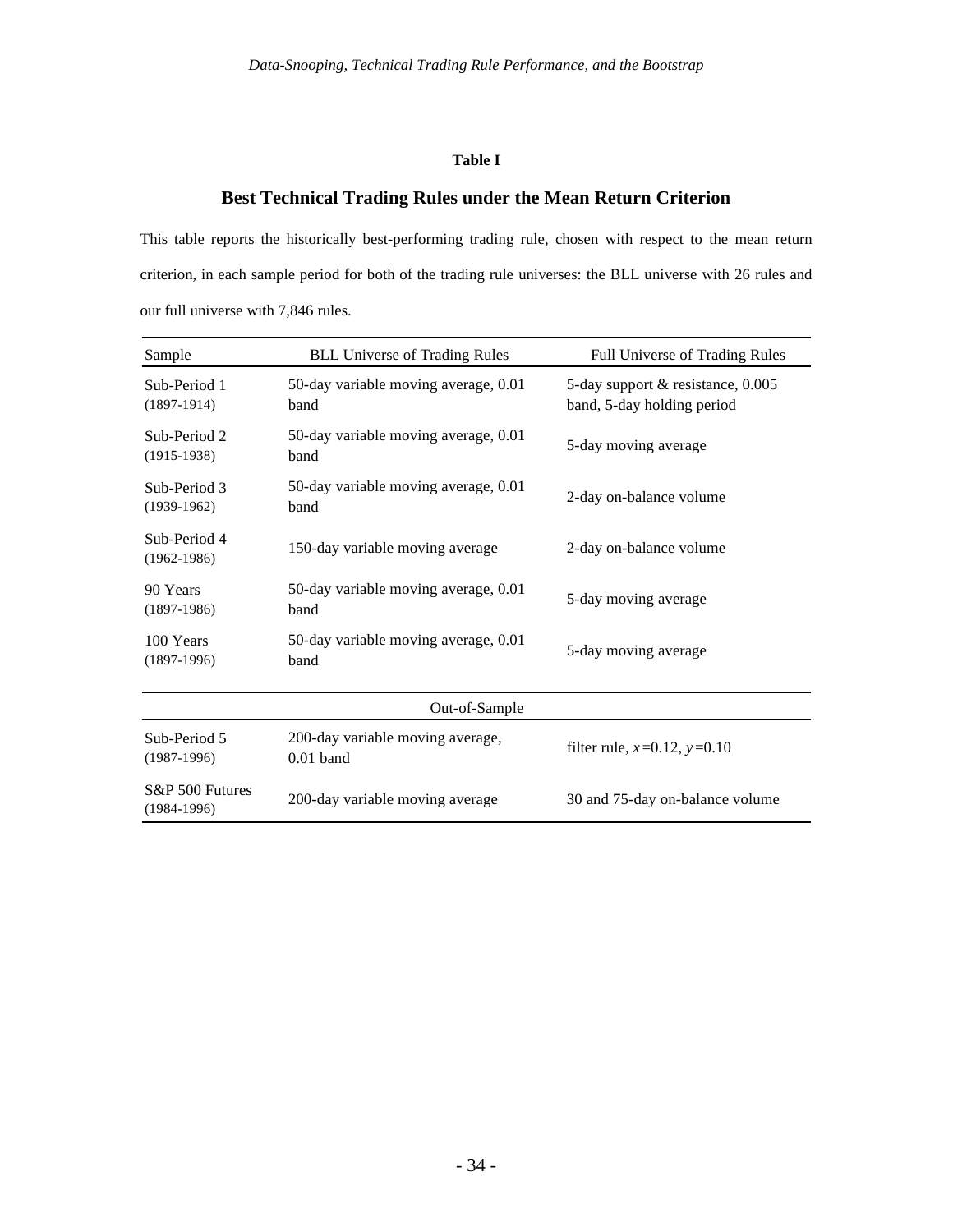#### **Table II**

## **Best Technical Trading Rules under the Sharpe Ratio Criterion**

This table reports the historically best-performing trading rule, chosen with respect to the Sharpe ratio criterion, in each sample period for both of the trading rule universes: the BLL universe with 26 rules and our full universe with 7,846 rules.

| Sample                           | <b>BLL Universe of Trading Rules</b>                              | Full Universe of Trading Rules                               |  |  |  |
|----------------------------------|-------------------------------------------------------------------|--------------------------------------------------------------|--|--|--|
| Sub-Period 1<br>$(1897-1914)$    | 50-day variable moving average, 0.01<br>band                      | 20-day channel rule, 0.075 width, 5-<br>day holding period   |  |  |  |
| Sub-Period 2<br>$(1915-1938)$    | 50-day variable moving average, 0.01<br>band                      | 5-day moving average, 0.001 band                             |  |  |  |
| Sub-Period 3<br>$(1939-1962)$    | 50-day variable moving average, 0.01<br>band                      | 2-day moving average, 0.001 band                             |  |  |  |
| Sub-Period 4<br>$(1962 - 1986)$  | 2 and 200-day fixed moving average,<br>10-day holding period      | 2-day moving average, 0.001 band                             |  |  |  |
| 90 Years<br>$(1897-1986)$        | 50-day variable moving average, 0.01<br>band                      | 5-day moving average, 0.001 band                             |  |  |  |
| 100 Years<br>$(1897-1996)$       | 50-day variable moving average, 0.01<br>band                      | 5-day moving average, 0.001 band                             |  |  |  |
| Out-of-Sample                    |                                                                   |                                                              |  |  |  |
| Sub-Period 5<br>$(1987-1996)$    | 200-day variable moving average,<br>$0.01$ band                   | 200-day channel rule, 0.150 width, 50-<br>day holding period |  |  |  |
| S&P 500 Futures<br>$(1984-1996)$ | 200-day fixed moving average, 0.01<br>band, 10-day holding period | 20-day channel rule, 0.01 width, 10-<br>day holding period   |  |  |  |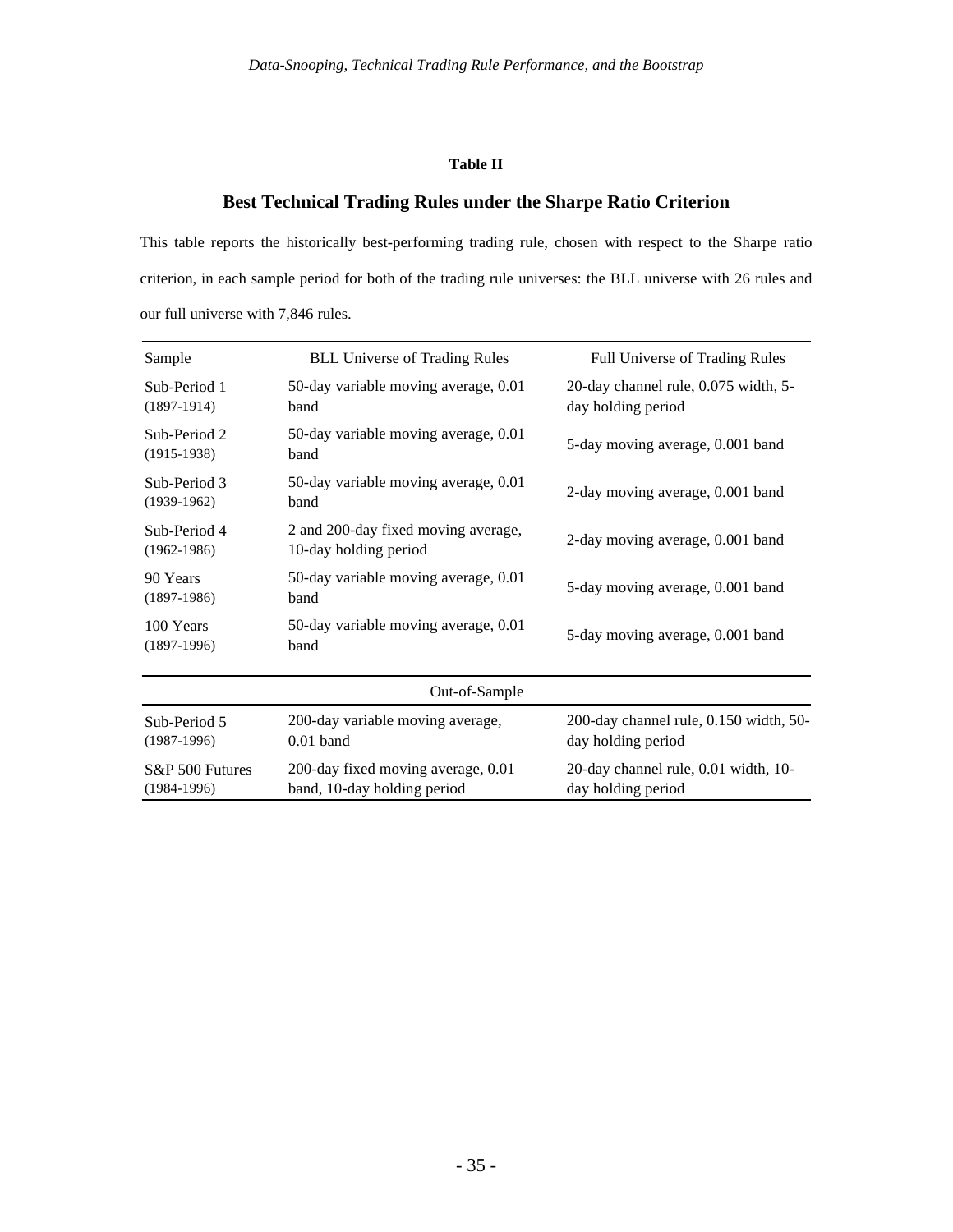#### **Table III**

#### **Performance of the Best Technical Trading Rules under the Mean Return Criterion**

This table presents the performance results of the best technical trading rule, chosen with respect to the mean return criterion, in each of the sample periods. Results are provided for both the BLL universe of technical trading rules and our full universe of rules. The table reports the performance measure (*i.e.*, the annualized mean return) along with White's Reality Check *P*-value and the nominal *P*-value. The nominal *P*-value is that which results from applying the Reality Check methodology to the best trading rule *only*, thereby ignoring the effects of the data-snooping.

|                                  |        | <b>BLL Universe of Trading Rules</b> |            | Full Universe of Trading Rules |            |            |
|----------------------------------|--------|--------------------------------------|------------|--------------------------------|------------|------------|
| Sample                           | Mean   | White's                              | Nominal    | Mean                           | White's    | Nominal    |
|                                  | Return | $P$ -value                           | $P$ -value | Return                         | $P$ -value | $P$ -value |
| Sub-Period 1<br>$(1897-1914)$    | 9.52   | 0.0155                               | 0.0000     | 16.48                          | 0.0006     | 0.0000     |
| Sub-Period 2<br>$(1915-1938)$    | 13.90  | 0.0000                               | 0.0000     | 20.12                          | 0.0017     | 0.0000     |
| Sub-Period 3<br>$(1939-1962)$    | 9.46   | 0.0010                               | 0.0000     | 25.51                          | 0.0000     | 0.0000     |
| Sub-Period 4<br>$(1962 - 1986)$  | 7.87   | 0.0110                               | 0.0027     | 23.82                          | 0.0000     | 0.0000     |
| 90 Years<br>$(1897-1986)$        | 10.11  | 0.0000                               | 0.0000     | 18.65                          | 0.0000     | 0.0000     |
| 100 Years<br>$(1897-1996)$       | 9.39   | 0.0000                               | 0.0000     | 17.17                          | 0.0000     | 0.0000     |
| Out-of-Sample                    |        |                                      |            |                                |            |            |
| Sub-Period 5<br>$(1987-1996)$    | 8.63   | 0.1188                               | 0.0395     | 14.41                          | 0.3007     | 0.0009     |
| S&P 500 Futures<br>$(1984-1996)$ | 4.25   | 0.4342                               | 0.2037     | 9.43                           | 0.8999     | 0.0561     |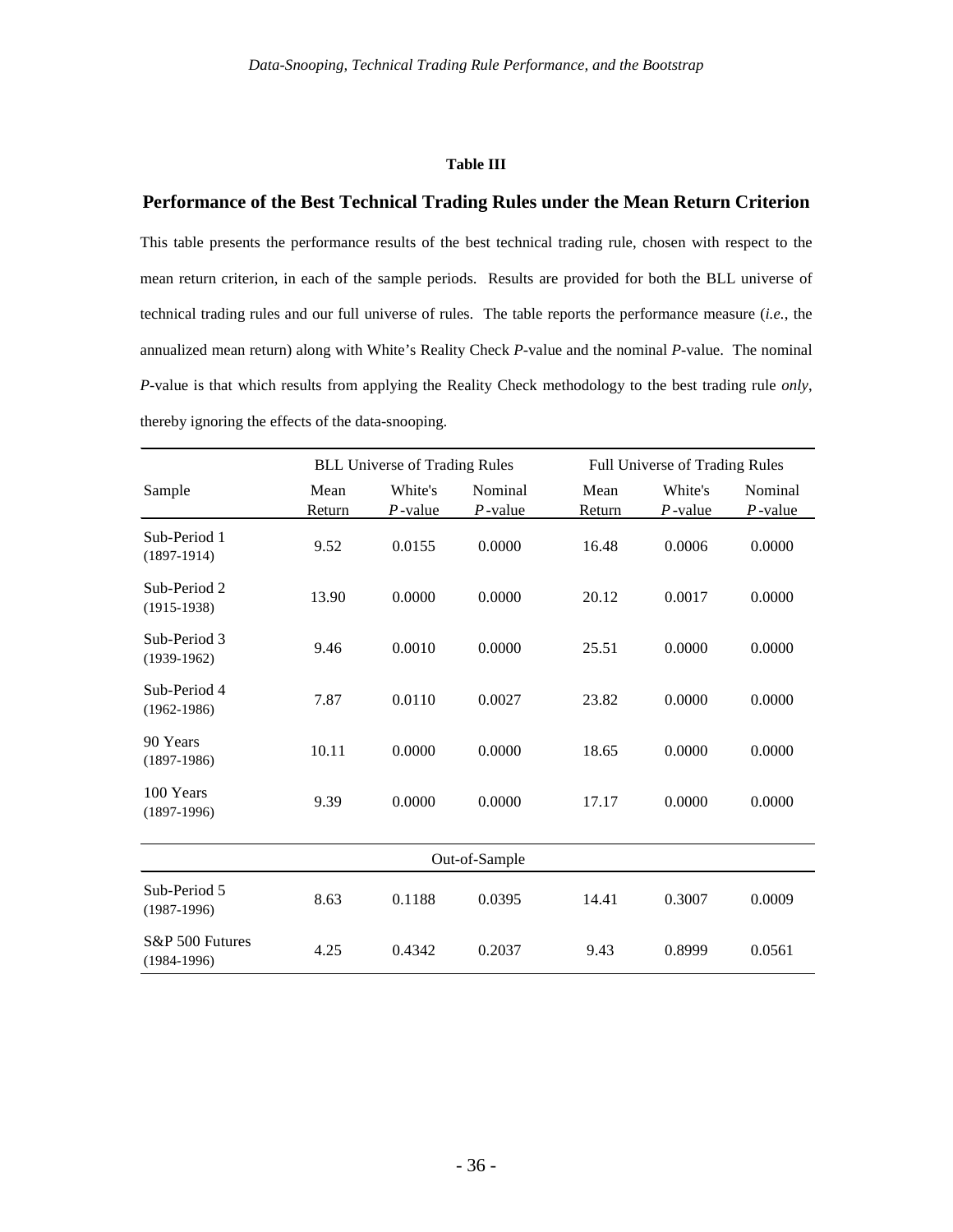#### **Table IV**

#### **Performance of the Best Technical Trading Rules under the Sharpe Ratio Criterion**

This table presents the performance results of the best technical trading rule, chosen with respect to the Sharpe ratio criterion, in each of the sample periods. Results are provided for both the BLL universe of technical trading rules and our full universe of rules. The table reports the performance measure (*i.e.*, the Sharpe ratio) along with White's Reality Check *P*-value and the nominal *P*-value. The nominal *P*-value is that which results from applying the Reality Check methodology to the best trading rule *only*, thereby ignoring the effects of the data-snooping.

|                                  |        | <b>BLL Universe of Trading Rules</b> |            | Full Universe of Trading Rules |            |            |
|----------------------------------|--------|--------------------------------------|------------|--------------------------------|------------|------------|
| Sample                           | Sharpe | White's                              | Nominal    | Sharpe                         | White's    | Nominal    |
|                                  | Ratio  | $P$ -value                           | $P$ -value | Ratio                          | $P$ -value | $P$ -value |
| Sub-Period 1<br>$(1897-1914)$    | 0.65   | 0.0167                               | 0.0000     | 1.30                           | 0.0000     | 0.0000     |
| Sub-Period 2<br>$(1915-1938)$    | 0.63   | 0.0034                               | 0.0000     | 0.88                           | 0.0058     | 0.0000     |
| Sub-Period 3<br>$(1939-1962)$    | 0.87   | 0.0004                               | 0.0000     | 2.26                           | 0.0000     | 0.0000     |
| Sub-Period 4<br>$(1962 - 1986)$  | 0.70   | 0.0177                               | 0.0000     | 1.87                           | 0.0000     | 0.0000     |
| 90 Years<br>$(1897-1986)$        | 0.64   | 0.0000                               | 0.0000     | 1.12                           | 0.0000     | 0.0000     |
| 100 Years<br>$(1897-1996)$       | 0.59   | 0.0000                               | 0.0000     | 1.04                           | 0.0000     | 0.0000     |
| Out-of-Sample                    |        |                                      |            |                                |            |            |
| Sub-Period 5<br>$(1987-1996)$    | 0.52   | 0.2526                               | 0.0247     | 1.11                           | 0.2642     | 0.0000     |
| S&P 500 Futures<br>$(1984-1996)$ | 0.28   | 0.5872                               | 0.0995     | 0.71                           | 0.9399     | 0.0000     |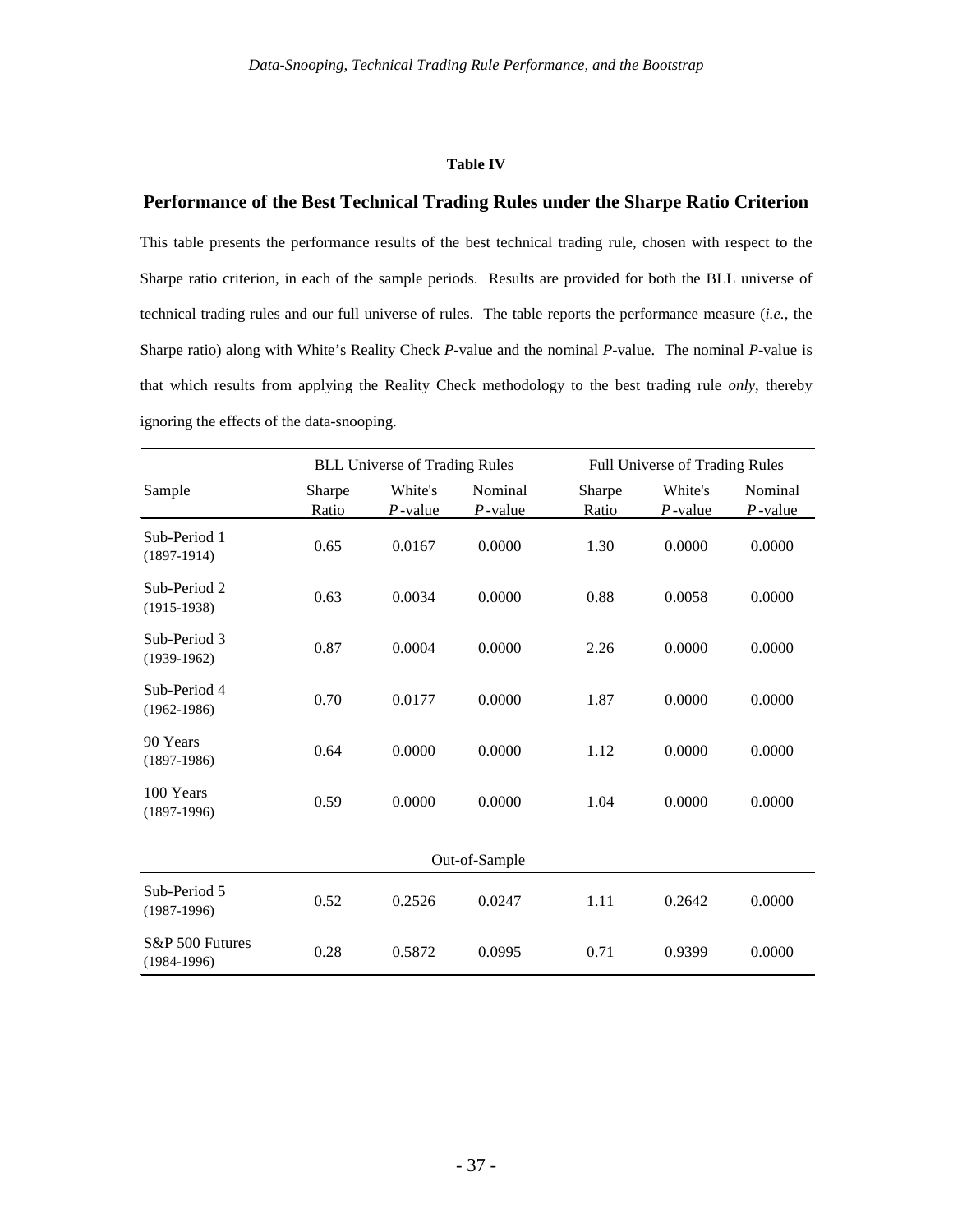#### **Table V**

#### **Technical Trading Rule Summary Statistics: 100-Year Dow Jones Industrial Average Sample (1897–1996) with the Mean Return Criterion**

This table provides summary statistics for the best-performing rule (the simple 5-day moving average), chosen with respect to the mean return criterion, and the recursive cumulative wealth rule, over the full 100-year sample of the Dow Jones Industrial Average. The cumulative wealth trading rule bases today's signal on the best trading rule as of yesterday, according to total accumulated wealth.

| <b>Summary Statistics</b>              | <b>Best Rule</b> | <b>Cumulative Wealth Rule</b> |
|----------------------------------------|------------------|-------------------------------|
| Annualized average return              | 17.2%            | 14.9%                         |
| Nominal P-value                        | 0.000            | 0.000                         |
| White's Reality Check P-value          | 0.000            | $n/a^*$                       |
| Total number of trades                 | 6,310            | 6,160                         |
| Number of winning trades               | 2,501            | 2,476                         |
| Number of losing trades                | 3,809            | 3,684                         |
| Average number of days per trade       | 4.3              | 4.2                           |
| Average return per trade               | 0.29%            | 0.26%                         |
| Number of long trades                  | 3,155            | 3,103                         |
| Number of long winning trades          | 1,389            | 1,372                         |
| Number of long losing trades           | 1,766            | 1,731                         |
| Average number of days per long trade  | 4.7              | 4.2                           |
| Average return per long trade          | 0.39%            | 0.35%                         |
| Number of short trades                 | 3,155            | 3,057                         |
| Number of short winning trades         | 1,112            | 1,104                         |
| Number of short losing trades          | 2,043            | 1,953                         |
| Average number of days per short trade | 3.9              | 3.8                           |
| Average return per short trade         | 0.19%            | 0.16%                         |

\* The recursive cumulative wealth rule is not the best trading rule *ex-post*, thus the Reality Check *P*-value does not apply.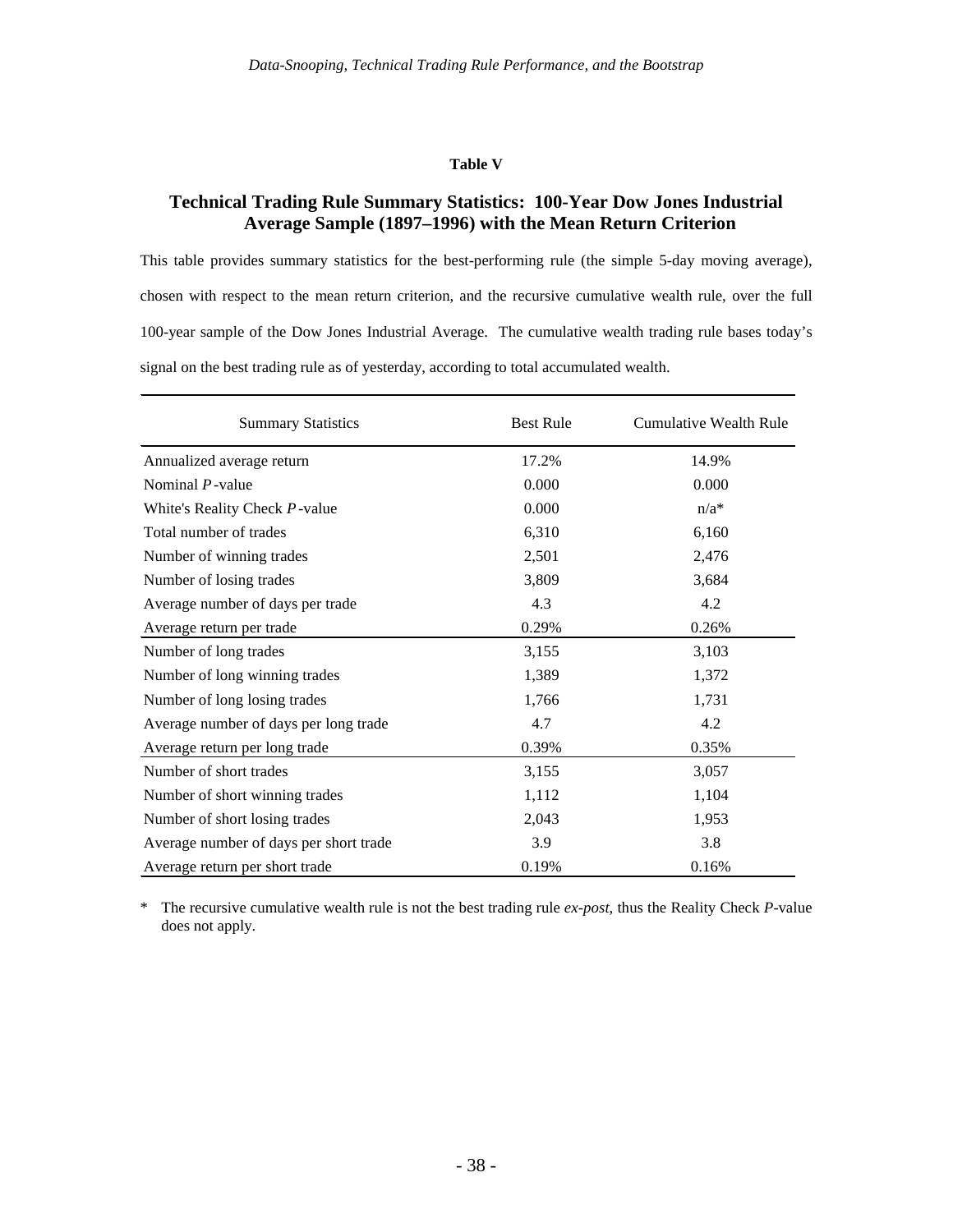#### **Table VI**

### **Technical Trading Rule Summary Statistics: Out-of-Sample Dow Jones Industrial Average (1987–1996) and the Standard and Poor's 500 Futures (1984–1996) with the Mean Return Criterion**

This table provides summary statistics for the best-performing rule, chosen with respect to the mean return criterion, and the recursive cumulative wealth rule, for both the out-of-sample Dow Jones Industrial Average (1987–1996) and the Standard and Poor's 500 Futures (1984–1996). The cumulative wealth trading rule bases today's signal on the best trading rule as of yesterday, according to total accumulated wealth.

|                                        |                  | Dow Jones Industrial Avg  |                  | S&P 500 Futures           |  |
|----------------------------------------|------------------|---------------------------|------------------|---------------------------|--|
| <b>Summary Statistics</b>              | <b>Best Rule</b> | Cumulative<br>Wealth Rule | <b>Best Rule</b> | Cumulative<br>Wealth Rule |  |
| Annualized average return              | 14.4%            | 2.8%                      | 9.4%             | $-5.5%$                   |  |
| Nominal $P$ -value                     | 0.001            | 0.271                     | 0.056            | 0.867                     |  |
| White's Reality Check P-value          | 0.301            | $n/a^*$                   | 0.900            | $n/a^*$                   |  |
| Total number of trades                 | 6                | 676                       | 43               | 210                       |  |
| Number of winning trades               | 4                | 234                       | 22               | 55                        |  |
| Number of losing trades                | $\overline{2}$   | 442                       | 21               | 155                       |  |
| Average number of days per trade       | 411.7            | 3.7                       | 76.5             | 14.3                      |  |
| Average return per trade               | 34.38%           | 0.04%                     | 3.00%            | $-0.33%$                  |  |
| Number of long trades                  | 4                | 338                       | 22               | 104                       |  |
| Number of long winning trades          | 3                | 140                       | 12               | 31                        |  |
| Number of long losing trades           | 1                | 198                       | 10               | 73                        |  |
| Average number of days per long trade  | 598.0            | 4.3                       | 98.6             | 17.1                      |  |
| Average return per long trade          | 48.16%           | 0.24%                     | 5.76%            | 0.16%                     |  |
| Number of short trades                 | $\overline{2}$   | 338                       | 21               | 106                       |  |
| Number of short winning trades         | 1                | 94                        | 10               | 24                        |  |
| Number of short losing trades          | 1                | 244                       | 11               | 82                        |  |
| Average number of days per short trade | 39.0             | 3.2                       | 53.4             | 11.6                      |  |
| Average return per short trade         | 6.82%            | $-0.16%$                  | 0.12%            | $-0.82%$                  |  |

\* The recursive cumulative wealth rule is not the best trading rule *ex-post*, thus the Reality Check *P*-value does not apply.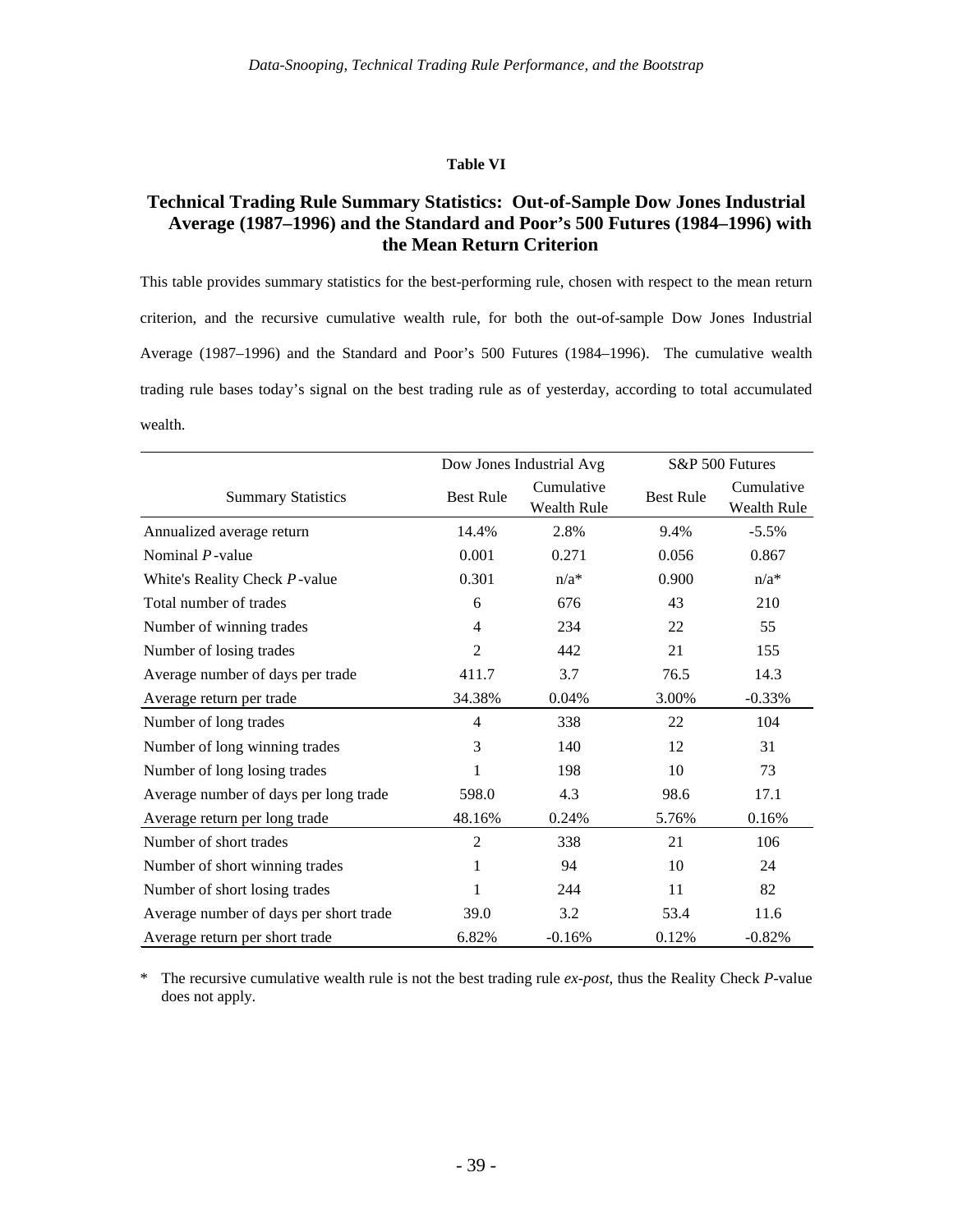# **Figure 1.** Economic and Statistical Performance of the Best Model Chosen from the Full Universe According to the Mean Return Criterion: Sub-Period 1 (1897–1914)

For a given trading rule, *n*, indexed on the *x*-axis, the scattered points plot the mean annualized returns experienced during the sample period. The thin line measures the best mean annualized return among the set of trading rules  $i = 1, \ldots, n$ , and the thick line measures the associated data-snooping adjusted *P*-value.

# **Figure 2.** Economic and Statistical Performance of the Best Model Chosen from the Full Universe According to the Mean Return Criterion: Sub-Period 2 (1915–1938)

For a given trading rule, *n*, indexed on the *x*-axis, the scattered points plot the mean annualized returns experienced during the sample period. The thin line measures the best mean annualized return among the set of trading rules  $i = 1, \ldots, n$ , and the thick line measures the associated data-snooping adjusted *P*-value.

# **Figure 3.** Economic and Statistical Performance of the Best Model Chosen from the Full Universe According to the Sharpe Ratio Criterion: Sub-Period 1 (1897–1914)

For a given trading rule, *n*, indexed on the *x*-axis, the scattered points plot the Sharpe ratio experienced during the sample period. The thin line measures the highest Sharpe ratio among the set of trading rules  $i =$ 1,…,*n*, and the thick line measures the associated data-snooping adjusted *P*-value.

# **Figure 4.** Economic and Statistical Performance of the Best Model Chosen from the Full Universe According to the Sharpe Ratio Criterion: Sub-Period 2 (1915–1938) For a given trading rule, *n*, indexed on the *x*-axis, the scattered points plot the Sharpe ratio experienced

during the sample period. The thin line measures the highest Sharpe ratio among the set of trading rules  $i =$ 1,…,*n*, and the thick line measures the associated data-snooping adjusted *P*-value.

**Figure 5.** Economic and Statistical Performance of the Best Model Chosen from the BLL Universe According to the Mean Return Criterion: Out-of-Sample, Sub-Period 5 (1987–1996)

For a given trading rule, *n*, indexed on the *x*-axis, the scattered points plot the mean annualized returns experienced during the sample period. The thin line measures the best mean annualized return among the set of trading rules  $i = 1, \ldots, n$ , and the thick line measures the associated data-snooping adjusted *P*-value.

**Figure 6.** Economic and Statistical Performance of the Best Model Chosen from the BLL Universe According to the Sharpe Ratio Criterion: Out-of-Sample, Sub-Period 5 (1987–1996)